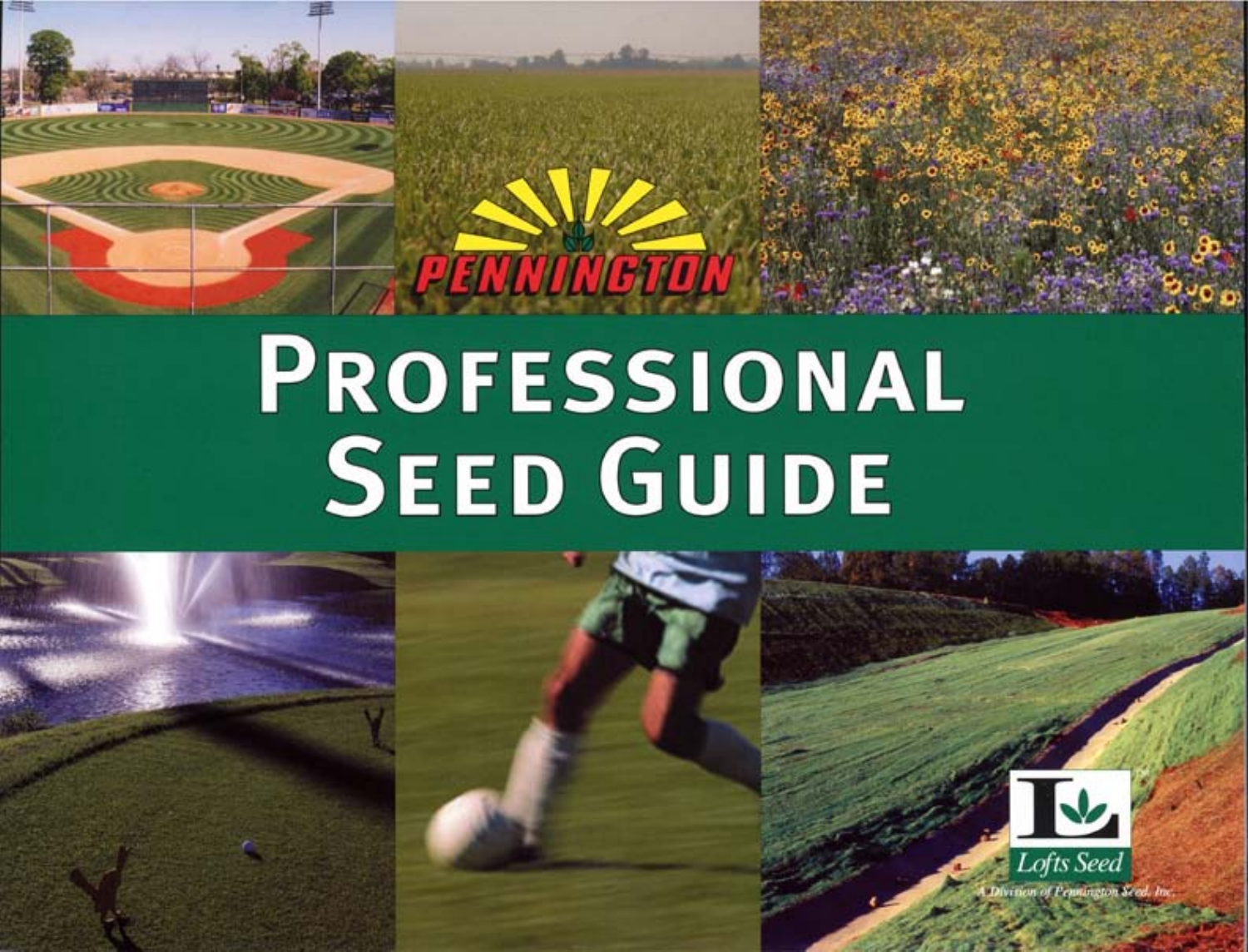## **Table of Contents**

| MIXTURES FOR EROSION AND SEDIMENTATION CONTROL ON: ROADSIDES, DUMP AND LOGGING SITES, |  |
|---------------------------------------------------------------------------------------|--|
|                                                                                       |  |
|                                                                                       |  |
|                                                                                       |  |
|                                                                                       |  |
|                                                                                       |  |
|                                                                                       |  |
|                                                                                       |  |
|                                                                                       |  |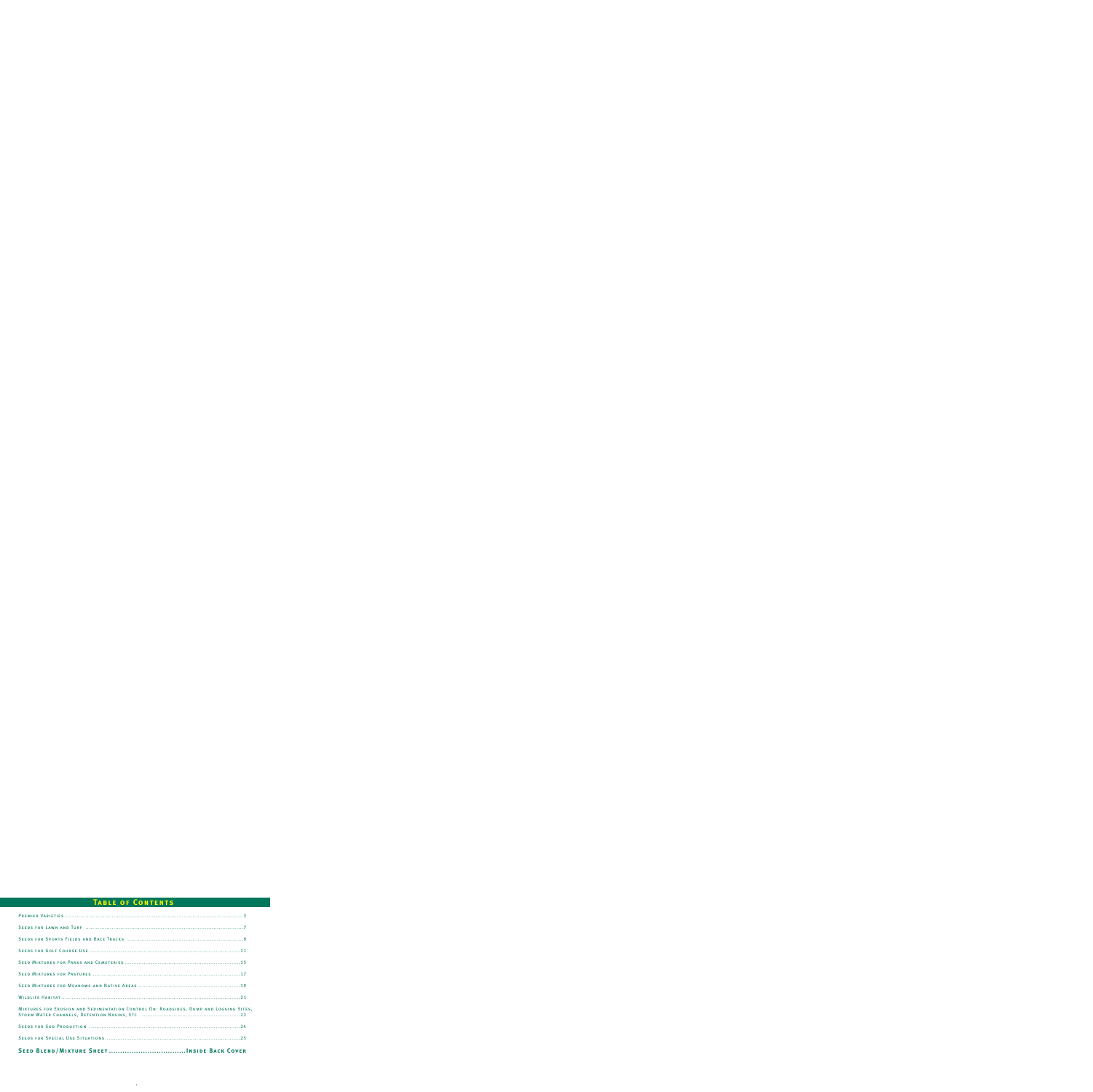### **Premier Varieties**

Many turfgrass problems are a direct result of the use of poor performing varieties or turfgrass containing undesirable grass seed (UGS). When establishing a turf, seed represents a small percentage of the total cost of a project. Think smart. Use premium quality seed. The following improved varieties have been bred and developed to produce a long-lasting, lower maintenance, more attractive, disease-free turf.

#### **Kentucky Bluegrass - listed alphabetically**

| Apollo*            | Very dark green color, improved disease resistance, moderately aggressive, shade tolerant and accepts 1/2" (12 mm) cutting<br>height.                                                                                                      |
|--------------------|--------------------------------------------------------------------------------------------------------------------------------------------------------------------------------------------------------------------------------------------|
| <b>Blackstone*</b> | An elite Bluegrass with early spring green-up, excellent winter color. Highly rated for disease resistance, widely adaptable.                                                                                                              |
| <b>Blue Ridge</b>  | Bred for increased disease resistance, dense aggressive growth habits at 2" to 3" (50.8 mm to 76.2 mm) cutting heights. One of the<br>highest ranking varieties for genetic color with good spring green up and summer density.            |
| <b>Blue Star*</b>  | Rich dark green color with low growth habits, improved Stripe and Stem Rust resistance, and tolerant to Leaf Spot and Dollar Spot.                                                                                                         |
| Chateau*           | A vigorous, semi-dwarf variety with very good density, leafiness, and low growth habit. Excellent resistance to Leaf Spot, Stripe<br>Smut, Red Thread, and Powdery Mildew.                                                                 |
| Glade*             | Outstanding wear tolerance and rapid recovery from damage with reduced vertical growth.                                                                                                                                                    |
| <b>Mallard</b>     | An excellent variety to mix with other Bluegrasses due to its broad disease tolerance, dark color, and fine texture. Outstanding per-<br>formance under low fertility, limited irrigation at a height of cut of 1" to 2" (25.4 to 50.8 mm) |
| Midnight*          | Exceptionally dark green color, moderately aggressive with dwarf growth habit. Very good heat tolerance, improved tolerance to<br>Leaf Spot, Dollar Spot and Stripe Smut.                                                                  |
| <b>Monte Carlo</b> | An elite Bluegrass that displays compact, dense, fine-textured growth habits. One of the highest ranked varieties for winter color<br>and spring density. Superbly ranked for tolerance and summer color.                                  |
| Nottingham*        | Brilliant green color, excellent density and outstanding seedling vigor. Good tolerance for Dollar Spot, Leaf Spot, Stripe Rust and<br><b>Recrotic Ring Spot.</b>                                                                          |
| Preakness*         | Displaying excellent heat and drought tolerance, this Bluegrass is attractive and adapts to a medium high mowing height.                                                                                                                   |
| Princeton 105*     | An extremely aggressive Bluegrass variety with excellent overall turf performance and superior recuperative ability. Tolerates a low<br>height of $cut - 1/2$ " (12 mm).                                                                   |
| Royalé             | Exceptional wear tolerance, rated #1 in NTEP Progress Report No. 02-1 and dark green color. Outstanding disease tolerance and<br>dense upright growth. Accepts a wide range of cutting hieghts from under 1"and up to 3".                  |
| Serene*            | Good shade tolerance, improved disease resistance to Melting Out and Leaf Spot. Adaptable to a wide range of climatic conditions.                                                                                                          |
| Voyager*           | Improved heat, drought and insect resistance. Good summer turf quality and low maintenance performance.                                                                                                                                    |
| <b>Washington*</b> | An extremely aggressive dark green Bluegrass that has improved disease resistance and fine leaf texture.                                                                                                                                   |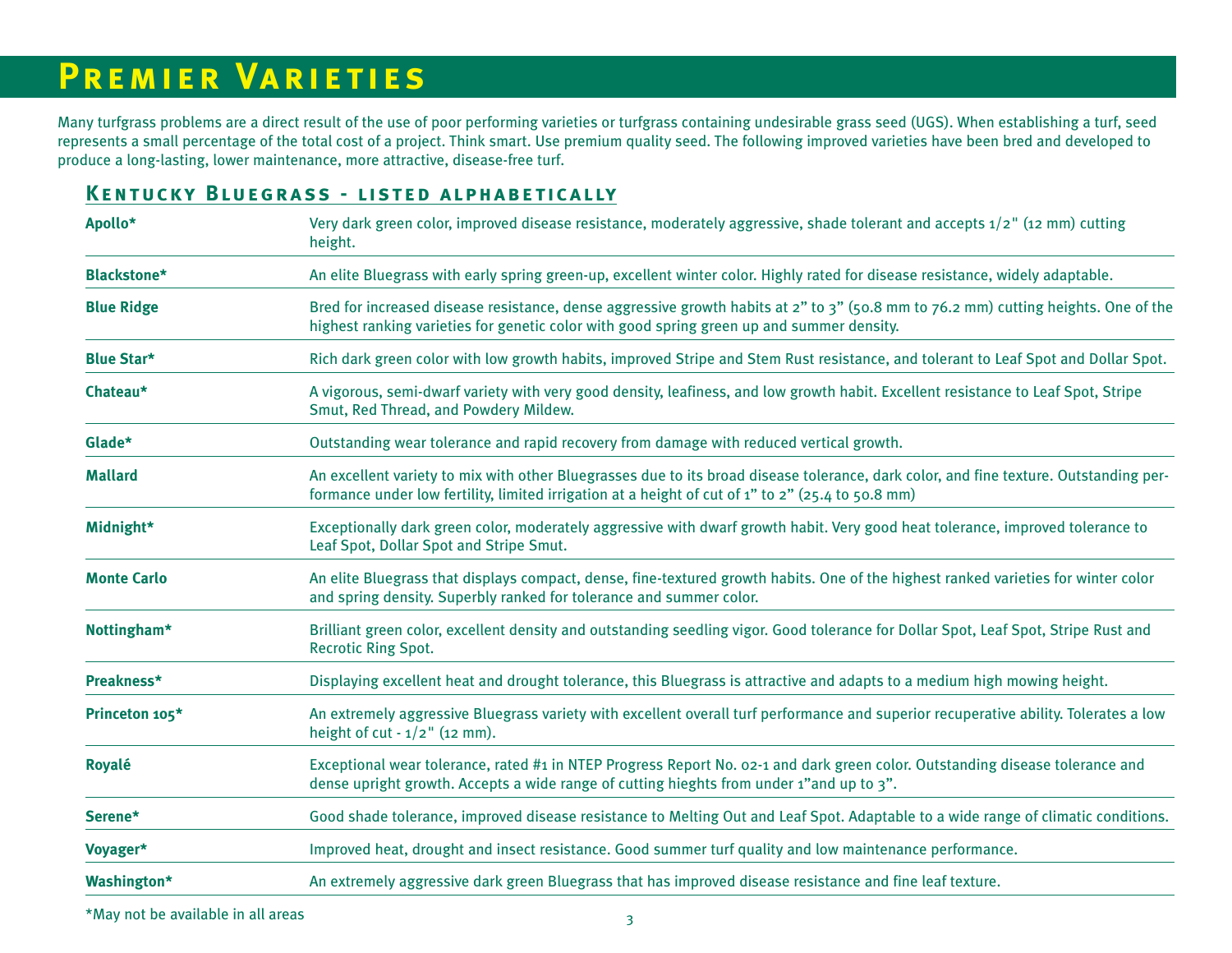#### **Premier Varieties, continued**

#### **Fine Fescue - listed alphabetic ally**

| <b>Azure Blue Sheep Fescue*</b>     | Displays outstanding drought tolerance for low maintenance sites. Attractive blue color.                                                                                          |
|-------------------------------------|-----------------------------------------------------------------------------------------------------------------------------------------------------------------------------------|
| <b>Berkshire Hard Fescue*</b>       | Top performing, fine textured, drought tolerant with dark color in sun or shade. Excellent for low maintenance areas.                                                             |
| <b>Camilla Creeping Red Fescue</b>  | High turf density, establishes quickly with rich, dark green color. Does well during summer heat and humidity.                                                                    |
| <b>Discovery Hard Fescue*</b>       | #1 NTEP rated. (NTEP No. 96-8) Improved resistance to Red Thread, Summer Patch and Dollar Spot. Great density. Produces an<br>excellent turf for low maintenance and shady areas. |
| Eureka Hard Fescue*                 | Shade tolerant, moderate drought tolerance, ideally suited for low maintenance areas.                                                                                             |
| <b>Flyer II Creeping Red Fescue</b> | Good shade tolerance with fine texture and dark green color.                                                                                                                      |
| Jamestown II Chewings Fescue*       | An excellent dark green variety with endophyte enhanced performance.                                                                                                              |
| <b>Predator Hard Fescue</b>         | Increased heat and drought tolerance for improved summer density. Outstanding disease resistance compared to other varieties.                                                     |
| <b>RaZor Creeping Red Fescue</b>    | Excellent shade tolerance and improved summer density with increased disease resistance. This variety blends well with other fine<br>fescues for low maintenance applications.    |
| <b>7 Seas Chewings Fescue</b>       | Strong performance in low maintenance applications due to increased summer density.                                                                                               |
| <b>Tiffany Chewings Fescue*</b>     | Good seedling vigor, improved disease resistance, dark green color with dwarf growth habit.                                                                                       |
|                                     | PERENNIAL RYEGRASS - LISTED ALPHABETICALLY                                                                                                                                        |
| <b>Applaud</b>                      | #1 NTEP rated (NTEP No. 01-1) commercially available variety. Exceptional color, texture and density. Improved resistance to Grey<br>Leaf Spot.                                   |
| IG <sub>2</sub>                     | The most highly rated Gray Leaf Spot resistant variety on the market today. Outstanding color and texture along with summer heat<br>and drought tolerance.                        |
| Integra                             | Displays increased Grey Leaf Spot resistance, fine texture and dark green color.                                                                                                  |
| Jet                                 | Outstanding heat and drought tolerance. Excellent Summer Leaf Spot and Crown Rust resistance.                                                                                     |
| <b>Morning Star</b>                 | Extremely strong growth habit, improved drought tolerance, endophyte enhanced and dark green color.                                                                               |
| Palmer III*                         | Low growing, fine textured, attractive dark green color and endophyte enhanced.                                                                                                   |
| <b>Shining Star</b>                 | A dark green, fine textured Perennial Rye that blends well and will transition easily when used as an overseeding on warm season<br>grass.                                        |
| <b>Sonata</b>                       | Superior Brown Patch and Red Thread resistance. Dark green color, dense growth with fine texture.                                                                                 |
| <b>Wind Dance</b>                   | Outstanding dark green color, fine textured, and exhibits improved disease resistance.                                                                                            |
| <b>Wind Star</b>                    | Good Brown Patch resistance with outstanding shade tolerance. Superb winter color retention.                                                                                      |
|                                     |                                                                                                                                                                                   |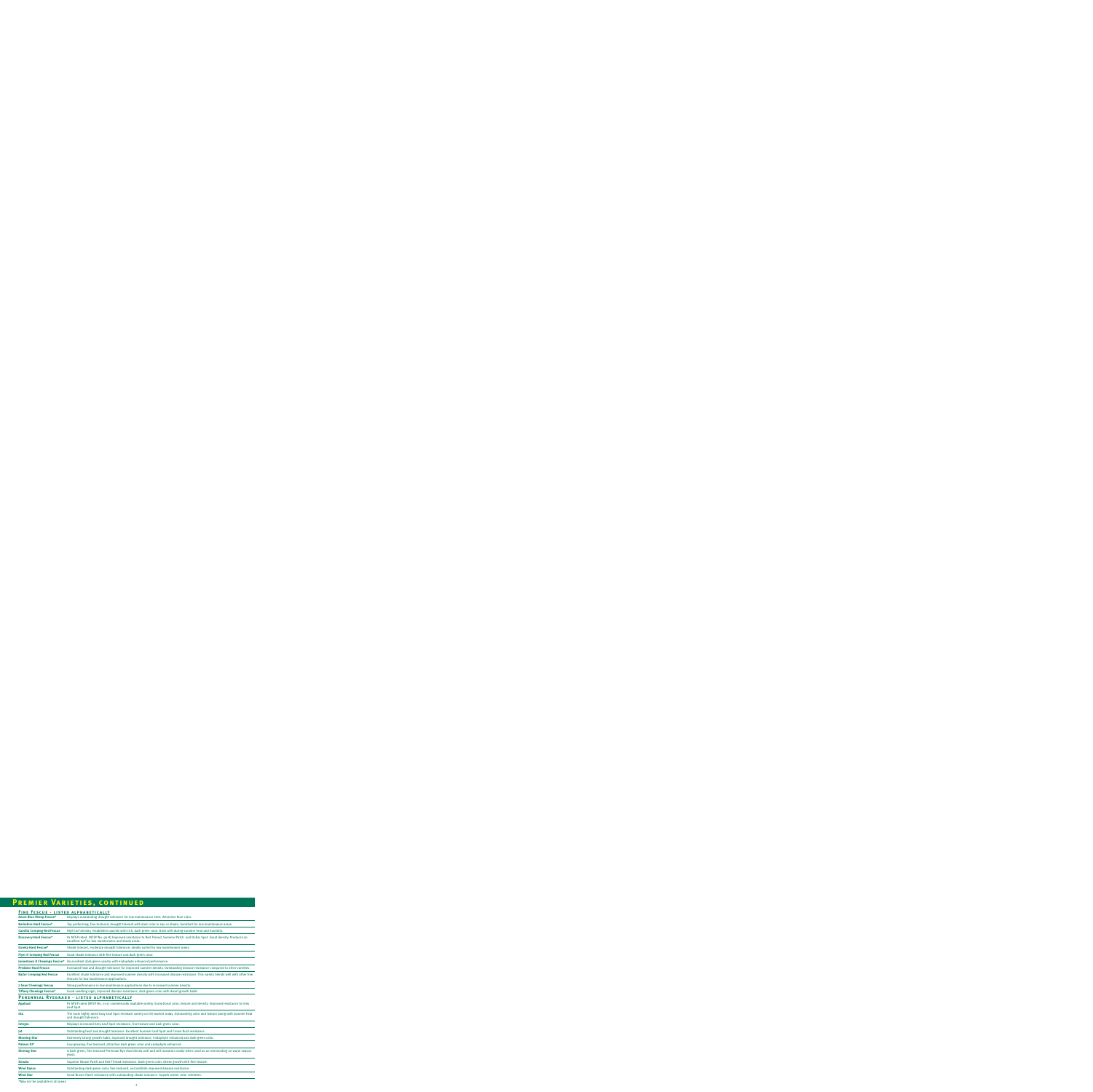### **Premier Varieties, continued**

#### **Turf Type Tall Fescue - listed alphabetically**

| <b>Bandana</b>    | Dark, rich green upright growth. Good resistance to Brown Patch, outstanding wear resistance with moderate density.       |
|-------------------|---------------------------------------------------------------------------------------------------------------------------|
| <b>Durana</b>     | Outstanding resistance to Brown Patch and Dollar Spot, displays exceptional winter color and heat resistance.             |
| <b>Duster</b>     | Very good wear resistance with fine leaf texture and medium shade tolerance displaying dark forest-green color.           |
| Forté             | Exceptional turfgrass quality, fine texture, dense canopy with improved disease and wear tolerance.                       |
| <b>Greystone</b>  | Bred in the southeastern United States, displays outstanding turf qualities, very disease resistant and drought tolerant. |
| <b>Justice</b>    | Outstanding dark green, dense, fine textured turfgrass with drought and disease tolerance.                                |
| <b>OnCue</b>      | Very drought and disease tolerant with very good overall turfgrass qualities.                                             |
| <b>Plantation</b> | #1 NTEP rated. (NTEP No. 98-1) Excellent turf qualities, rich dark green color with fine texture and a dense canopy.      |
| <b>Prospect</b>   | Exceptional dark green color and open canopy which displays remarkable disease resistance.                                |
| Rebel Exeda*      | Latest of the Rebel line. Bred for increased density, fine leaf texture, and improved disease resistance.                 |
| Rebel Sentry*     | Exceptional seedling vigor. Red Thread and Brown Patch resistance, high tiller density, drought and wear tolerance.       |
| <b>Signia</b>     | Fine textured, rich dark green upright growth. Exceptional drought and wear tolerance.                                    |
| <b>Tradition</b>  | Endophyte enhanced, improved resistance to Brown Patch, Dollar Spot, and Leaf Spot. Good overall turf qualities.          |
| <b>Virtue</b>     | Good green color with moderate density and texture. Displays good all around turf qualities.                              |

#### **Poa trivialis - listed alphabetically**

| <b>Fuzzy</b> | Strong seedling vigor and outstanding cold tolerance. Medium green color and medium fine texture.                                                                             |
|--------------|-------------------------------------------------------------------------------------------------------------------------------------------------------------------------------|
| Sabre II*    | Fine leaf texture with excellent cold tolerance, moderately dark green color with low heat tolerance.                                                                         |
| SunUp        | Great seedling vigor with strong upright growth, but still low growing. Exceptional dark, rich green color, good shade and cold weather<br>tolerance with low heat tolerance. |
| Winterplay*  | Very dark green color and improved disease resistance. Mixes well with perennial ryegrass and bentgrass.                                                                      |

#### **Zoysia Grass**

**Zenith\*** A very drought resistant and dense variety that will recover from wear more rapidly than other varieties.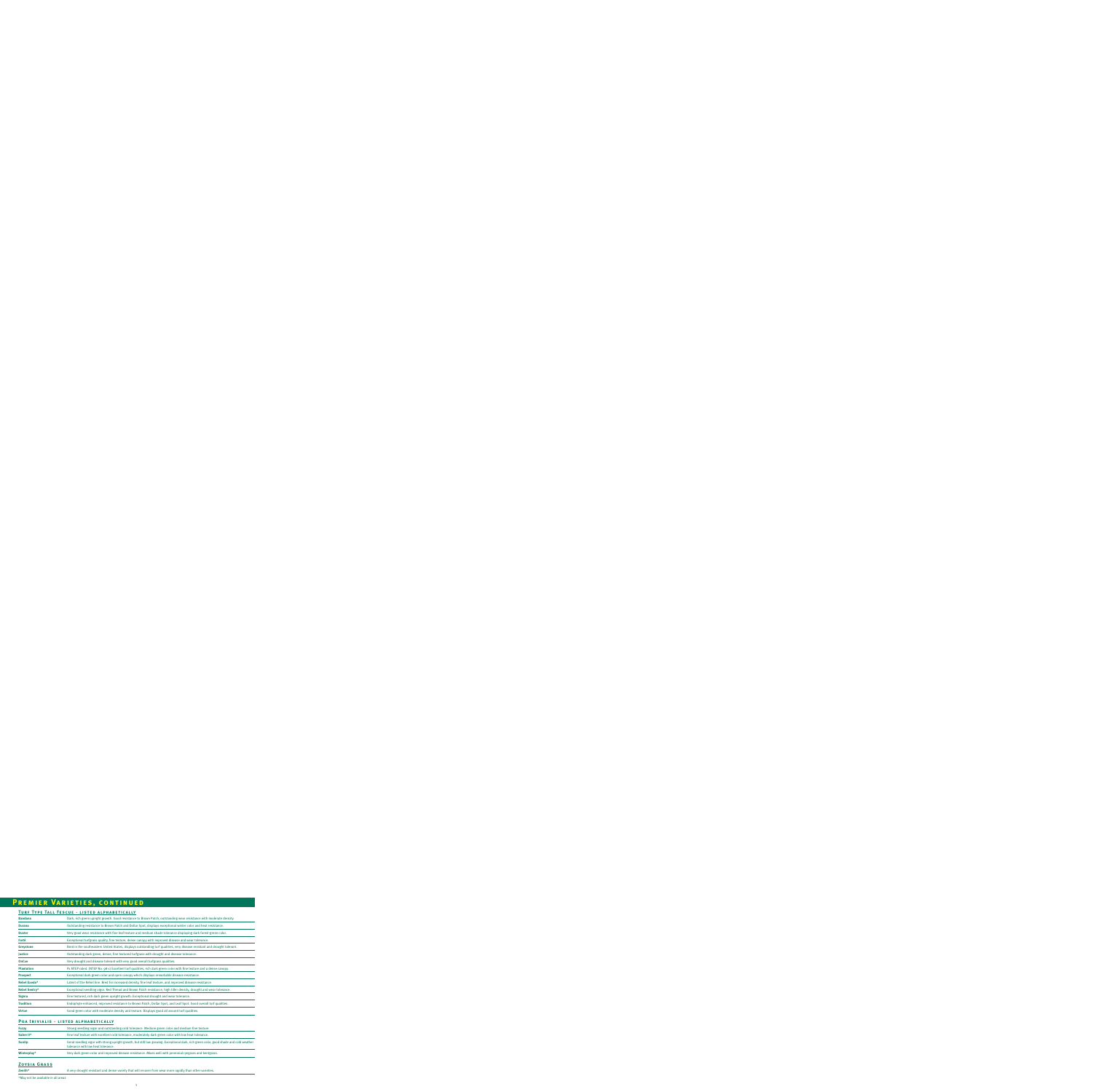### **Premier Varieties, continued**

#### **Creeping Bentgrass - listed alphabetically**

| Crenshaw*        | Exceptional heat and wear tolerance with strong Brown Patch resistance. Dense fine textured turf that is grain free.  |
|------------------|-----------------------------------------------------------------------------------------------------------------------|
| $L-93*$          | Excellent turfgrass quality. Upright growth habit displaying resistance to Dollar Spot and Brown Patch.               |
| Penn A-4         | Dense upright growth with dark green color and improved disease resistance.                                           |
| Penn G-6*        | Outstanding turfgrass quality. Dense vertical growth with no grain. Excellent wear and heat tolerance.                |
| <b>Penncross</b> | The standard for Bentgrass since 1955. Recovers quickly from injury. Good heat and wear tolerance.                    |
| <b>Penneagle</b> | Aggressive upright growth with dark green color displaying good heat and wear tolerance, and improved salt tolerance. |
| <b>Pennlinks</b> | Non-graining upright vigorous growth with fine leaf texture and minimal plant type segregation.                       |
| Southshore*      | Excellent seedling vigor. Strong wear tolerance with medium deep green color and upright vertical growth.             |
| 13M              | The most Dollar Spot resistant variety on the market today. Provides outstanding summer density.                      |

#### **Alkaligrass**

Salty\* Salt tolerant, fine textured and low growing. Perfect for roadsides, seashore areas and alkaline soils.

#### **Bermudagrass - listed alphabetically**

| <b>Mohawk</b>       | Greatly improved cold tolerance along with drought tolerance. Provides a good green color with medium fine texture.                                              |  |  |
|---------------------|------------------------------------------------------------------------------------------------------------------------------------------------------------------|--|--|
| <b>Princess-77</b>  | A seeded Bermudagrass with the texture and color to match the best vegetative varieties. Improved drought tolerance, density,<br>wear, and recovery from damage. |  |  |
| <b>Sahara</b>       | First improved seeded Bermudagrass, released in 1988. Reduced plant height with increased wear tolerance, green color and<br>density.                            |  |  |
| <b>Sultan Brand</b> | Improved turf quality with dark green color and drought tolerance. Performs very well on acidic/low pH soils.                                                    |  |  |
| <b>Sydney</b>       | Good seedling vigor with outstanding wear and drought tolerance.                                                                                                 |  |  |
| Yuma                | Longer growing season than most Bermudagrasses with medium fine leaf texture and quick recovery from injury.                                                     |  |  |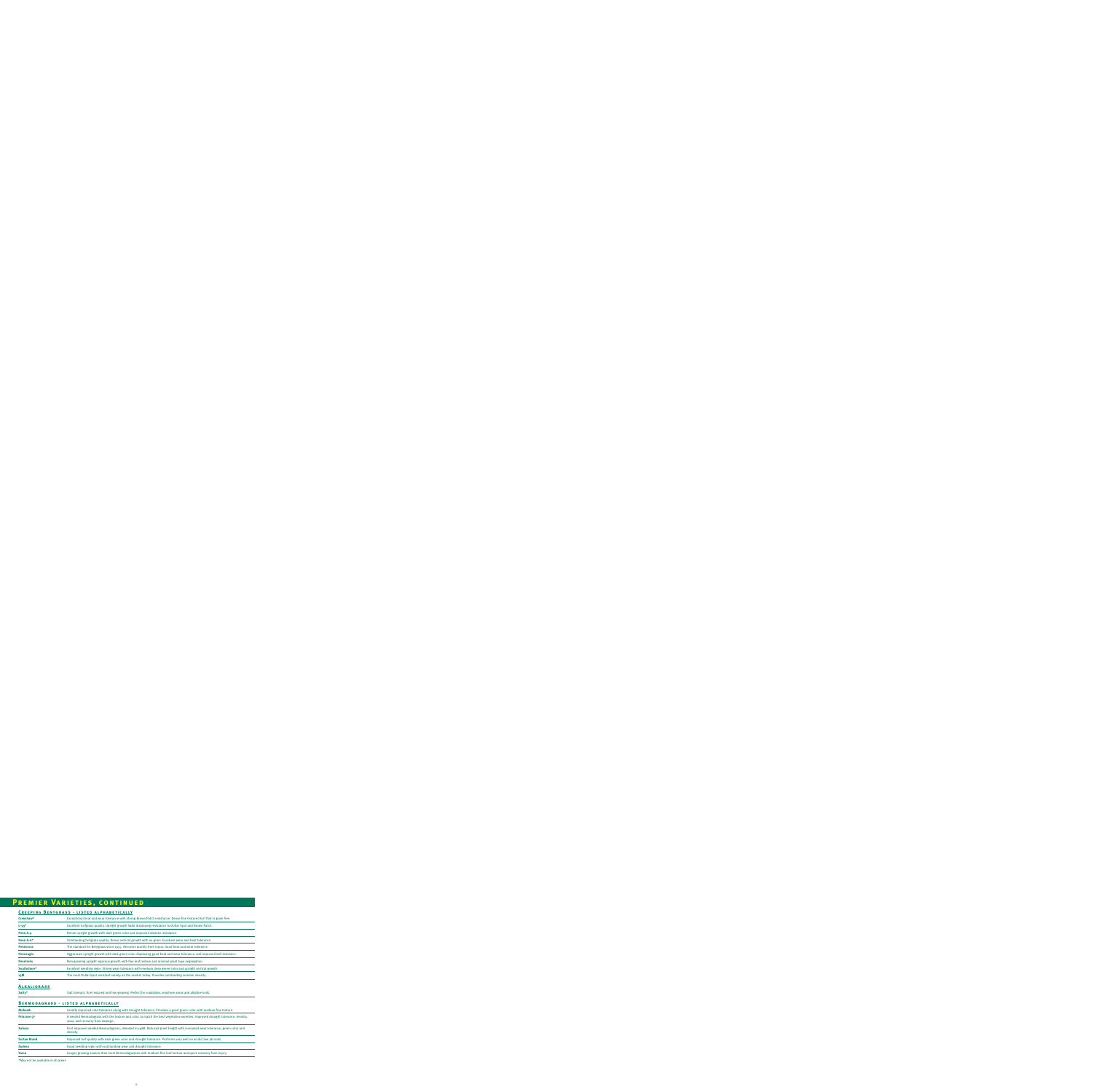#### **Seeds for Lawn and Turf - listed alphabetically**

| <b>ITEM</b>                                         | <b>CHARACTERISTICS</b>                                                                                                                                                                          | <b>INGREDIENTS</b>                                                                          | <b>SEEDING</b><br><b>RATES</b>                 | <b>RECOMMENDED</b><br><b>PLANTING DATES</b><br>(NORTHERN HEMISPHERE) |
|-----------------------------------------------------|-------------------------------------------------------------------------------------------------------------------------------------------------------------------------------------------------|---------------------------------------------------------------------------------------------|------------------------------------------------|----------------------------------------------------------------------|
| <b>Athletic Field Mixture</b>                       | An extremely wear tolerant and attractive mix for<br>use in full sun and partial shade for use on<br>recreational play areas. Zones: 5, 6, 7.                                                   | 80% Turf Type Tall Fescue (2 varieties)<br>10% Perennial Ryegrass<br>10% Kentucky Bluegrass | 7#/1000 sq. ft.<br><b>or</b><br>305#/acre      | $4/1 - 5/31$<br>or<br>$8/15 - 10/15$                                 |
| <b>Bermuda Triangle Blend</b>                       | Provides an extremely durable, thick stand of<br>turfgrass. Bermudagrass is one of the most drought<br>tolerant and salt tolerant species available.<br>Zones: 6, 7, 8, 9, 10, 11.              | A blend of 3 premier certified hybrid<br>Bermudagrasses.                                    | 2#/1000 sq. ft.<br><b>or</b><br>88#/acre       | $4/1 - 8/15$                                                         |
| <b>Buffalograss</b>                                 | Well suited to dry, well drained soils native to the<br>Great Plains of North America. Zones: Arid and Semi-<br>Arid portions of 4, 5, 6, 7, 8, 9, 10, 11.                                      | 100% Buffalograss                                                                           | 2#/1000 sq. ft.<br>or<br>88#/acre (burrs)      | $4/1 - 8/15$                                                         |
| <b>Centipedegrass</b>                               | Moderately coarse leaves provide a medium quality<br>turf, with low maintenance requirements. Persists in<br>light shade, grows best on acid soils with minimal<br>maintenance. Zones: 7, 8, 9. | 100% Centipedegrass                                                                         | $1/2$ #/1000 sq. ft.<br>or<br>20#/acre         | $4/1 - 7/31$                                                         |
| <b>Ecology Mixture</b>                              | Designed for ecologically fragile sites where use<br>of fertilizers are discouraged or banned. Minimal<br>maintenance; attractive for use in sun or shade.<br>Zones: 3, 4, 5, 6.                | 80% Hard Fescue<br>20% Chewings Fescue                                                      | 4#/1000 sq. ft.<br>or<br>$170\frac{H}{G}$ acre | $4/1 - 5/31$<br>or<br>$8/15 \cdot 10/15$                             |
| <b>Landscaper's Choice</b><br><b>Mixture</b>        | Formulated for your specific climate to provide an<br>acceptable stand of turfgrass.                                                                                                            | Varies according to climatic<br>conditions.                                                 |                                                |                                                                      |
| <b>Poa trivialis</b>                                | Damp shaded sites. Not for use in full sun except<br>for extremely wet or damp areas. Zones: 2, 3, 4.                                                                                           | 100% Poa trivialis                                                                          | 2#/1000 sq. ft.<br>or<br>88#/acre              | $4/1 - 5/31$<br>or<br>$8/15 - 10/15$                                 |
| <b>Signature Series</b><br><b>Tall Fescue Blend</b> | Provides an exceptional stand of turfgrass in sun<br>or moderate shade. Outstanding color, density,<br>texture and disease resistance. Zones: 5, 6, 7, 8.                                       | A blend of 3 elite certified Turf Type<br><b>Tall Fescues.</b>                              | 8#/1000 sq. ft.<br>or<br>350#/acre             | $4/1 - 5/31$<br>or<br>$8/15 - 11/15$                                 |
| <b>Summer Stress Mixture</b>                        | Use in sun or shade where heat, drought, and wear<br>tolerance are a consideration. Especially useful for<br>moderate to dense shade where Bermudagrass will<br>not persist. Zones: 5, 6, 7, 8. | 90% Turf Type Tall Fescue (2 varieties)<br>10% Kentucky Bluegrass                           | 5#/1000 sq. ft.<br>or<br>$220\frac{H}{}$ acre  | $4/1 - 5/31$<br>or<br>$8/15 \cdot 10/15$                             |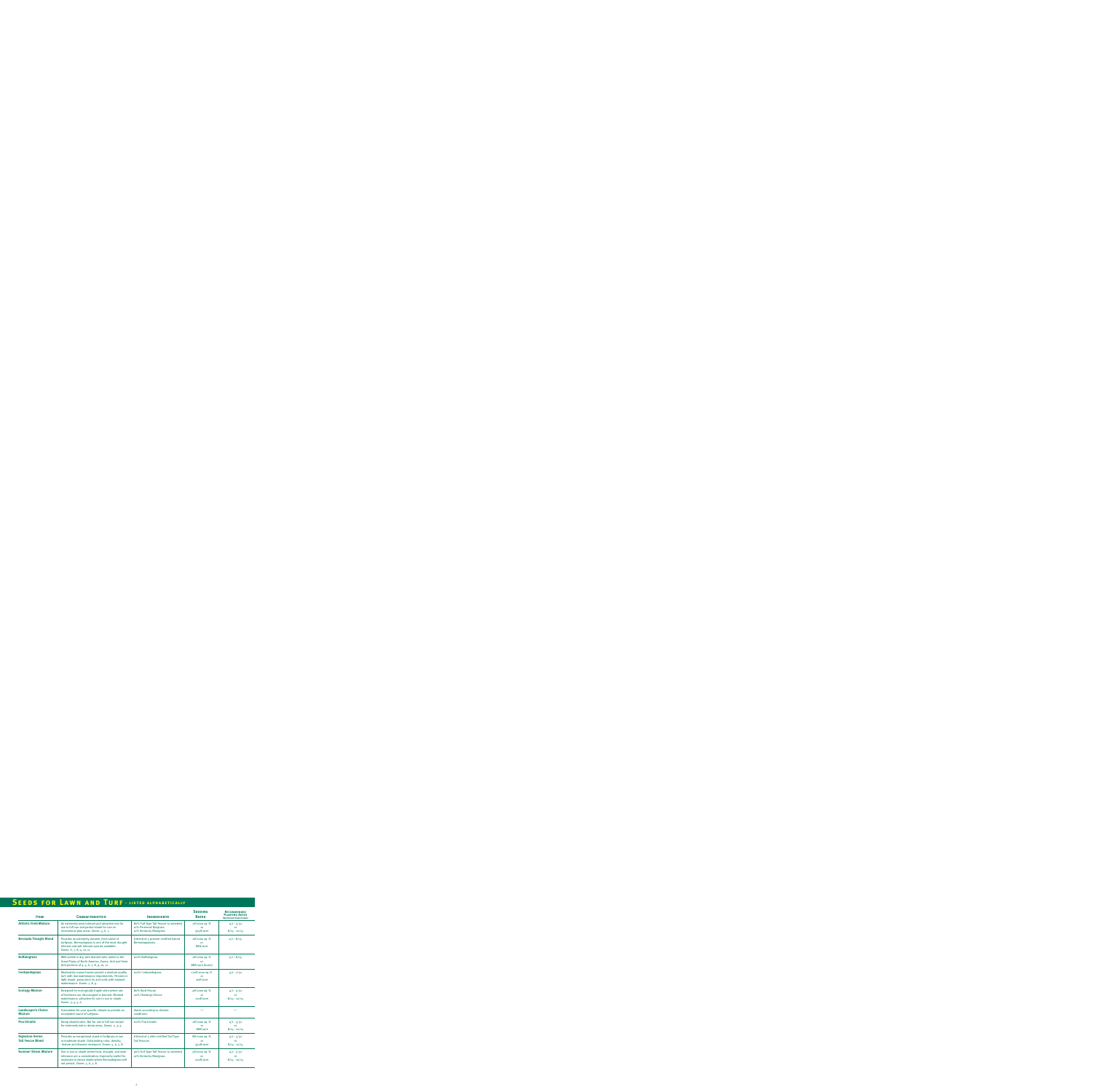# **Seeds for Lawn and Turf, continued**

| <b>ITEM</b>                                  | <b>CHARACTERISTICS</b>                                                                                                                                                                            | <b>INGREDIENTS</b>                                                                                      | <b>SEEDING</b><br><b>RATES</b>                 | <b>RECOMMENDED</b><br><b>PLANTING DATES</b><br>(NORTHERN HEMISPHERE) |
|----------------------------------------------|---------------------------------------------------------------------------------------------------------------------------------------------------------------------------------------------------|---------------------------------------------------------------------------------------------------------|------------------------------------------------|----------------------------------------------------------------------|
| <b>Super Shade Mixture</b>                   | This blend will provide turfgrass coverage<br>under some of the most dense shade.<br>Zones: 3, 4, 5, 6, 7, 8.                                                                                     | 40% Creeping Red<br>30% Hard Fescue<br>20% Chewings Ryegrass<br>10% Kentucky Bluegrass                  | 4#/1000 sq. ft.<br><b>or</b><br>170#/acre      | $4/1 \cdot 5/31$<br>or<br>$8/16 - 10/15$                             |
| <b>Super Star Ryegrass Blend</b>             | A blend of Perennial Ryegrasses especially suited for<br>specific climates. Zones: 3, 4, 5, 6, 7.                                                                                                 | A blend of 3 premier Perennial<br>Ryegrass varieties.                                                   | 6#/1000 sq. ft.<br>or<br>$260\frac{H}{2}$ acre | $4/1 \cdot 10/15$                                                    |
| <b>Tri-Plex Bluegrass Blend</b>              | This blend will provide the most attractive<br>turf available north of the transition zone.<br>Best results in full sun. Zones: 3, 4, 5, 6, 7.                                                    | A blend of 4 elite<br>Kentucky Bluegrasses.                                                             | 3#/1000 sq. ft.<br>$130\frac{H}{2}$ acre       | $4/1 - 4/30$<br>or<br>$8/16 \cdot 10/15$                             |
| <b>Tri-Plex General Mixture</b>              | All purpose mixture to meet practically every<br>condition. May be used in full sun or light<br>shade. Zones: 3, 4, 5, 6, 7.                                                                      | 34% Creeping Red Fescue<br>33% Perennial Ryegrass<br>33% Kentucky Bluegrass                             | 4#/1000 sq. ft.<br>$170\frac{H}{G}$ acre       | $4/1 \cdot 5/31$<br>or<br>$8/16 - 10/15$                             |
| <b>Tri-Plex General</b><br><b>Mixture II</b> | An all purpose mixture ideally suited for northern<br>lawns - provides a good stand of turfgrass in<br>sun and shade. Zones: 3, 4, 5, 6.                                                          | 50% Perennial Ryegrass (2 varieties)<br>30% Kentucky Bluegrass (2 varieties)<br>20% Creeping Red Fescue | 6#/1000 sq. ft.<br>$260\frac{H}{2}$ acre       | $4/1 - 5/31$<br>or<br>$8/15 \cdot 10/15$                             |
| <b>Tri-Plex Ryegrass Blend</b>               | Quick to germinate and very attractive.<br>Especially useful for summer seedings when<br>other cool season grasses are difficult<br>to establish. Zones: 3, 4, 5, 6, 7.                           | A blend of 3 elite Perennial<br>Ryegrass varieties.                                                     | 6#/1000 sq. ft.<br>$260\frac{H}{2}$ acre       | $4/1 \cdot 10/15$                                                    |
| <b>Tri-Plex Tall Fescue Blend</b>            | A blend of 3 Turf Type Tall Fescues that perform well<br>in either full sun or shade. These grasses tolerate<br>drought and wear and provide cover for intense<br>traffic use. Zones: 5, 6, 7, 8. | A blend of 3 premier Turf Type<br><b>Tall Fescues.</b>                                                  | 8#/1000 sq. ft.<br>350#/acre                   | $4/1 \cdot 5/31$<br><b>or</b><br>$8/15 - 11/15$                      |
| <b>Zenith Zoysia Grass</b>                   | Provides a dense, moderately fine textured stand<br>of turfgrass that is drought and heat tolerant.<br>Zones: 6, 7, 8, 9, 10, 11.                                                                 | 100% Zoysia Grass                                                                                       | 1#/1000 sq. ft.<br>or<br>44#/acre              | $4/1 - 8/15$                                                         |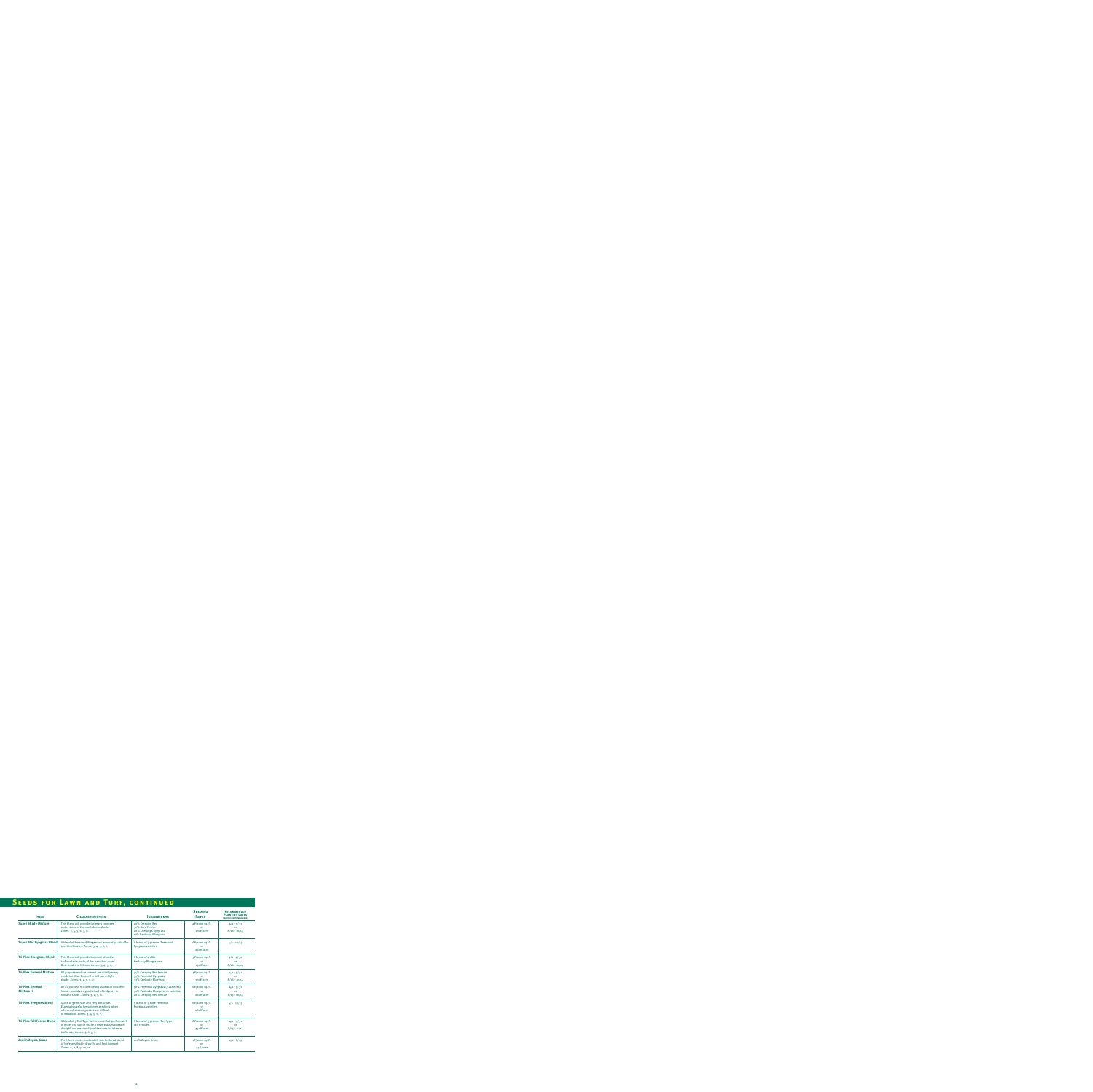### **Seeds for Sports Fields and Race Tracks - listed alphabetically**

| <b>ITEM</b>                                           | <b>CHARACTERISTICS</b>                                                                                                                                                        | <b>INGREDIENTS</b>                                                                          | <b>SEEDING</b><br><b>RATES</b>                        | <b>RECOMMENDED</b><br><b>PLANTING DATES</b><br>(NORTHERN HEMISPHERE) |
|-------------------------------------------------------|-------------------------------------------------------------------------------------------------------------------------------------------------------------------------------|---------------------------------------------------------------------------------------------|-------------------------------------------------------|----------------------------------------------------------------------|
| <b>Athletic Field Mixture</b>                         | For general purpose use on sports fields. Durable<br>while providing heat and drought tolerance.<br>Zones: 5, 6, 7.                                                           | 80% Turf Type Tall Fescue (2 varieties)<br>10% Perennial Ryegrass<br>10% Kentucky Bluegrass | 6#/1000 sq. ft.<br>or<br>$260\frac{H}{2}$ acre        | $4/1 - 5/31$<br>or<br>$8/16 - 12/30$                                 |
| <b>Bermuda Triangle Blend</b>                         | Will provide a durable and drought resistant<br>turfgrass. Exceptionally wear tolerant.<br>Zones: 6, 7, 8, 9, 10, 11.                                                         | A blend of 3 premier certified hybrid<br>Bermudagrasses.                                    | 2#/1000 sq. ft.<br><b>or</b><br>88#/acre              | $4/1 - 8/15$                                                         |
| <b>Professional's Select</b><br><b>Ryegrass Blend</b> | Three elite proprietary varieties blended to provide<br>the best disease resistant, dark green, wear<br>tolerant stand of turfgrass. Zones: 3, 4, 5, 6, 7, 8.                 | A blend of 3 premier proprietary<br>Perennial Ryegrasses.                                   | 6#/1000 sq. ft.<br>or<br>$260\frac{H}{2}$ acre        | $4/1 - 12/15$                                                        |
| <b>Royal Blend featuring</b><br><b>Princess 77</b>    | A blend of Bermuda to provide a dense, drought<br>tolerant stand of turfgrass that accepts a low<br>mowing height - 3/8" (9 mm). Zones: 7, 8, 9, 10, 11.                      | A blend of two of the best seeded<br>hybrid Bermudagrass varieties.                         | 1#/1000 sq. ft.<br><b>or</b><br>44#/acre              | $4/1 - 8/15$                                                         |
| <b>Rugged Wear Mixture</b>                            | Formulated for high traffic multi-use sports<br>field and recreation areas. Zones: 3, 4, 5, 6, 7, 8.                                                                          | 60% Kentucky Bluegrass (3 varieties)<br>40% Perennial Ryegrass (2 varieties)                | 4#/1000 sq. ft.<br>or<br>$170\frac{H}{G}$ acre        | $4/1 - 4/30$<br>or<br>$8/16 \cdot 10/15$                             |
| <b>Supreme Sports Mixture</b>                         | Top quality mixture combines the quick<br>establishment of Perennial Ryegrass with the beauty<br>of Bluegrass. Zones: 3, 4, 5, 6, 7, 8.                                       | 80% Kentucky Bluegrass (3 varieties)<br>20% Perennial Ryegrass (2 varieties)                | 4#/1000 sq. ft.<br>or<br>$170\frac{H}{G}$ acre        | $4/1 \cdot 5/31$<br>or<br>$8/16 \cdot 10/15$                         |
| <b>Tri-Plex Bluegrass Blend</b>                       | This blend will provide the most attractive sports<br>turf available north of the transition zone.<br>Best results in full sun. Zones: 3, 4, 5, 6, 7, 8.                      | A blend of 4 elite proprietary<br>Kentucky Bluegrasses.                                     | 3#/1000 sq. ft.<br><b>or</b><br>$130\frac{H}{2}$ acre | $4/1 - 4/30$<br>or<br>$8/16 - 12/30$                                 |
| <b>Tri-Plex Ryegrass Blend</b>                        | Quick to germinate and very attractive. For yearly<br>reseeding on established fields which receive the<br>most severe traffic and constant play.<br>Zones: 3, 4, 5, 6, 7, 8. | A blend of 3 elite proprietary<br>Perennial Ryegrasses.                                     | 6#/1000 sq. ft.<br>or<br>$260\frac{H}{2}$ acre        | $4/1 - 12/30$                                                        |
| <b>Zenith Zoysia Grass</b>                            | Provides a tight knitted turf that is drought and heat<br>tolerant. Density of turf will outcompete most weeds.<br>Zones: 6, 7, 8, 9, 10, 11.                                 | 100% Zoysia Grass                                                                           | 1#/1000 sq. ft.<br>or<br>44#/acre                     | $4/1 - 8/15$                                                         |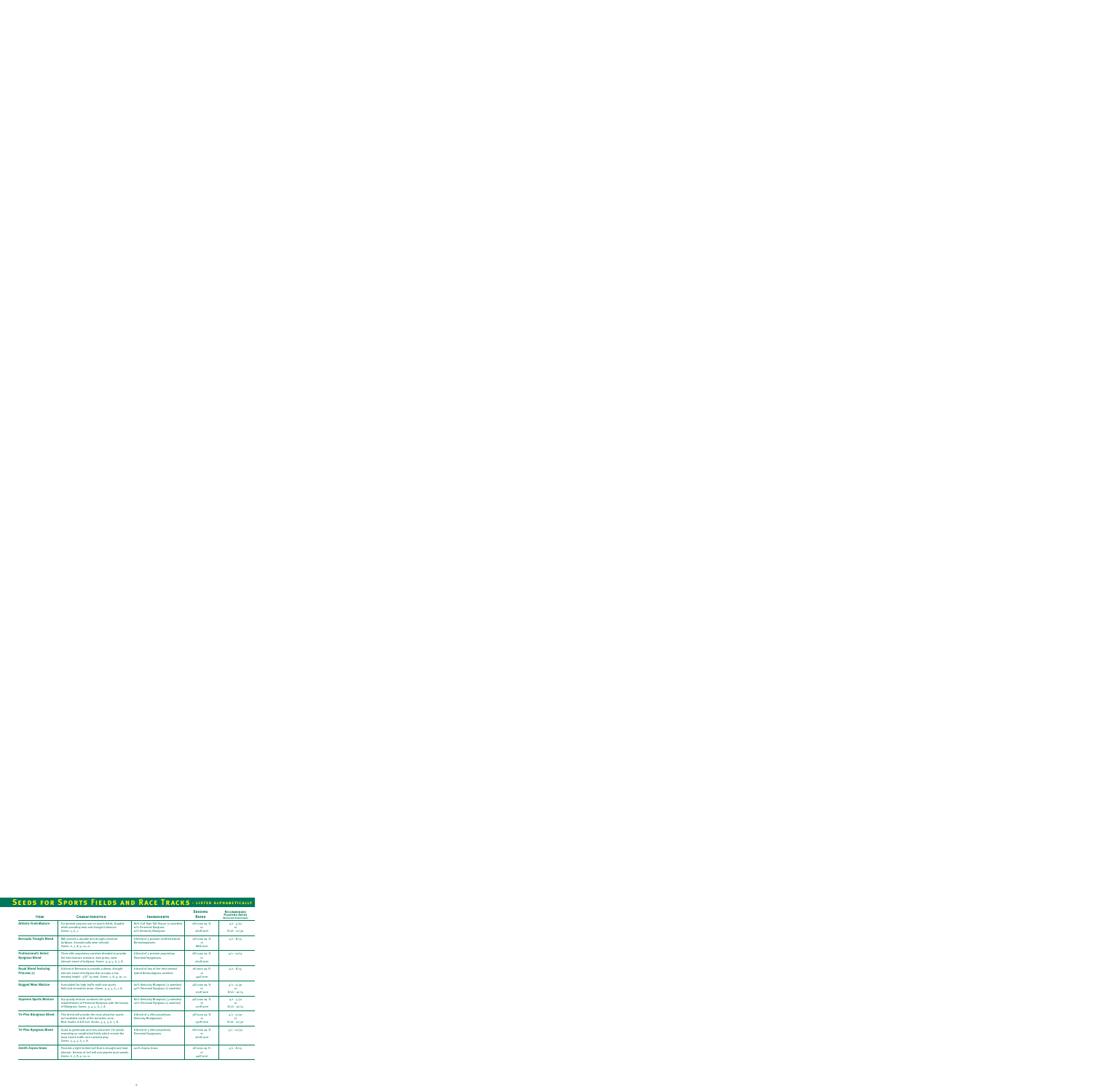#### **Seeds for Sports Fields and Race Tracks**

| <b>ITEM</b>                                              | <b>CHARACTERISTICS</b>                                                                                                                                                               | <b>INGREDIENTS</b>                                                                                                                           | <b>SEEDING</b><br><b>RATES</b>        | <b>RECOMMENDED</b><br><b>PLANTING DATES</b><br>(NORTHERN HEMISPHERE) |
|----------------------------------------------------------|--------------------------------------------------------------------------------------------------------------------------------------------------------------------------------------|----------------------------------------------------------------------------------------------------------------------------------------------|---------------------------------------|----------------------------------------------------------------------|
|                                                          | <b>OVERSEEDING DORMANT BERMUDAGRASS ON LAWNS, SPORTS FIELDS AND RACE TRACKS FOR WINTER COVER</b>                                                                                     |                                                                                                                                              |                                       |                                                                      |
| <b>Professional's Select QT</b><br><b>Ryegrass Blend</b> | A blend of Ryegrasses designed to be<br>durable during the season and provide<br>an easier transition. Zones: 6, 7, 8, 9, 10.                                                        | A blend of Ryegrasses designed to be<br>durable during the season<br>and provide an easier transition.                                       | $300\frac{H}{F}(+)/\text{acre}$       | $8/15 - 12/30$                                                       |
| <b>Professional's Select</b><br><b>Ryegrass Blend</b>    | The most wear tolerant overseeding formula<br>available today. Zones: 3, 4, 5, 6, 7, 8, 9, 10.                                                                                       | A blend of 3 elite proprietary<br>Perennial Ryegrasses.                                                                                      | $300\frac{4}{5}$ + $\frac{4}{3}$ acre | $8/15 - 12/30$                                                       |
| <b>Sports Club</b><br><b>Ryegrass Blend</b>              | An all purpose blend tolerant of heavy traffic<br>on athletic fields and race tracks.<br>Zones: 3, 4, 5, 6, 7, 8, 9, 10.                                                             | 60% Perennial Ryegrass<br>40% Annual Ryegrass                                                                                                | $300\frac{H}{F}(+)/\text{acre}$       | $8/15 - 12/30$                                                       |
| <b>Sunrise Primo</b><br><b>Ryegrass Blend</b>            | The cleanest blend of Perennial Ryegrasses to<br>provide the most wear tolerant overseeding formula<br>available today. Zones: 3, 4, 5, 6, 7, 8, 9, 10.                              | A blend of 3 proprietary Perennial<br>Ryegrass varieties that are certified,<br>Penkoted <sup>®</sup> and of TournamenT Quality <sup>™</sup> | $300\frac{4}{+})/$ acre               | $8/15 - 11/30$                                                       |
| <b>Tri-Plex Ryegrass Blend</b>                           | Quick to germinate and very attractive. For yearly<br>reseeding on established fields which receive the<br>most severe traffic and constant play.<br>Zones: 3, 4, 5, 6, 7, 8, 9, 10. | A blend of 3 elite proprietary<br>Perennial Ryegrasses.                                                                                      | $300\frac{H}{F}(+)/\text{acre}$       | $8/15 - 12/30$                                                       |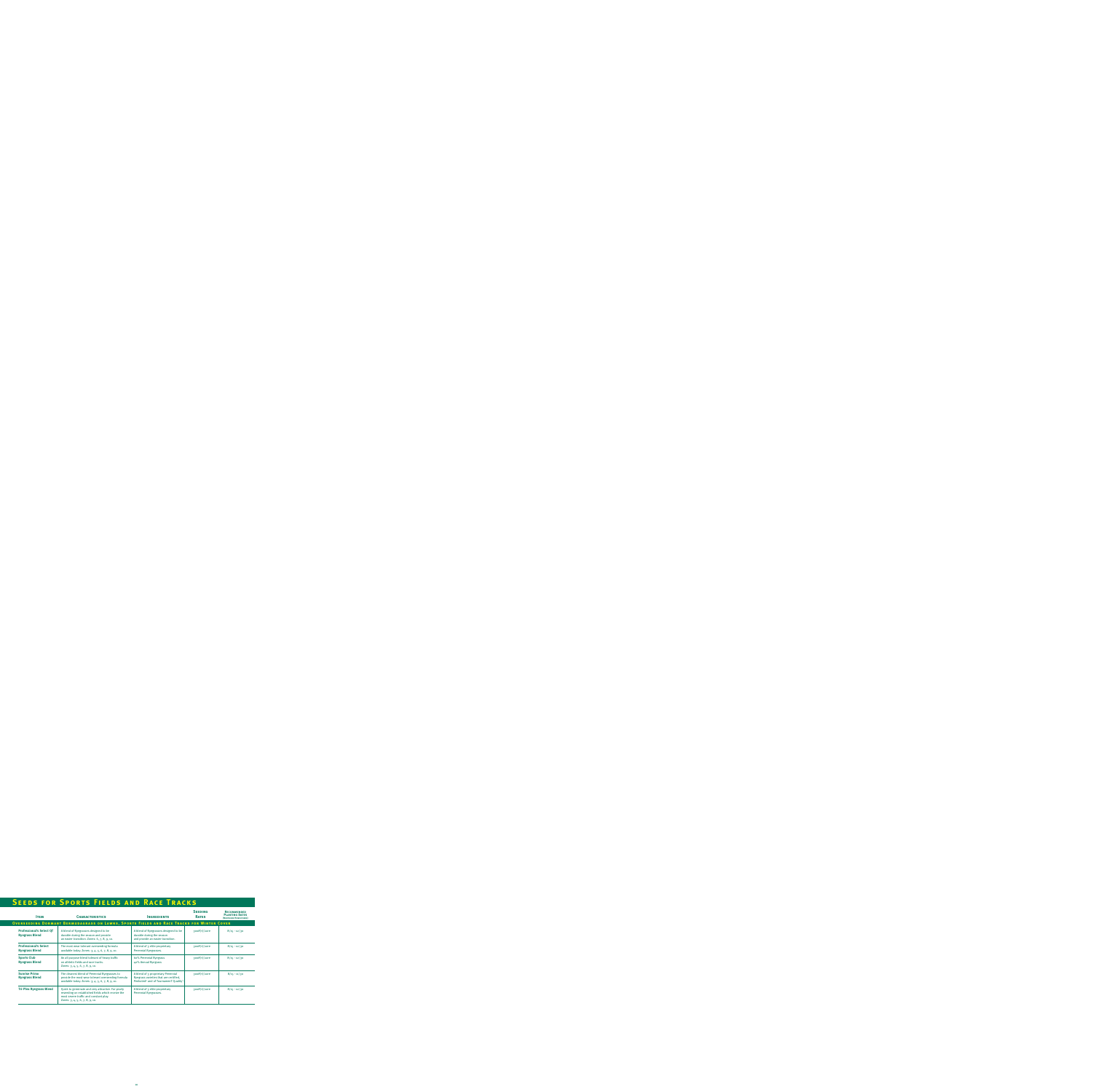#### **Seeds for Golf Course Use - listed alphabetically**

| <b>ITEM</b>                                        | <b>CHARACTERISTICS</b>                                                                                                                                                             | <b>INGREDIENTS</b>                                                                                                       | <b>SEEDING</b><br><b>RATES</b>                 | <b>RECOMMENDED</b><br><b>PLANTING DATES</b><br>(NORTHERN HEMISPHERE) |
|----------------------------------------------------|------------------------------------------------------------------------------------------------------------------------------------------------------------------------------------|--------------------------------------------------------------------------------------------------------------------------|------------------------------------------------|----------------------------------------------------------------------|
| GREENS                                             |                                                                                                                                                                                    |                                                                                                                          |                                                |                                                                      |
| <b>Creeping Bentgrass</b>                          | Low growing, tight knit, to provide a smooth<br>rolling surface. Zones: 2, 3, 4, 5, 6, 7, 8.                                                                                       | 100% Creeping Bentgrass - may be a<br>blend of more than one variety                                                     | 2#/1000 sq. ft.<br>or 88#/acre                 | $4/1 - 10/15$                                                        |
| <b>TEES</b>                                        |                                                                                                                                                                                    |                                                                                                                          |                                                |                                                                      |
| <b>Bermuda Triangle Blend</b>                      | Provides an extremely durable, thick stand of<br>turfgrass. Bermudagrass is one of the most drought<br>tolerant and salt tolerant species available.<br>Zones: 6, 7, 8, 9, 10, 11. | A blend of 3 premier certified hybrid<br>Bermudagrasses.                                                                 | 2#/1000 sq. ft.<br>or<br>88#/acre              | $4/1 - 8/15$                                                         |
| <b>Creeping Bentgrass</b>                          | Low growing, tight knit to provide a dense playing<br>surface. Zones: 2, 3, 4, 5, 6.                                                                                               | 100% Creeping Bentgrass - may be a<br>blend of more than one variety                                                     | 2#/1000 sq. ft.<br>or 88#/acre                 | $4/1 - 10/15$                                                        |
| <b>Poa trivialis</b>                               | Damp shaded sites. Not for use in full sun except<br>for extremely wet or damp areas. Zones: 2, 3, 4.                                                                              | 100% Poa trivialis                                                                                                       | 2#/1000 sq. ft.<br>or 88#/acre                 | $4/1 - 5/31$<br>or $8/16 - 10/15$                                    |
| <b>Royal Blend featuring</b><br><b>Princess 77</b> | A blend of Bermuda to provide a dense, drought<br>tolerant stand of turfgrass that accepts a low<br>mowing height - 3/8" (9 mm). Zones: 7, 8, 9, 10, 11.                           | A blend of two of the best seeded<br>hybrid Bermudagrass varieties.                                                      | 1#/1000 sq. ft.<br>or<br>44#/acre              | $4/1 - 8/15$                                                         |
| <b>Rugged Wear Mixture</b>                         | Formulated for high traffic recreation areas.<br>Zones: 3, 4, 5, 6, 7, 8.                                                                                                          | 60% Kentucky Bluegrass (3 varieties)<br>40% Perennial Ryegrass (2 varieties)                                             | 4#/1000 sq. ft.<br>or 170#/acre                | $4/1 \cdot 10/15$                                                    |
| <b>Signature</b><br><b>Bentgrass Blend</b>         | Extremely attractive for light to moderate play<br>golf courses. Cutting height up to 1/2" (12 mm).<br>Zones: 2, 3, 4, 5, 6.                                                       | A blend of 3 premier Bentgrass<br>varieties selected for specific<br>climatic conditions.                                | 2#/1000 sq. ft.<br>or<br>88#/acre              | $4/1 - 10/15$                                                        |
| <b>Sunrise Primo</b><br><b>Ryegrass Blend</b>      | The cleanest blend of Perennial Ryegrasses to<br>provide the most wear tolerant overseeding formula<br>available today. Zones: 3, 4, 5, 6, 7, 8.                                   | A blend of elite proprietary certified<br>TournamenT Quality <sup>™</sup> Penkoted <sup>®</sup><br>Perennial Ryegrasses. | 6#/1000 sq. ft.<br>nr<br>$260\frac{H}{area}$   | $4/1 \cdot 10/15$                                                    |
| <b>Supreme Sports Mixture</b>                      | Top quality mixture combines the quick<br>establishment of Perennial Ryegrass with the beauty<br>of Bluegrass. Zones: 3, 4, 5, 6, 7, 8.                                            | 80% Kentucky Bluegrass (3 varieties)<br>20% Perennial Ryegrass (2 varieties)                                             | 4#/1000 sq. ft.<br>170#/acre                   | $4/1 \cdot 5/31$<br>or<br>$8/16 - 10/15$                             |
| <b>Tri-Plex Ryegrass Blend</b>                     | Ideal for heavily trafficked tees. Quick to germinate<br>and establish. Can be cut as low as $1/2$ " (12 mm).<br>Zones: 3, 4, 5, 6, 7, 8.                                          | A blend of 3 elite proprietary<br>Perennial Ryegrasses.                                                                  | 6#/1000 sq. ft.<br>or<br>$260\frac{H}{2}$ acre | $4/1 - 10/15$                                                        |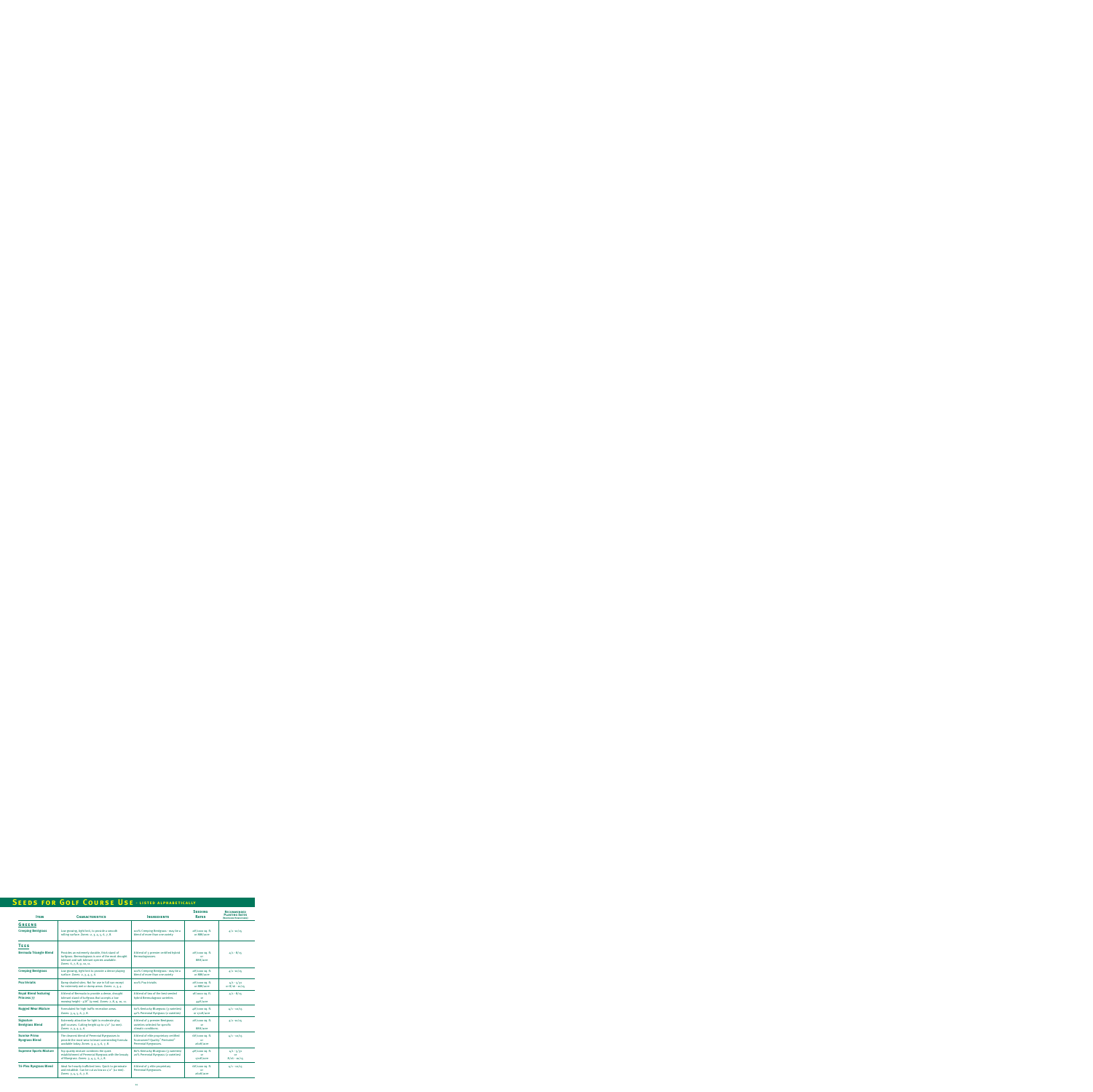#### **Seeds for Golf Course Use, continued**

| <b>ITEM</b>                                        | <b>CHARACTERISTICS</b>                                                                                                                                                             | <b>INGREDIENTS</b>                                                                        | <b>SEEDING</b><br><b>RATES</b>                        | <b>RECOMMENDED</b><br><b>PLANTING DATES</b><br>(NORTHERN HEMISPHERE) |
|----------------------------------------------------|------------------------------------------------------------------------------------------------------------------------------------------------------------------------------------|-------------------------------------------------------------------------------------------|-------------------------------------------------------|----------------------------------------------------------------------|
| <b>TEES, CONTINUED</b>                             |                                                                                                                                                                                    |                                                                                           |                                                       |                                                                      |
| <b>Zenith Zoysia Grass</b>                         | Provides a tight knitted turf that is drought and heat<br>tolerant. Density of turf will outcompete most weeds.<br>Zones: 6, 7, 8, 9, 10, 11.                                      | 100% Zoysia Grass                                                                         | 1#/1000 sq. ft.<br>0r<br>44#/acre                     | $4/1 - 8/15$                                                         |
| <b>FAIRWAYS</b>                                    |                                                                                                                                                                                    |                                                                                           |                                                       |                                                                      |
| <b>Bermuda Triangle Blend</b>                      | Provides an extremely durable, thick stand of<br>turfgrass. Bermudagrass is one of the most drought<br>tolerant and salt tolerant species available.<br>Zones: 6, 7, 8, 9, 10, 11. | A blend of 3 premier certified hybrid<br>Bermudagrasses.                                  | 2#/1000 sq. ft.<br>0r<br>88#/acre                     | $4/1 - 8/15$                                                         |
| <b>Fairway Classic</b><br><b>Ryegrass Blend</b>    | A blend of our strongest and most durable Perennial<br>Ryegrass varieties. Zones: 3, 4, 5, 6, 7, 8.                                                                                | A blend of elite proprietary<br>Perennial Ryegrasses.                                     | 6#/1000 sq. ft.<br><b>or</b><br>$260\frac{H}{2}$ acre | $4/1 \cdot 10/15$                                                    |
| <b>Fairway Creeping</b><br><b>Bentgrass Blend</b>  | Extremely attractive for light to moderate play<br>courses under high maintenance. Cutting height 1/2"<br>to $3/4$ " (12-18 mm). Zones: 2, 3, 4, 5, 6.                             | A blend of 3 to 4 unique<br>performing Bentgrasses.                                       | 2#/1000 sq. ft.<br><b>or</b><br>88#/acre              | $4/1 \cdot 10/15$                                                    |
| <b>Prestige Sod</b><br><b>Bluegrass Blend</b>      | Easy to maintain, tough and durable for moderate<br>to heavy play courses. Slow to establish. Cutting<br>height to $1/2$ " (12 mm). Zones: 3, 4, 5, 6, 7, 8.                       | 4 way blend of premier Kentucky<br><b>Bluegrasses selected for special</b><br>conditions. | 3#/1000 sq. ft.<br><b>or</b><br>$130\frac{H}{G}$ acre | $4/1 - 5/31$<br><b>or</b><br>$8/16 - 10/15$                          |
| <b>Royal Blend featuring</b><br><b>Princess 77</b> | A blend of Bermuda to provide a dense, drought<br>tolerant stand of turfgrass that accepts a low<br>mowing height - 3/8" (9 mm). Zones: 7, 8, 9, 10, 11.                           | A blend of two of the best seeded<br>hybrid Bermudagrass varieties.                       | 1#/1000 sq. ft.<br>or<br>44#/acre                     | $4/1 - 8/15$                                                         |
| <b>Rugged Wear Mixture</b>                         | Formulated for high traffic recreation areas.<br>Zones: 3, 4, 5, 6, 7, 8.                                                                                                          | 60% Kentucky Bluegrass (3 varieties)<br>40% Perennial Ryegrass (2 varieties)              | 4#/1000 sq. ft.<br>or 170#/acre                       | $4/1 \cdot 10/15$                                                    |
| <b>Signature</b><br><b>Bentgrass Blend</b>         | Extremely attractive certified blend for light to<br>moderate play courses under high maintenance.<br>Cutting height $1/2$ " to $3/4$ " (12-18 mm).<br>Zones: 2, 3, 4, 5, 6.       | A blend of certified premier<br>Bentgrasses.                                              | 2#/1000 sq. ft.<br><b>or</b><br>88#/acre              | $4/1 \cdot 10/15$                                                    |
| <b>Supreme Sports Mixture</b>                      | Easy to maintain, attractive, tough and durable.<br>Zones: 3, 4, 5, 6, 7, 8.                                                                                                       | 80% Kentucky Bluegrass (3 varieties)<br>20% Perennial Ryegrass (2 varieties)              | 4#/1000 sq. ft.<br>or<br>170#/acre                    | $4/1 \cdot 5/31$<br>or<br>$8/16 - 10/15$                             |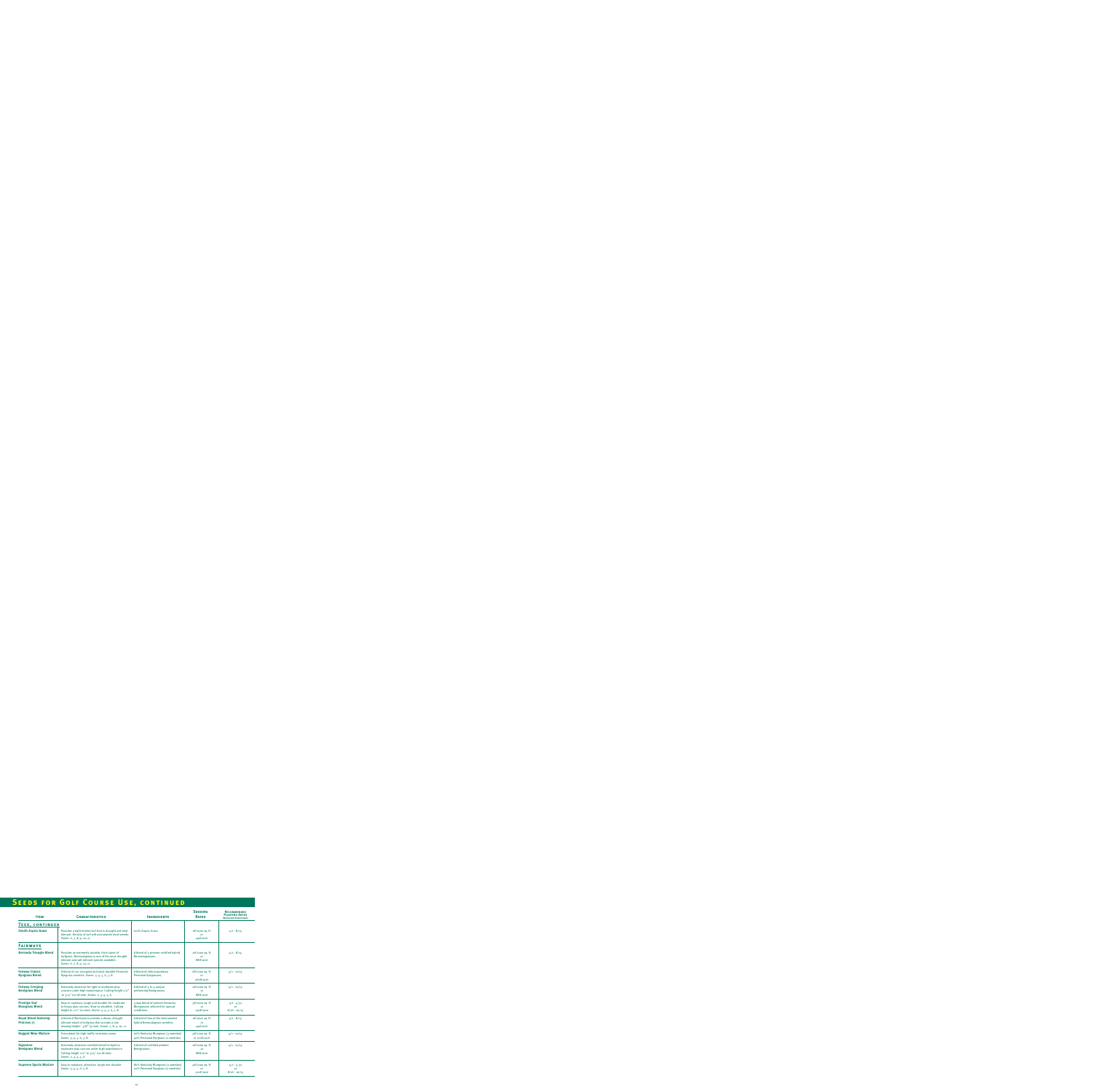#### **Seeds for Golf Course Use, continued**

| <b>ITEM</b>                                         | <b>CHARACTERISTICS</b>                                                                                                                                                                          | <b>INGREDIENTS</b>                                                                           | <b>SEEDING</b><br><b>RATES</b>                   | <b>RECOMMENDED</b><br><b>PLANTING DATES</b><br>(NORTHERN HEMISPHERE) |
|-----------------------------------------------------|-------------------------------------------------------------------------------------------------------------------------------------------------------------------------------------------------|----------------------------------------------------------------------------------------------|--------------------------------------------------|----------------------------------------------------------------------|
| <b>FAIRWAYS, CONTINUED</b>                          |                                                                                                                                                                                                 |                                                                                              |                                                  |                                                                      |
| <b>Tri-Plex Ryegrass Blend</b>                      | Useful for overseeding heavily trafficked areas. Can be<br>cut as low as $1/2$ " (12 mm). Zones: 3, 4, 5, 6, 7, 8.                                                                              | A blend of 3 elite proprietary<br>Perennial Ryegrasses.                                      | 6#/1000 sq. ft.<br>or 260#/acre                  | $4/1 \cdot 10/15$                                                    |
| <b>Zenith Zoysia Grass</b>                          | Provides a tight knitted turf that is drought and heat<br>tolerant. Density of turf will outcompete most weeds.<br>Zones: 6, 7, 8, 9, 10, 11.                                                   | 100% Zoysia grass                                                                            | 1#/1000 sq. ft.<br><b>or</b><br>44#/acre         | $4/1 - 8/15$                                                         |
| <b>ROUGHS</b>                                       |                                                                                                                                                                                                 |                                                                                              |                                                  |                                                                      |
| <b>Bermuda Triangle Blend</b>                       | Provides an extremely durable, thick stand of<br>turfgrass. Bermudagrass is one of the most drought<br>tolerant and salt tolerant species available.<br>Zones: 6, 7, 8, 9, 10, 11.              | A blend of 3 premier certified hybrid<br>Bermudagrasses.                                     | 2#/1000 sq. ft.<br><b>or</b><br>88#/acre         | $4/1 - 8/15$                                                         |
| <b>Buffalograss</b>                                 | Well suited to dry, well drained soils native to the<br>Great Plains of North America, Zones: Arid and Semi-<br>Arid portions of 4, 5, 6, 7, 8, 9, 10, 11.                                      | 100% Buffalograss                                                                            | 2#/1000 sq. ft.<br>or<br>88#/acre (burrs)        | $4/1 - 8/15$                                                         |
| <b>Ecology Mixture</b>                              | Designed for ecologically fragile sites where use<br>of fertilizers are discouraged or banned. Ideal for<br>unmown slopes and minimal maintenance areas,<br>sun or shade. Zones: 3, 4, 5, 6, 7. | 80% Hard Fescue<br>20% Chewings Fescue                                                       | 4#/1000 sq. ft.<br>or<br>$170\frac{H}{G}$ acre   | $4/1 \cdot 5/31$<br><b>or</b><br>$8/15 - 10/15$                      |
| <b>Great Plains Mixture</b>                         | A mixture of grasses to provide good turfgrass<br>coverage that is heat and drought tolerant.<br>Zones: Lower 7, 8.                                                                             | 40% Buffalograss<br>40% Blue Grama<br>20% Hard Fescue                                        | 3#/1000 sq. ft.<br>or<br>130#/acre               | $4/1 - 8/15$                                                         |
| <b>Reclaim Native</b><br><b>Rough Mixture</b>       | Provides an attractive, fine textured, low<br>maintenance cover, reminiscent of old<br>Scottish links. Zones: 3, 4, 5, 6, 7, 8.                                                                 | 60% Hard Fescue<br>20% Little Bluestem<br>10% Chewings Fescue<br>10% Azure Blue Sheep Fescue | 2.5#/1000 sq. ft.<br>or<br>$100\frac{H}{2}$ acre | $4/1 \cdot 5/31$<br><b>or</b><br>$8/15 - 10/15$                      |
| <b>Reclaim Native</b><br><b>Shortgrass Mixture</b>  | An attractive low-growing mixture with superior<br>heat and drought tolerance. Perfect for use<br>on embankments. Zones: 3, 4, 5, 6, 7, 8.                                                      | 40% Little Bluestem<br>30% Sheep Fescue<br>15% Side Oats Grama<br>15% Blue Grama             | $1.5$ #/1000 sq. ft.<br><b>or</b><br>6o#/acre    | $4/1 - 5/31$<br><b>or</b><br>$8/15 - 10/15$                          |
| <b>Signature Series</b><br><b>Tall Fescue Blend</b> | Provides an exceptional stand of turfgrass in sun<br>or moderate shade. Outstanding color, density,<br>texture and disease resistance. Zones: 5, 6, 7, 8.                                       | A blend of 3 elite certified Turf Type<br><b>Tall Fescues.</b>                               | 8#/1000 sq. ft.<br>or<br>350#/acre               | $4/1 - 5/31$<br>or<br>$8/15 - 10/15$                                 |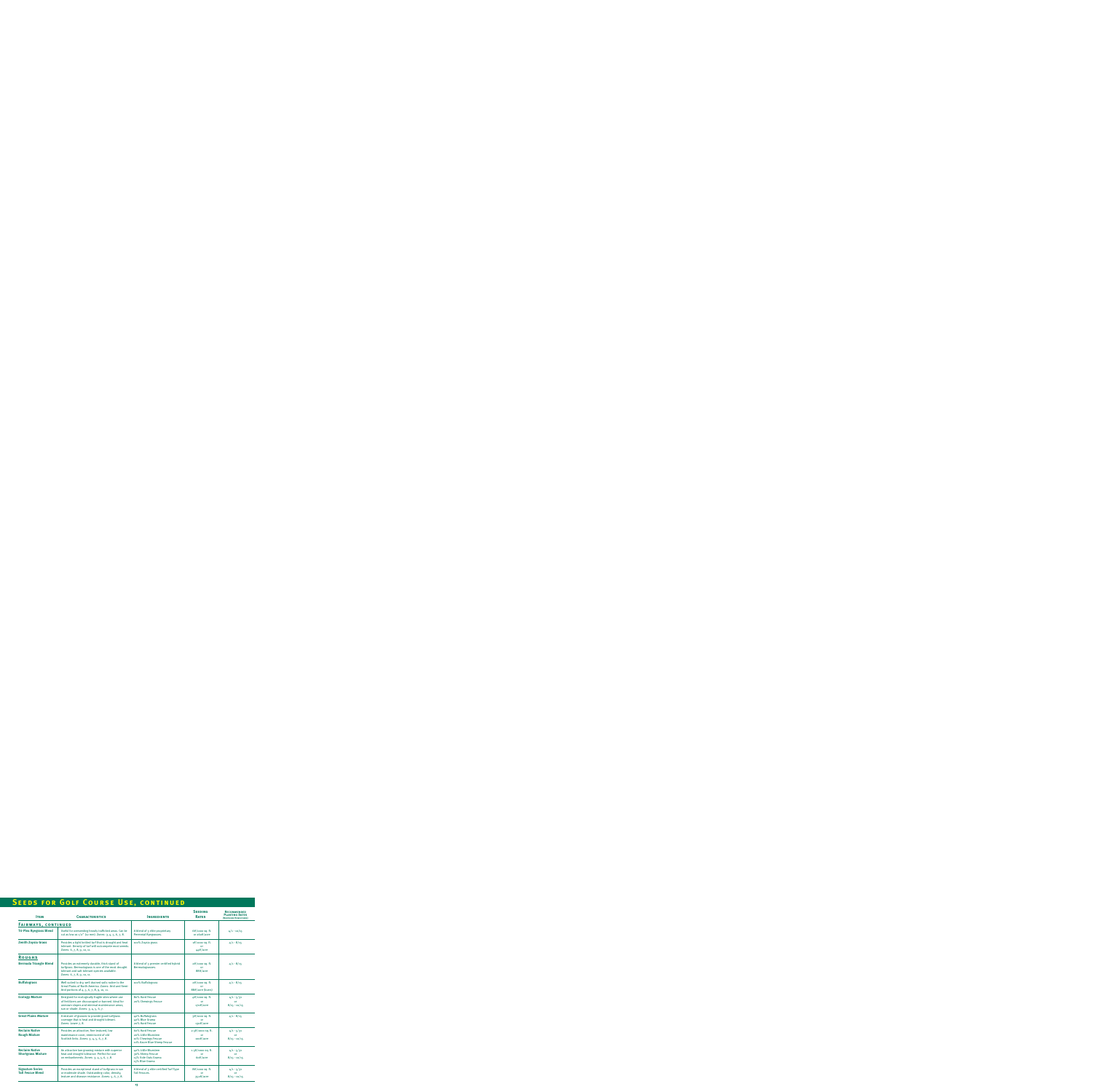#### **Seeds for Golf Course Use, continued**

| <b>ITEM</b>                                                   | <b>CHARACTERISTICS</b>                                                                                                                                                                         | <b>INGREDIENTS</b>                                                                                                                           | <b>SEEDING</b><br><b>RATES</b>                                                                                                   | <b>RECOMMENDED</b><br><b>PLANTING DATES</b><br>(NORTHERN HEMISPHERE) |
|---------------------------------------------------------------|------------------------------------------------------------------------------------------------------------------------------------------------------------------------------------------------|----------------------------------------------------------------------------------------------------------------------------------------------|----------------------------------------------------------------------------------------------------------------------------------|----------------------------------------------------------------------|
| ROUGHS, CONTINUED                                             |                                                                                                                                                                                                |                                                                                                                                              |                                                                                                                                  |                                                                      |
| <b>Summer Stress Mixture</b>                                  | Use in sun or shade where heat, drought and wear<br>tolerance are a consideration. Especially useful for<br>moderate to dense shade where Bermudagrass will<br>not persist. Zones: 5, 6, 7, 8. | 90% Turf Type Tall Fescue (3 varieties)<br>10% Kentucky Bluegrass                                                                            | 5#/1000 sq. ft.<br>or<br>$220\frac{H}{2}$ acre                                                                                   | $4/1 \cdot 5/31$<br>or<br>$8/15 - 10/15$                             |
| <b>Zenith Zoysia Grass</b>                                    | Provides a dense, moderately fine textured stand<br>of turfgrass that is drought and heat tolerant.<br>Zones: 6, 7, 8, 9, 10, 11.                                                              | 100% Zoysia Grass                                                                                                                            | 1#/1000 sq. ft.<br>or<br>44#/acre                                                                                                | $4/1 - 8/15$                                                         |
|                                                               | <b>OVERSEEDING DORMANT BERMUDAGRASS TO PROVIDE A WINTER PLAYING SERVICE</b>                                                                                                                    |                                                                                                                                              |                                                                                                                                  |                                                                      |
| <b>Fairway Classic</b><br><b>Ryegrass Blend</b>               | A blend of durable Perennial Ryegrasses for late<br>transition. Zones: 3, 4, 5, 6, 7, 8, 9, 10.                                                                                                | A blend of our most durable Perennial<br>Ryegrass varieties.                                                                                 | Tees: 15#(+)/1000 sq. ft.<br>Greens: $30\frac{H}{H}(+)$ /1000 sq. ft.<br>Fairways & Roughs:<br>$400\frac{H}{I}(+) / \text{acre}$ | $8/15 - 11/30$                                                       |
| <b>Professional's Select QT</b><br><b>Ryegrass Blend</b>      | A blend of Ryegrasses designed to be durable during<br>the season and provide an easier transition.<br>Zones: 6, 7, 8, 9, 10.                                                                  | A blend of Ryegrasses designed to be<br>durable during the season and<br>provide an easier transition.                                       | Tees: 10#(+)/1000 sq. ft.<br>Greens: 25#(+)/1000 sq. ft.<br>Fairways & Roughs:<br>$400\frac{H}{I+1}$ /acre                       | $8/15 - 11/30$                                                       |
| <b>Professional's Select</b><br><b>Ryegrass Blend</b>         | Dark green color; provides fast, accurate putting.<br>Zones: 3, 4, 5, 6, 7, 8, 9, 10.                                                                                                          | A blend of 3 proprietary Perennial<br>Ryegrass varieties.                                                                                    | Tees: $15\#(+) / 1000$ sq. ft.<br>Greens: 30#(+)/1000 sq. ft.<br>Fairways & Roughs:<br>$400\frac{H(t)}{2}$ acre                  | $8/15 - 11/30$                                                       |
| <b>Sports Club</b><br><b>Ryegrass Blend</b>                   | An all purpose blend for roughs and fairways.<br>Zones: 3, 4, 5, 6, 7, 8, 9, 10.                                                                                                               | 60% Perennial Ryegrass<br>40% Annual Ryegrass                                                                                                | Tees: $20\frac{H}{I}(+)$ /1000 sq. ft.<br>Fairways & Roughs:<br>$400\frac{H(t)}{H(t)}$ acre                                      | $8/15 - 11/30$                                                       |
| <b>Sunrise Primo</b><br><b>Ryegrass Blend</b>                 | For greens, fairways and tees. The most wear<br>tolerant overseeding formula available today.<br>Zones: 3, 4, 5, 6, 7, 8, 9, 10.                                                               | A blend of 3 proprietary Perennial<br>Ryegrass varieties that are certified,<br>Penkoted <sup>®</sup> and of TournamenT Quality <sup>™</sup> | Tees: 15#(+)/1000 sq. ft.<br>Greens: $35\#(+)/1000$ sq. ft.<br>Fairways & Roughs:<br>$400\frac{H(t)}{H(t)}$ acre                 | $8/15 - 11/30$                                                       |
| <b>Sunrise Primo Ryegrass</b><br><b>Blend w/Poa trivialis</b> | Poa trivialis adds a fine textured quality to a mixture<br>when included with Perennial Ryegrass for<br>overseeding. Zones: 6, 7, 8, 9, 10.                                                    | 85% Perennial Ryegrass (3 varieties)<br>15% Poa trivialis                                                                                    | Tees: 15#(+)/1000 sq. ft.<br>Greens: $30\frac{H}{H}(+)/1000$ sq. ft.<br>Fairways & Roughs:<br>$400\frac{H(t)}{2}$ acre           | $8/15 - 11/30$                                                       |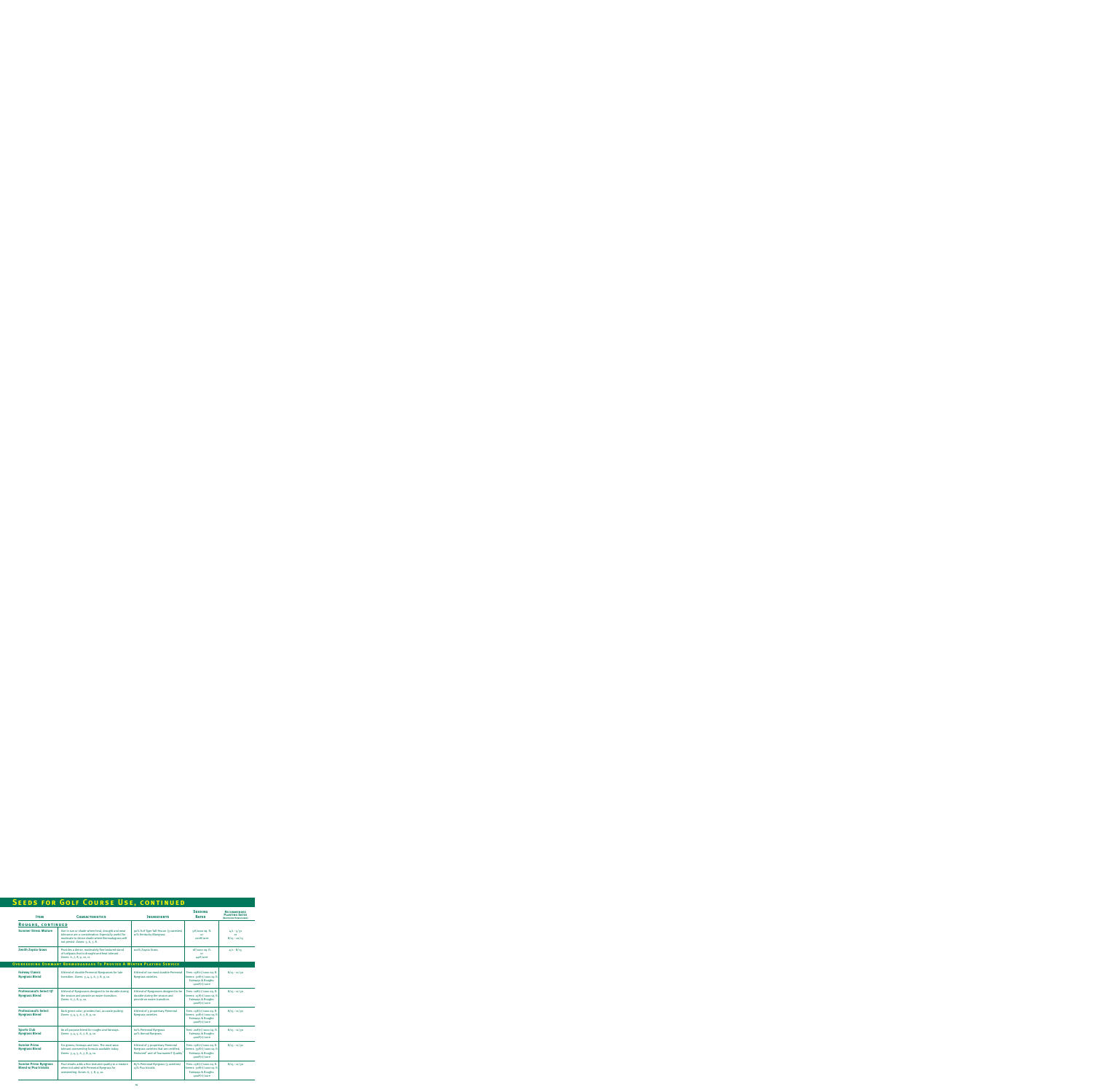#### **Seed Mixtures for Parks and Cemeteries - listed alphabetically**

| <b>ITEM</b>                                           | <b>CHARACTERISTICS</b>                                                                                                                                                                                                   | <b>INGREDIENTS</b>                                                                          | <b>SEEDING</b><br><b>RATES</b>                        | <b>RECOMMENDED</b><br><b>PLANTING DATES</b><br>(NORTHERN HEMISPHERE) |
|-------------------------------------------------------|--------------------------------------------------------------------------------------------------------------------------------------------------------------------------------------------------------------------------|---------------------------------------------------------------------------------------------|-------------------------------------------------------|----------------------------------------------------------------------|
| <b>Bermuda Triangle Blend</b>                         | Provides an extremely durable, thick stand of<br>turfgrass. Bermudagrass is one of the most drought<br>tolerant and salt tolerant species available.<br>Zones: 6, 7, 8, 9, 10, 11.                                       | A blend of 3 premier certified hybrid<br>Bermudagrasses.                                    | 2#/1000 sq. ft.<br><b>or</b><br>88#/acre              | $4/1 - 8/15$                                                         |
| <b>Ecology Mixture</b>                                | Designed for ecologically fragile sites where use<br>of fertilizers are discouraged or banned. Minimal<br>maintenance; attractive for use in sun or shade.<br>Ideal for unmown slopes. Zones: 3, 4, 5, 6.                | 80% Hard Fescue<br>20% Chewings Fescue                                                      | 4#/1000 sq. ft.<br><b>or</b><br>170#/acre             | $4/1 - 5/31$<br>or<br>$8/16 - 10/15$                                 |
| <b>Professional's Select</b><br><b>Ryegrass Blend</b> | Three elite proprietary varieties blended to provide<br>the best disease resistant, dark green, wear<br>tolerant stand of turfgrass. Zones: 3, 4, 5, 6, 7, 8.                                                            | A blend of 3 premier proprietary<br>Perennial Ryegrasses.                                   | 6#/1000 sq. ft.<br>or<br>$260\frac{H}{2}$ acre        | $4/1 - 12/15$                                                        |
| <b>Rugged Wear Mixture</b>                            | All purpose mixture to meet many general conditions.<br>May be used in full sun or light shade.<br>Zones: 3, 4, 5, 6, 7, 8.                                                                                              | 60% Kentucky Bluegrass<br>40% Perennial Ryegrass                                            | 4#/1000 sq. ft.<br>170#/acre                          | $4/1 \cdot 5/31$<br>or<br>$8/16 \cdot 10/15$                         |
| <b>Signature Series</b><br><b>Tall Fescue Blend</b>   | Provides an exceptional stand of turfgrass in sun<br>or moderate shade. Outstanding color, density,<br>texture and disease resistance. Zones: 5, 6, 7, 8.                                                                | A blend of 3 elite certified Turf Type<br><b>Tall Fescues.</b>                              | 8#/1000 sq. ft.<br>or<br>350#/acre                    | $4/1 - 5/31$<br>or<br>$8/15 - 11/15$                                 |
| <b>Southern Park Mixture</b>                          | All purpose mixture for use in warmer climates.<br>Zones: 5, 6, 7, 8.                                                                                                                                                    | 90% Turf Type Tall Fescue (3 varieties)<br>10% Bermudagrass                                 | 5#/1000 sq. ft.<br><b>or</b><br>$220\frac{H}{act}$    | $4/1 - 5/31$                                                         |
| <b>Summer Stress Mixture</b>                          | Use in sun or shade where heat and drought<br>tolerance are a consideration. Provides an attractive<br>turf. Especially useful for moderate to dense shade<br>where Bermudagrass will not persist.<br>Zones: 5, 6, 7, 8. | 90% Turf Type Tall Fescue (3 varieties)<br>10% Kentucky Bluegrass                           | 5#/1000 sq. ft.<br>or<br>$220\frac{H}{2}$ acre        | $4/1 - 5/31$<br>or<br>$8/16 - 10/15$                                 |
| <b>Super Shade Mixture</b>                            | Includes grasses with proven shade performance.<br>Zones: 3, 4, 5, 6, 7, 8.                                                                                                                                              | 40% Creeping Red Fescue<br>30% Hard Fescue<br>20% Chewings Fescue<br>10% Kentucky Bluegrass | 4#/1000 sq. ft.<br>or<br>$170\frac{H}{G}$ acre        | $4/1 \cdot 5/31$<br>or<br>$8/16 \cdot 10/15$                         |
| <b>Tri-Plex General Mixture</b>                       | All purpose mixture to meet practically every<br>condition. May be used in full sun or light<br>shade. Zones: 3, 4, 5, 6, 7, 8.                                                                                          | 34% Creeping Red Fescue<br>33% Perennial Ryegrass<br>33% Kentucky Bluegrass                 | 4#/1000 sq. ft.<br><b>or</b><br>$170\frac{H}{G}$ acre | $4/1 - 5/31$<br>or<br>$8/16 \cdot 10/15$                             |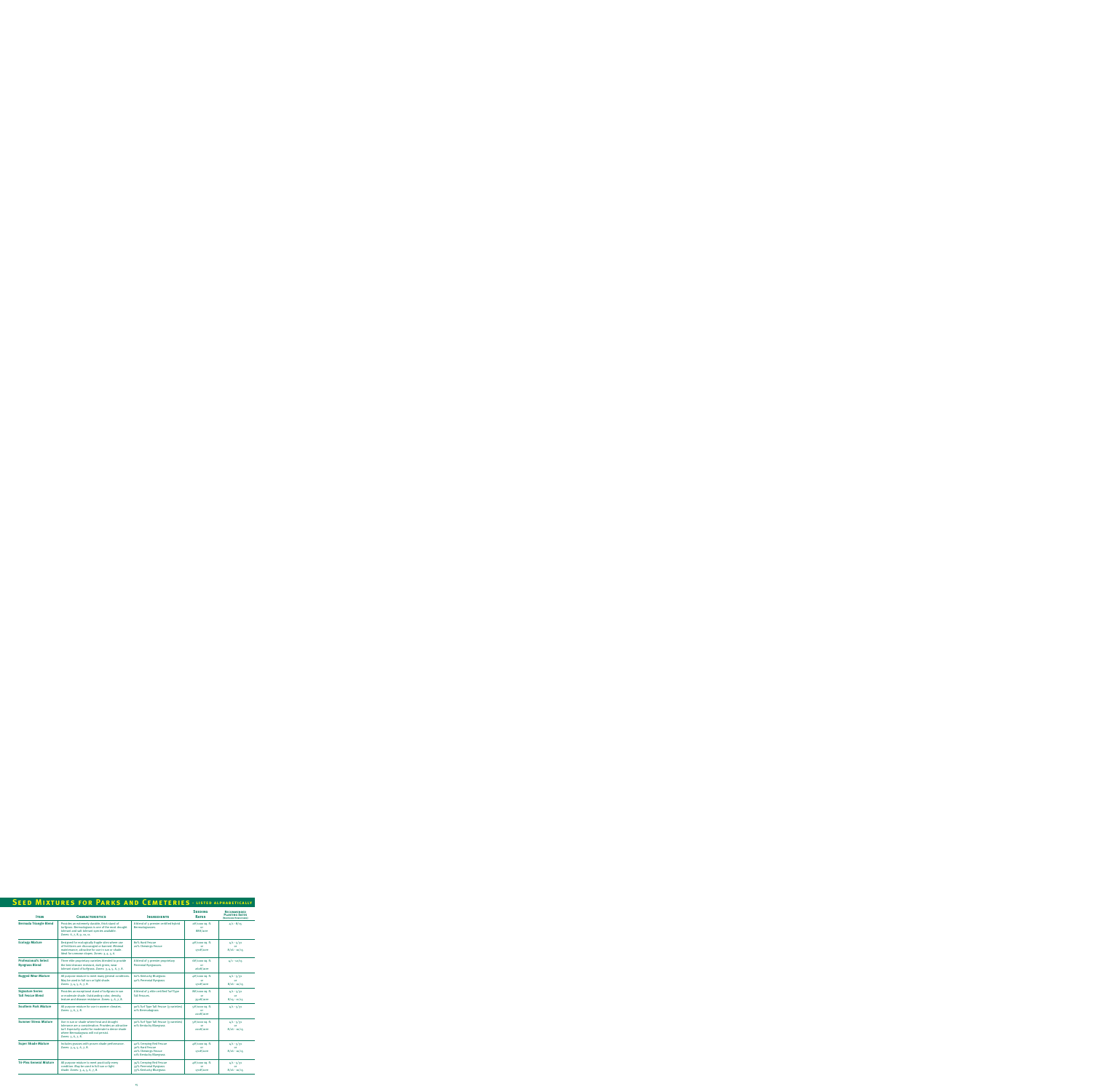# **Seed Mixtures for Parks and Cemeteries, continued**

| <b>ITEM</b>                        | <b>CHARACTERISTICS</b>                                                                                                                                                                                  | <b>INGREDIENTS</b>                                                                                      | <b>SEEDING</b><br><b>RATES</b>                   | <b>RECOMMENDED</b><br><b>PLANTING DATES</b><br>(NORTHERN HEMISPHERE) |
|------------------------------------|---------------------------------------------------------------------------------------------------------------------------------------------------------------------------------------------------------|---------------------------------------------------------------------------------------------------------|--------------------------------------------------|----------------------------------------------------------------------|
| <b>Tri-Plex General Mixture II</b> | An all purpose mixture ideally suited for northern<br>lawns - provides a good stand of turfgrass in<br>sun and shade. Zones: 3, 4, 5, 6, 7, 8.                                                          | 50% Perennial Ryegrass (2 varieties)<br>30% Kentucky Bluegrass (2 varieties)<br>20% Creeping Red Fescue | $6#/1000$ sq. ft.<br>or<br>$260\frac{H}{2}$ acre | $4/1 \cdot 5/31$<br>or<br>$8/15 \cdot 10/15$                         |
| <b>Tri-Plex Ryegrass Blend</b>     | Ideal for use on heavily trafficked areas. Quick to<br>establish, attractive and durable. Zones: 3, 4, 5, 6, 7, 8.                                                                                      | A blend of 3 proprietary<br>Perennial Ryegrass varieties.                                               | $6#/1000$ sq. ft.<br>or<br>$260\frac{H}{2}$ acre | $4/1 - 10/15$                                                        |
| <b>Tri-Plex Tall Fescue Blend</b>  | A blend of Turf Type Tall Fescues that perform well<br>in either full sun or moderate shade. These grasses<br>tolerate drought and wear to provide cover for<br>intense traffic use. Zones: 5, 6, 7, 8. | A blend of 3 premier Turf Type<br><b>Tall Fescues.</b>                                                  | $8#/1000$ sq. ft.<br>or<br>$350\frac{H}{2}$ acre | $4/1 \cdot 5/31$<br>or<br>$8/15 - 11/15$                             |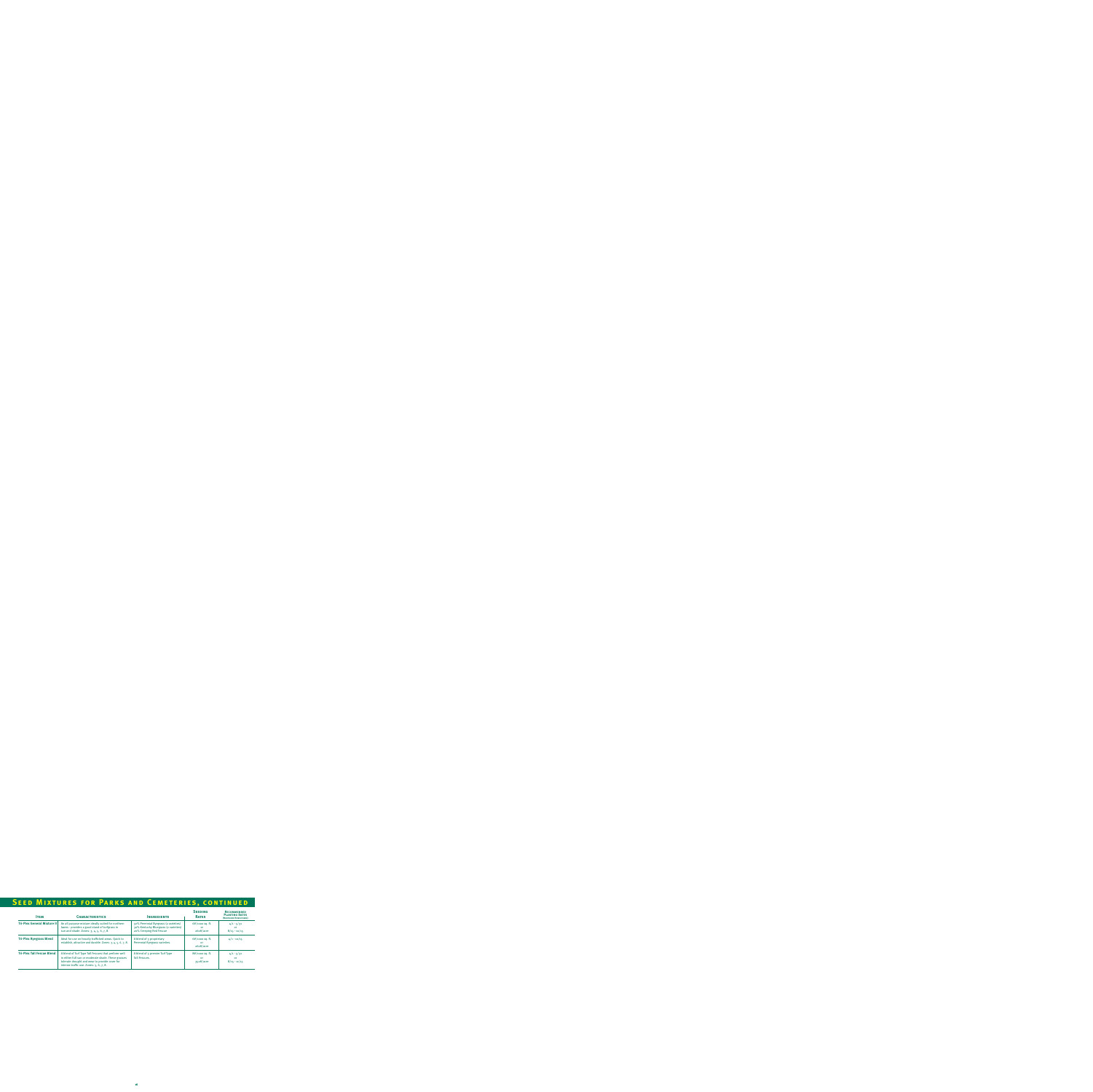#### **Seed Mixtures for Pastures - listed alphabetically**

| <b>ITEM</b>                                      | <b>CHARACTERISTICS</b>                                                                                                                                                                              | <b>INGREDIENTS</b>                                                                                                                      | <b>SEEDING</b><br><b>RATES</b>                 | <b>RECOMMENDED</b><br><b>PLANTING DATES</b><br>(NORTHERN HEMISPHERE) |
|--------------------------------------------------|-----------------------------------------------------------------------------------------------------------------------------------------------------------------------------------------------------|-----------------------------------------------------------------------------------------------------------------------------------------|------------------------------------------------|----------------------------------------------------------------------|
| <b>All Season Mixture</b>                        | An ideal combination of grasses and legumes for<br>livestock producers in areas of light to moderate<br>snow cover to provide high quality, palatable forage<br>all season long. Zones: 5, 6.       | 55% Orchardgrass<br>25% Timothy<br>10% Tetraploid Perennial Ryegrass<br>5% Diploid Perennial Ryegrass<br>5% Clover                      | 30-40#/acre                                    | $4/1 \cdot 5/31$<br>or<br>$9/1 \cdot 10/31$                          |
| <b>Buffalograss</b>                              | Well suited to dry, well drained soils native to the<br><b>Great Plains of North America, Zones: Arid and Semi-</b><br>Arid portions of 4, 5, 6, 7, 8, 9, 10, 11.                                   | 100% Buffalograss                                                                                                                       | 2#/1000 sq. ft.<br>or<br>88#/acre (burrs)      | $4/1 - 8/15$                                                         |
| <b>Cheyenne Bermudagrass</b>                     | Provides an extremely durable, thick pasture and<br>makes excellent hay. Cheyenne is one of the most<br>drought, cold, and salt tolerant Bermuda varieties<br>available. Zones: 6, 7, 8, 9, 10, 11. | 100% Bermudagrass                                                                                                                       | 15#/acre                                       | $4/1 - 8/15$                                                         |
| <b>Fall Feeder Mixture</b>                       | A mixture designed to provide high quality feed<br>late into the season. Zones: 5, 6.                                                                                                               | 70% MaxQ™ Tall Fescue<br>10% Tetraploid Perennial Ryegrass<br>10% Timothy<br>5% Diploid Perennial Ryegrass<br>5% Clover                 | 30-40#/acre                                    | $4/1 - 5/31$<br><b>or</b><br>$9/1 \cdot 10/31$                       |
| <b>Great Plains Mixture</b>                      | A mixture of grasses to provide good<br>coverage that is heat and drought tolerant.<br>Zones: 6, 7, 8.                                                                                              | 40% Buffalograss<br>40% Blue Grama<br>20% Hard Fescue                                                                                   | 3#/1000 sq. ft.<br>or<br>$130\frac{H}{G}$ acre | $4/1 - 8/15$                                                         |
| <b>Jesup Minus Tall Fescue</b>                   | Fungus free. Excellent seedling vigor. Zones: 6, 7, 8.                                                                                                                                              | 100% Tall Fescue                                                                                                                        | 20-25#/acre                                    | $9/1 - 11/1$                                                         |
| MaxQ <sup>™</sup> Enhanced<br><b>Tall Fescue</b> | Non toxic forage tall fescue. Excellent plant<br>persistence. Non toxic endophyte for excellent<br>animal performance. Abundant high quality forage.<br>Zones: 6, 7, 8.                             | 100% Tall Fescue                                                                                                                        | $20-25#/acre$                                  | $9/1 - 11/1$                                                         |
| <b>Overseeding Mixture</b>                       | An outstanding mixture of grasses and legumes for<br>frost seeding, dormant seeding, or drilling to<br>thicken and/or repair existing pastures. Zones: 5, 6.                                        | 35% Diploid Annual Ryegrass<br>20% Tetraploid Perennial Ryegrass<br>20% Diploid Perennial Ryegrass<br>10% Hybrid Ryegrass<br>15% Clover | 30-40#/acre                                    | $4/1 - 5/31$<br><b>or</b><br>$9/1 \cdot 10/31$                       |
| <b>Passerel Plus</b>                             | Widely adapted Annual Ryegrass. Late maturing,<br>cold tolerant, rust resistant, high yielding.<br>Zones: 5, 6, 7, 8, 9.                                                                            | 100% Annual Ryegrass                                                                                                                    | 25-35#/acre                                    | $9/1 - 11/1$                                                         |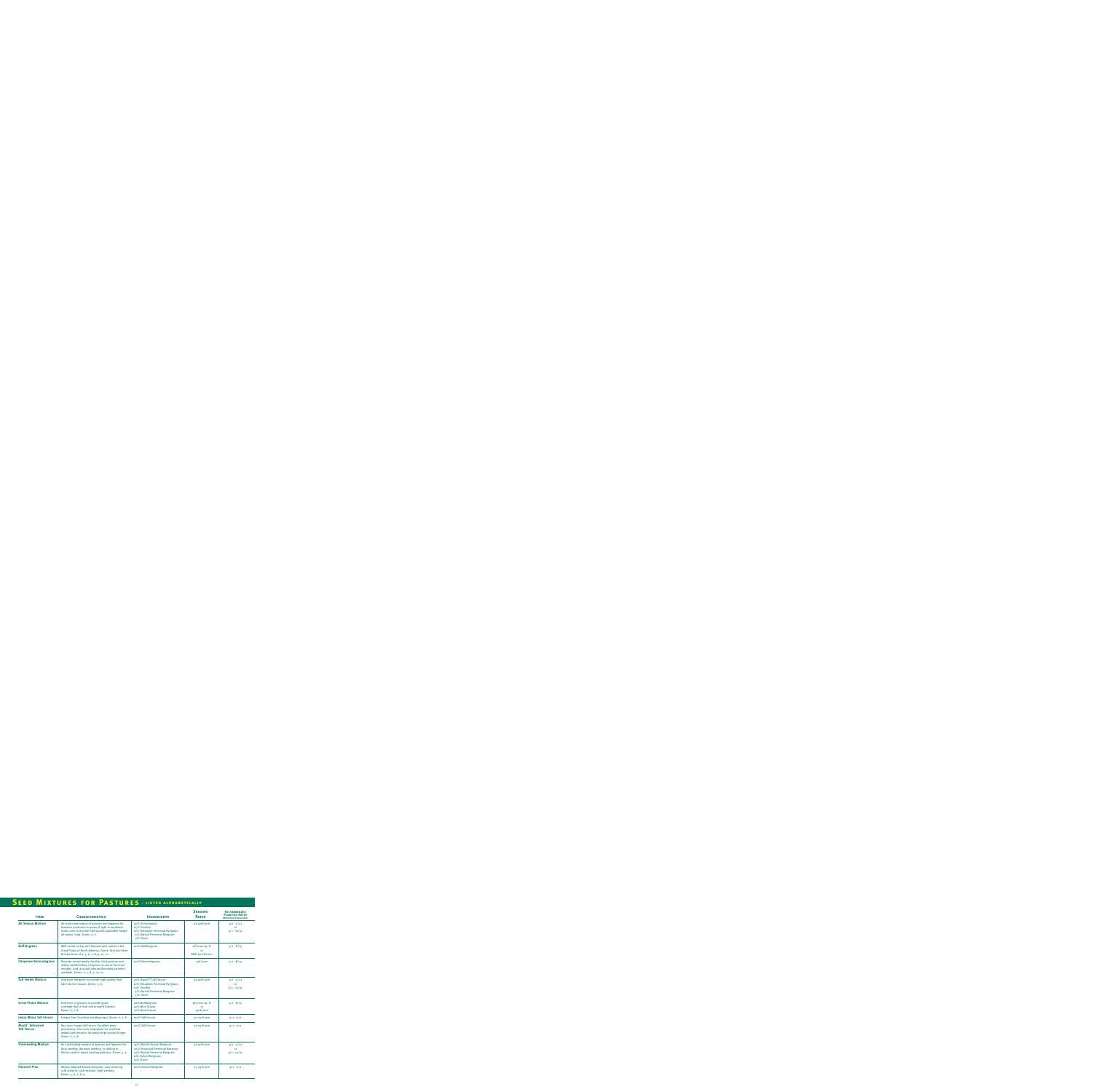#### **Seed Mixtures for Pastures, continued**

| <b>ITEM</b>                                             | <b>CHARACTERISTICS</b>                                                                                                                                                                              | <b>INGREDIENTS</b>                                  | <b>SEEDING</b><br><b>RATES</b>      | <b>RECOMMENDED</b><br><b>PLANTING DATES</b><br>(NORTHERN HEMISPHERE) |
|---------------------------------------------------------|-----------------------------------------------------------------------------------------------------------------------------------------------------------------------------------------------------|-----------------------------------------------------|-------------------------------------|----------------------------------------------------------------------|
| <b>Pennleaf</b>                                         | Hybrid Pearl Millet. Rapid regrowth. Tolerates low pH,<br>high quality summer annual. Excellent leaf to stem<br>ratio and drought tolerance. Excellent<br>emergency pasture. Zones: all.            | 100% Pearl Millet                                   | $25-30#/accre$                      | $4/15 - 6/15$                                                        |
| <b>Perfecta Pasture Mixture</b>                         | Designed for pastureland for horses, cattle, sheep,<br>or other livestock. Also good for areas with<br>minimal maintenance, Zones: all.                                                             | <b>Blended for specific climatic</b><br>conditions. | 25#/acre                            | $9/1 - 11/1$                                                         |
| <b>Ranchero Frio Brand</b><br><b>Bermudagrass Blend</b> | A blend of Bermudagrasses to provide outstanding<br>protein and hay. Zones: 7, 8, 9, 10, 11.                                                                                                        | 100% Bermudagrass                                   | $15\frac{\text{#}}{\text{arc}}$     | $4/1 - 8/15$                                                         |
| <b>Summergrazer III</b>                                 | Hybrid Sorghum Sudangrass. Widely adapted with<br>rapid regrowth. Provides emergency pasture.<br>Zones: all.                                                                                        | 100% Sorghum Sudangrass                             | 20-25#/acre grazing<br>50#/acre hay | $4/15 - 6/15$                                                        |
| <b>Supergraze</b>                                       | Cold tolerant, rust resistant, late maturing mixture<br>of cool season annual grasses. Will provide grazing<br>in 30-45 days. Grazing from late fall through<br>early summer. Zones: 5, 6, 7, 8, 9. | 75% Grain Rye<br>25% Ryegrass                       | 100-125#/acre                       | $9/1 - 11/1$                                                         |
| <b>Wintergrazer 70</b>                                  | Excellent late fall and winter forage. Cold tolerant,<br>widely adaptable, tolerates acidic soils.<br>Zones: 5, 6, 7, 8, 9.                                                                         | 100% Rye Grain                                      | 100-125#/acre                       | $9/1 - 11/1$                                                         |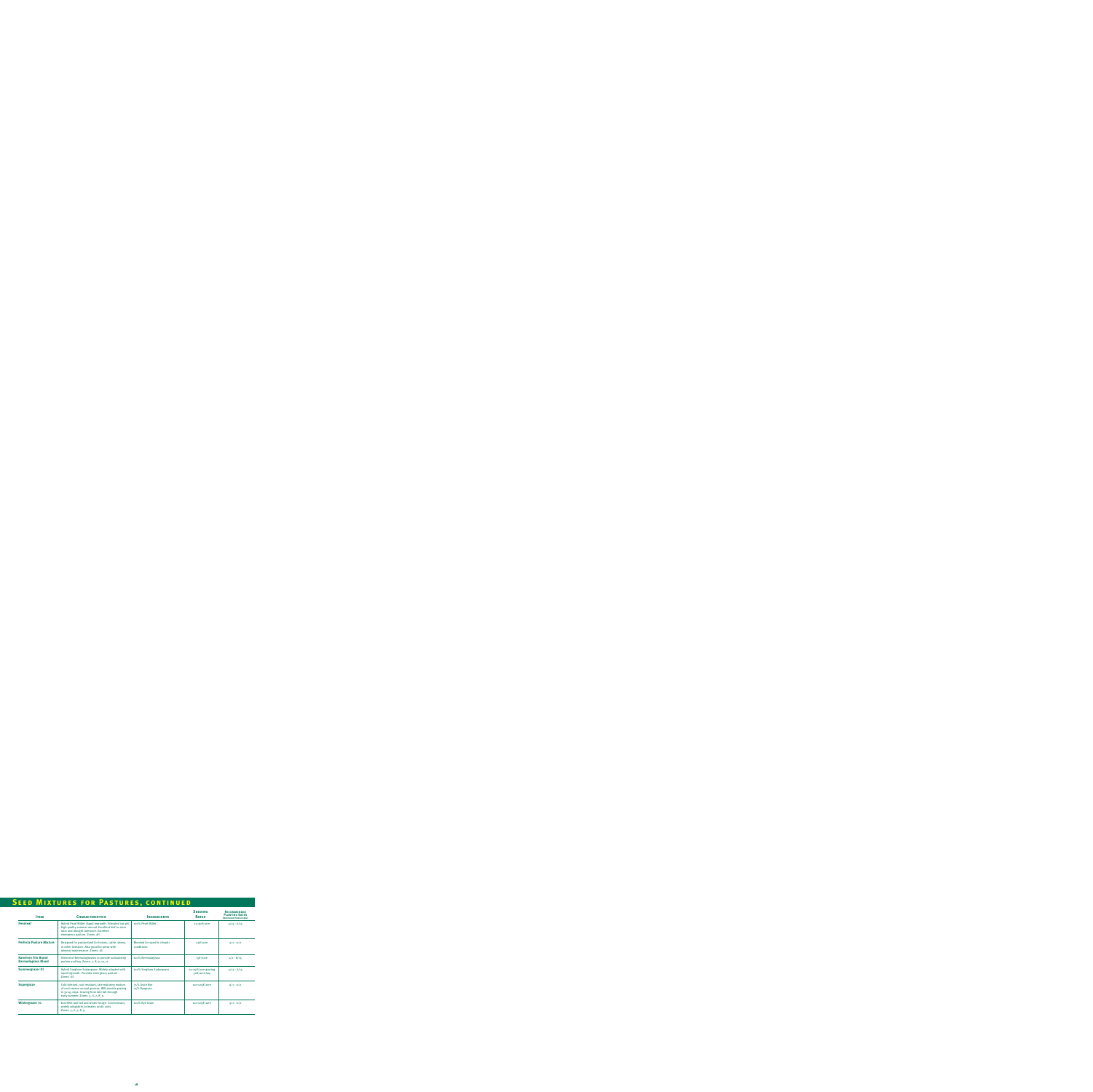### **Seed Mixtures for Meadows and Native Areas - listed alphabetically**

| <b>ITEM</b>                                        | <b>CHARACTERISTICS</b>                                                                                                                                                                       | <b>INGREDIENTS</b>                                                                                                                                                                                                    | <b>SEEDING</b><br><b>RATES</b>                 | <b>RECOMMENDED</b><br><b>PLANTING DATES</b><br>(NORTHERN HEMISPHERE) |
|----------------------------------------------------|----------------------------------------------------------------------------------------------------------------------------------------------------------------------------------------------|-----------------------------------------------------------------------------------------------------------------------------------------------------------------------------------------------------------------------|------------------------------------------------|----------------------------------------------------------------------|
| <b>Annual Wildflower</b><br><b>Mixture</b>         | Very showy mixture of all annual wildflowers that<br>will bloom from spring until frost.<br>Zones: 3, 4, 5, 6, 7, 8.                                                                         | Contains: Bachelor Button, Baby's<br>Breath, Scarlet Flax, Calendula,<br>Cosmos, Indian Blanket, Corn Poppy,<br>Catchfly, Baby Snapdragon, Sulphur<br><b>Cosmos, Plains Coreoposis</b>                                | $16\frac{H}{\text{acre}}$                      | $4/1 - 5/31$                                                         |
| <b>Ecology Mixture</b>                             | Designed for ecologically fragile sites where use<br>of fertilizers are discouraged or banned. Ideal for<br>unmown slopes and minimal maintenance areas,<br>sun or shade. Zones: 3, 4, 5, 6. | 80% Hard Fescue<br>20% Chewings Fescue                                                                                                                                                                                | 4#/1000 sq. ft.<br>or<br>$170\frac{H}{G}$ acre | $4/1 - 5/31$<br>or<br>$8/15 - 10/15$                                 |
| <b>Great Plains Mixture</b>                        | A mixture of grasses to provide good<br>coverage that is heat and drought tolerant.<br>Zones: 7, 8.                                                                                          | 40% Buffalograss<br>40% Blue Grama<br>20% Hard Fescue                                                                                                                                                                 | 5#/1000 sq. ft.<br>or<br>125#/acre             | $4/1 - 8/15$                                                         |
| <b>Northern Wildflower</b><br><b>Mixture</b>       | Easy to establish, persistent and attractive mixture<br>of wildflower species for a colorful, natural look.<br>Zones: 4, 5, 6.                                                               | Contains: Bachelor Button, Lance-<br>Leaved Coreopsis, Baby's Breath, Baby<br>Snapdragon, Scarlet Flax, Lewis Flax,<br>Evening Primrose, Corn Poppy,<br>Catchfly, Black Eyed Susan,<br>Purple Coneflower, Oxeye Daisy | $16\frac{H}{\text{acre}}$                      | $4/1 - 5/31$<br>or<br>$8/16 - 10/1$                                  |
| <b>Perennial Wildflower</b><br><b>Mixture</b>      | Colorful mixture of perennial wildflowers for use<br>in low maintenance meadows.<br>Zones: 5, 6, 7, 8.                                                                                       | Contains: Lance-Leaved Coreoposis,<br>Black Eyed Susan, Purple Coneflower,<br>Oxeye Daisy, Lewis Flax, Blanket<br>Flower, Dames Rocket, Yarrow, Gay<br>Feather, New England Astor,<br><b>California Poppy</b>         | $16\frac{H}{\text{acre}}$                      | $4/1 - 5/31$<br>or<br>$8/15 - 10/15$                                 |
| <b>Reclaim Native Grass</b><br><b>Mixture</b>      | Broadly adapted native mixture. Slow to establish.<br>Tolerates poor soil conditions. Reaches a mature<br>height of 3-5 feet.<br>Zones: 3, 45, 6.                                            | 30% Little Bluestem<br>20% Indiangrass<br>20% Azure Blue Fescue<br>15% Side Oats Grama<br>10% Big Bluestem<br>5% Switchgrass                                                                                          | 40-60#/acre                                    | $4/1 - 6/15$                                                         |
| <b>Reclaim Native</b><br><b>Shortgrass Mixture</b> | An attractive low-growing mixture with superior<br>heat and drought tolerance. Perfect for use<br>on embankments.<br>Zones: 3, 4, 5, 6, 7, 8.                                                | 40% Little Bluegrass<br>30% Sheep Fescue<br>15% Side Oats Grama<br>15% Blue Grama                                                                                                                                     | 6o#/acre*                                      | $4/1 - 5/31$<br>or<br>$8/15 \cdot 10/15$                             |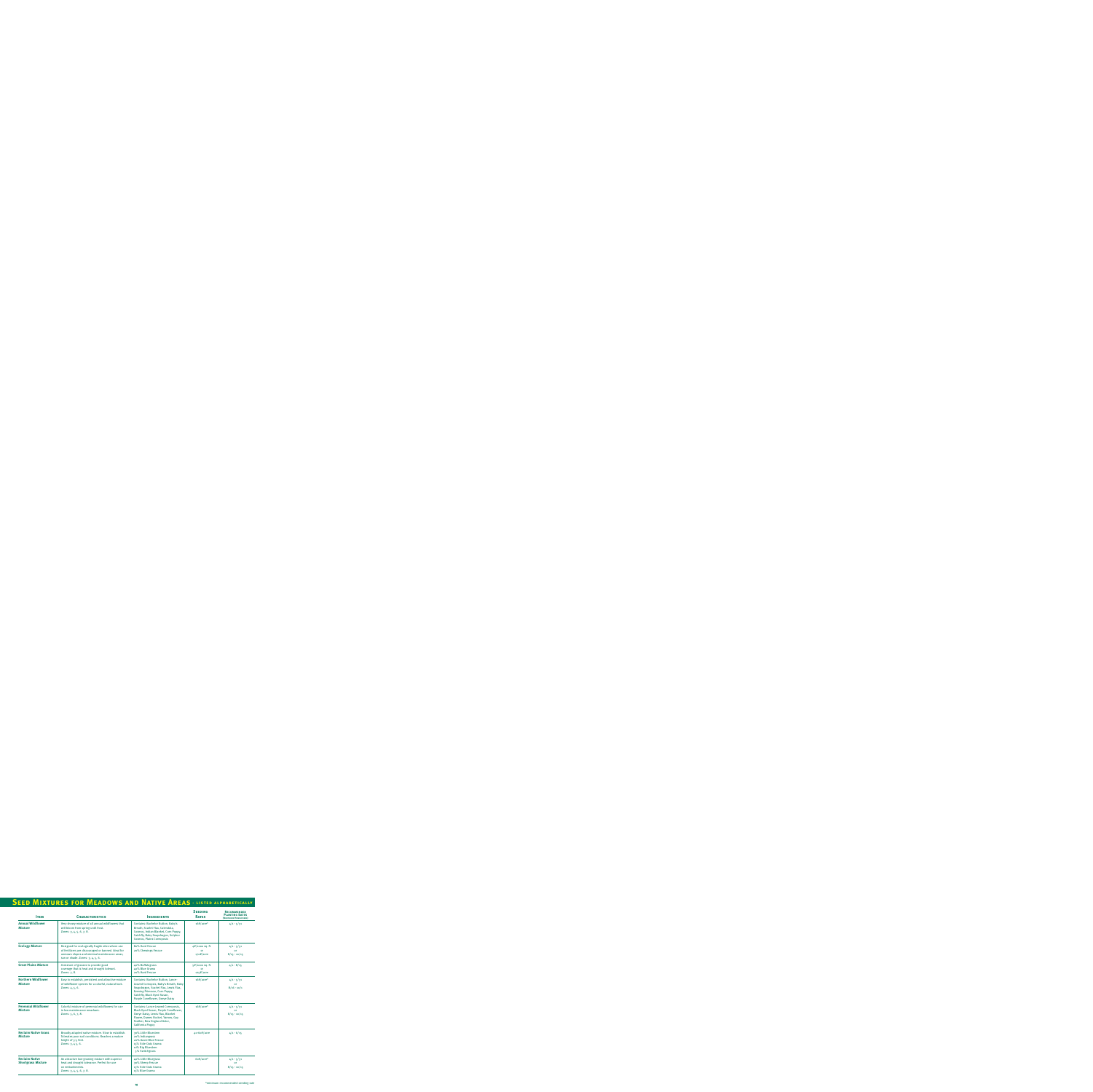# **Seed Mixtures for Meadows and Native Areas, continued**

| <b>ITEM</b>                                                    | <b>CHARACTERISTICS</b>                                                                                                     | <b>INGREDIENTS</b>                                                                                                                                                                                                                          | <b>SEEDING</b><br><b>RATES</b>                              | <b>RECOMMENDED</b><br><b>PLANTING DATES</b><br>(NORTHERN HEMISPHERE) |
|----------------------------------------------------------------|----------------------------------------------------------------------------------------------------------------------------|---------------------------------------------------------------------------------------------------------------------------------------------------------------------------------------------------------------------------------------------|-------------------------------------------------------------|----------------------------------------------------------------------|
| <b>Reclaim Southeast Native</b><br><b>Grass Mixture</b>        | Specially formulated mixture for southeastern<br><b>United States conditions.</b><br>Zones: 7, 8.                          | 35% Indiangrass<br>20% Little Bluestem<br>20% Switchgrass<br>15% Big Bluestem<br>10% Lovegrass                                                                                                                                              | 40-60#/acre                                                 | $3/1 - 5/31$                                                         |
| <b>Semi-Shady Wildflower</b><br><b>Mixture</b>                 | Mixture especially designed to grow in most areas<br>in partially shaded sites.<br>Zones: 4, 5, 6.                         | Contains: Baby's Breath, Lance-Leaved<br>Coreoposis, Purple Coneflower, Rocket<br>Larkspur, Black Eyed Susan, Dames<br>Rocket, Oxeye Daisy, Corn Poppy                                                                                      | $16\frac{H}{2}$ acre*                                       | $4/1 - 5/31$<br>or<br>$8/15 \cdot 10/15$                             |
| <b>Southern Wildflower</b><br><b>Mixture</b>                   | Colorful mixture specifically designed for sunbelt<br>states. Includes twelve persistent wildflowers.<br>Zones: 6, 7, 8.   | Contains: Baby's Breath, Annual<br>Mallow, Scarlet Flax, Chicory, Dames<br>Rocket, Painted Daisy, Sulphur<br>Cosmos, Lance-Leaved Coreopsis,<br>Black Eyed Susan, Indian Blanket,<br><b>Oxeye Daisy, Cosmos</b>                             | $16\frac{H}{2}$ acre*                                       | $3/1 \cdot 5/15$<br><b>or</b><br>$9/1 - 11/1$                        |
| <b>Texarkana Wildflower and</b><br><b>Buffalograss Mixture</b> | Buffalograss will help to prevent soil erosion.<br>Zones: 7, 8.                                                            |                                                                                                                                                                                                                                             | 16# wildflowers and<br>44# Buffalograss/acre*               | $9/1 - 11/1$                                                         |
| <b>Texarkana Wildflower</b><br><b>Mixture</b>                  | A mixture of wildflowers specially designed for<br>arid climatic conditions.<br>Zones: Arid and Semi-Arid regions of 7, 8. | <b>Contains: Texas Bluebonnets, Indian</b><br>Blanket, Black Eyed Susan, Plains<br>Coreopsis, Chicory, Blue Flax, Evening<br>Primrose, Sulphur Cosmos, Rocket<br>Larkspur, Mexican Hat, Annual Phlox,<br><b>Bachelor Buttons</b>            | $16\#/acre*$                                                | $9/1 - 11/1$                                                         |
| <b>Tropical Wildflower</b><br><b>Mixture</b>                   | A mixture of wildflowers especially suited for<br>hot and humid climates.<br>Zones: 8, 9.                                  | <b>Contains: Indian Blanket, Plains</b><br>Coreopsis, Annual Phlox, Clasping<br>Coneflower, Oxeye Daisy, Sulphur,<br>Cosmos, Scarlet Sage, Texas Plume,<br>Sweet Alyssum, Lance-Leaved<br>Coreopsis, Scarlet Flax, Painted Daisy,<br>Cosmos | 2#/5000 sq. ft.<br>or<br>$16\frac{H}{\text{acre}}$          | $10/1 - 2/15$                                                        |
| <b>Wildflower and</b><br><b>Fine Fescues</b>                   | Hard or sheep fescue is a non-aggressive grass<br>which helps prevent soil erosion while the<br>wildflowers establish.     | Hard or Sheep Fescue with your<br>choice of wildflower mixture.                                                                                                                                                                             | 16# wildflowers<br>25# Hard Fescue or<br>Sheep Fescue/acre* | $4/1 - 5/31$<br>or<br>$8/15 \cdot 10/15$                             |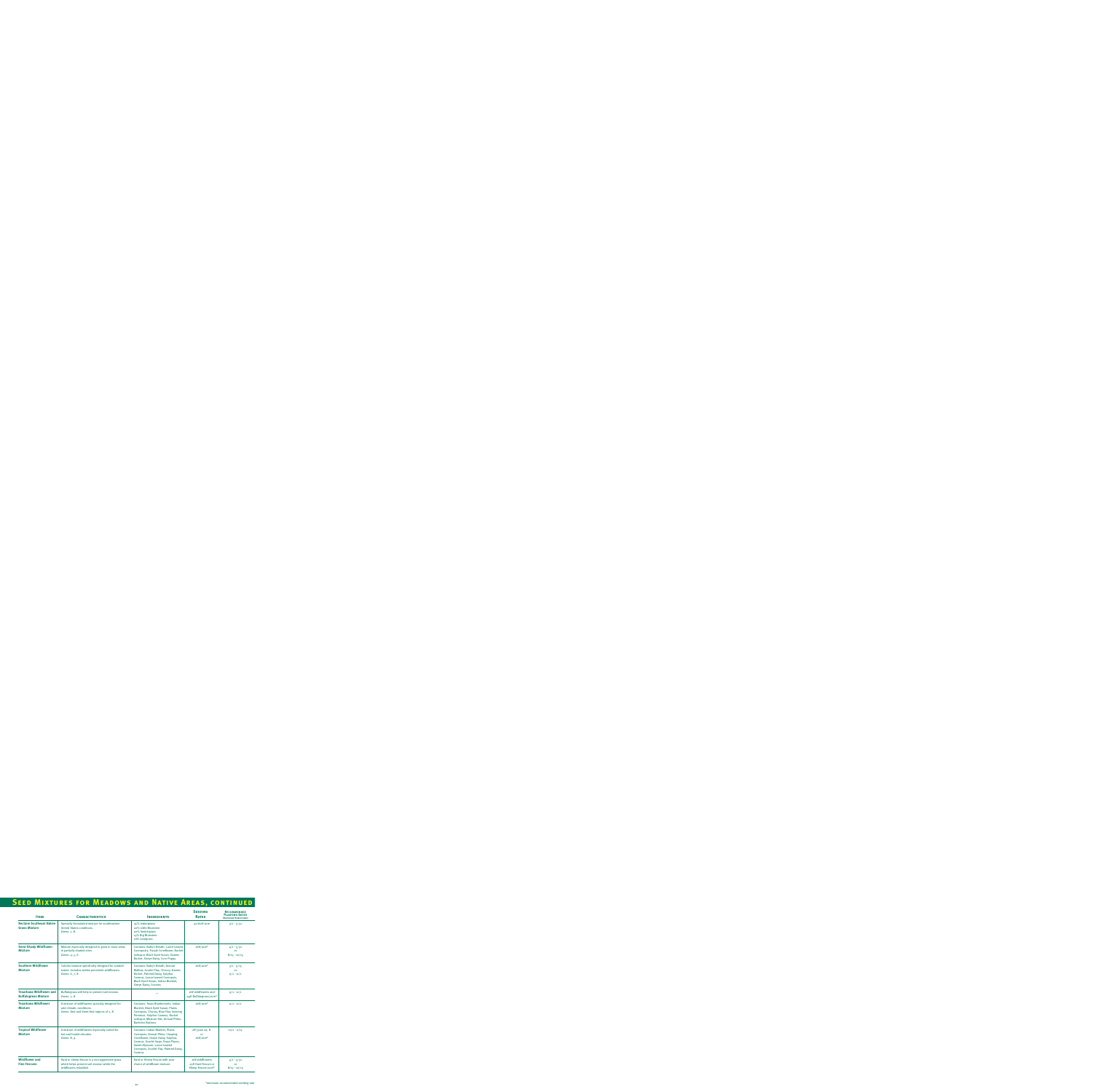#### **Wildlife Habitat - listed alphabetically**

Rackmaster fall mixtures contain many annual grasses mixed with annual and perennial legumes. Like the spring mixtures, the fall mixes are regionally developed to provide the best plantings money can buy for your area. Cool season plots are important to help build up carbohydrates needed as stored fat to survive the harsh winter months. Maintaining good body conditioning through the rut and the winter season can mean a big difference in a wildlife management program. Passerel Plus Annual Ryegrass, Wintergrazer 70 Rye, Ladino white clover, alfalfa, red clover, crimson clover, wheat, oats and Austrian winter peas are just a few of the ingredients found in Rackmaster mixtures.

\*All Rackmaster products are coated with a unique germination enhancement treatment called GermMax. This treatment will make the seed germinate faster, produce deeper roots, and make food plots more palatable, nutritious and attractive to wildlife.

Rackmaster spring mixtures are truly important for a good spring and summer planting program. Deer need a good high quality food source in the summer months more than any other time of year. Rackmaster will provide the fuel to develop antler mass, body size, milk for developing fawns and overall health for the entire deer herd. Soybeans, iron and clay peas, buckwheat, sunflower, millet, sorghum and in some areas, deer vetch make up the perfect mixture of seed ingredients to create an ideal food source and excellent cover for deer, turkey, dove and quail. High in protein and extremely palatable, Rackmaster summer plots provide deer with proper nutrition throughout the spring and summer months.

| <b>ITEM</b>                                             | <b>CHARACTERISTICS</b>                                                                                                                                                                  | <b>INGREDIENTS</b>                                                                                                                 | <b>SEEDING</b><br><b>RATES</b>                | <b>RECOMMENDED</b><br><b>PLANTING DATES</b><br>(NORTHERN HEMISPHERE) |
|---------------------------------------------------------|-----------------------------------------------------------------------------------------------------------------------------------------------------------------------------------------|------------------------------------------------------------------------------------------------------------------------------------|-----------------------------------------------|----------------------------------------------------------------------|
| <b>Deer Greens</b>                                      | Cool season annual forage. High protein. Use in<br>mixture or alone. Prolific green winter forage.<br>Zones: all.                                                                       | 50% Rape<br>30% Kale<br>20% Turnip                                                                                                 | $10\frac{H}{G}$ acre                          | $9/1 - 11/1$                                                         |
| <b>Pennington Duck Mixture</b>                          | Provides feeding areas along lakes, ponds, and<br>swamps. Zones: 6, 7, 8.                                                                                                               | 60% Japanese Millet<br>20% White Proso Millet<br>10% Buckwheat<br>10% Penngrain DR Grain Sorghum                                   | $40\frac{H}{2}$ acre                          | $4/1 - 8/15$                                                         |
| <b>Pennington Wild Turkey</b><br><b>Mixture</b>         | A mixture of perennial grasses and common grains<br>which will give you permanent cover and can be<br>stripped every year with other plantings.<br>Zones: 5, 6, 7, 8.                   | 20% Pensacola Bahia<br>20% Buckwheat<br>20% Chufas<br>20% White Proso Millet<br>15% Penngrain DR Grain Sorghum<br>5% Ladino Clover | 2#/1000 sq. ft.<br>or<br>$40\frac{H}{2}$ acre | $4/1 - 8/15$                                                         |
| <b>Rackmaster Clover Blend</b>                          | Produces high quality clover forage to aid antler<br>development and animal health for deer and<br>wild turkey. Zones: 5, 6, 7, 8.                                                      | 100% Clover                                                                                                                        | 8#/acre                                       | $8/15 \cdot 10/15$                                                   |
| <b>Rackmaster Fall</b><br><b>Deer Mixture</b>           | A mixture of grasses and legumes for fall planting<br>that will give the deer and turkey a steady source of<br>nutritional food throughout the winter and spring<br>season. Zones: all. | <b>Blended for specific climatic</b><br>requirements.                                                                              | 75#/acre                                      | $8/15 - 11/1$                                                        |
| <b>Rackmaster Spring/</b><br><b>Summer Deer Mixture</b> | A mixture of warm season annuals developed to<br>provide proper nutrition to maintain the health<br>of the deer herd.                                                                   | <b>Blended for specific climatic</b><br>requirements.                                                                              | 50#/acre                                      | $4/1 - 8/1$                                                          |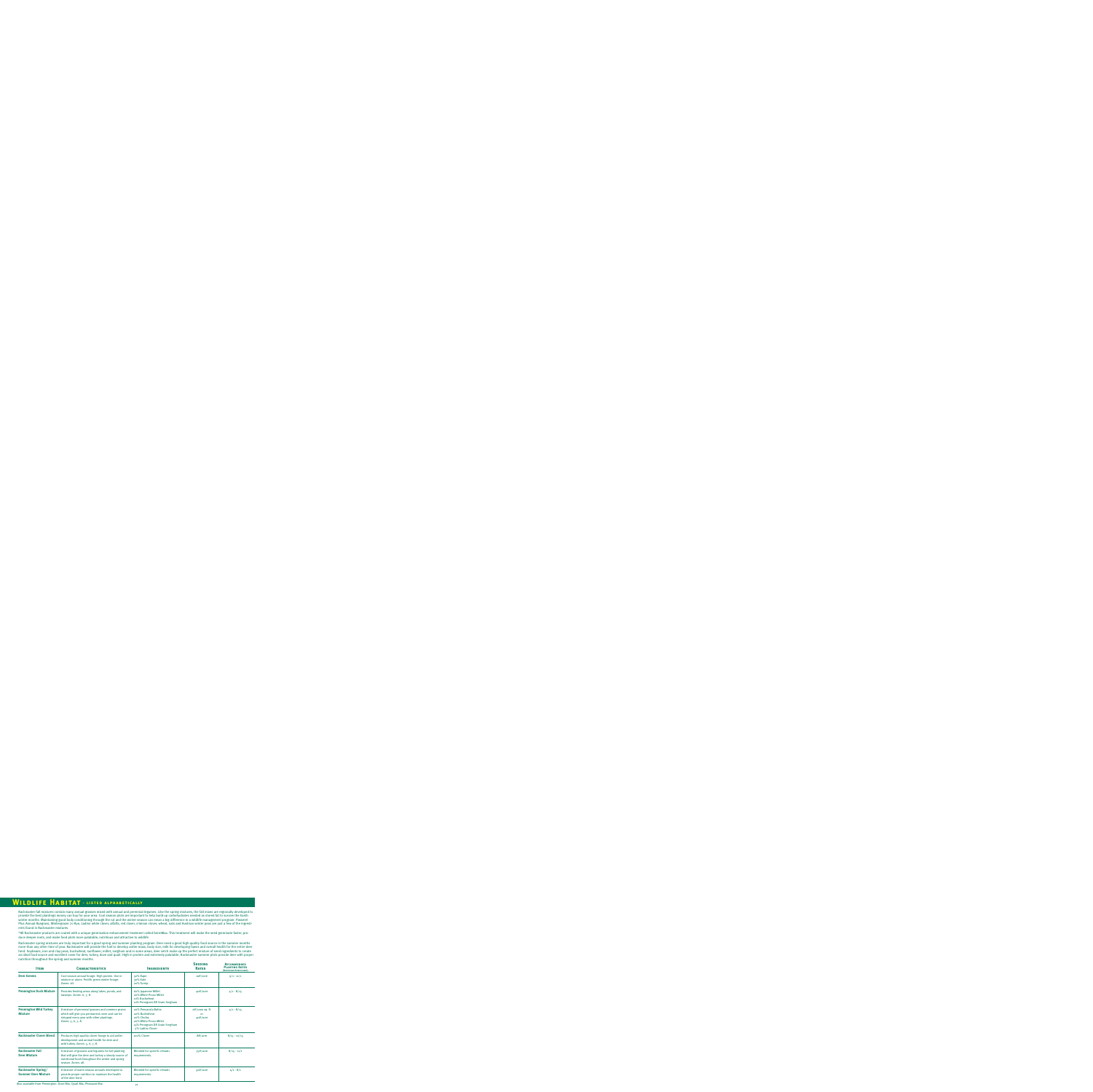#### **MIXTURES FOR EROSION AND SEDIMENTATION CONTROL ON: CHANNELS, DUMP AND LOGGING SITES, STORM WATER**

| <b>ITEM</b>                                                  | <b>CHARACTERISTICS</b>                                                                                                                                                             | <b>INGREDIENTS</b>                                                                                                                                | <b>SEEDING</b><br><b>RATES</b>                                   | <b>RECOMMENDED</b><br><b>PLANTING DATES</b><br>(NORTHERN HEMISPHERE) |
|--------------------------------------------------------------|------------------------------------------------------------------------------------------------------------------------------------------------------------------------------------|---------------------------------------------------------------------------------------------------------------------------------------------------|------------------------------------------------------------------|----------------------------------------------------------------------|
| <b>Bermudagrass</b>                                          | Provides an extremely durable, thick stand of<br>turfgrass. Bermudagrass is one of the most drought<br>tolerant and salt tolerant species available.<br>Zones: 6, 7, 8, 9, 10, 11. | 100% Bermudagrass                                                                                                                                 | 1#/1000 sq. ft.<br>or<br>44#/acre                                | $4/1 - 8/15$                                                         |
| <b>Bermuda/Bahiagrass</b><br><b>Mixture</b>                  | A mixture of Bermuda and bahia to establish a quick<br>stand of turf that will persist. Zones: 7, 8, 9, 10, 11.                                                                    | 50% Bermuda<br>50% Bahiagrass                                                                                                                     | $1#/1000$ sq. ft.<br>or<br>44#/acre                              | $4/1 - 8/15$                                                         |
| <b>Bermuda/Millet</b><br><b>Mixture</b>                      | Millet is mixed with the Bermuda for quick<br>establishment as a nurse grass. The millet will die<br>out leaving the Bermuda as a permanent grass.<br>Zones: 7, 8, 9, 10. 11.      | 80% Bermuda<br>20% Millet                                                                                                                         | 1#/1000 sq. ft.<br><b>or</b><br>44#/acre                         | $4/1 - 8/15$                                                         |
| <b>Great Plains Mixture</b>                                  | A mixture of grasses to provide good turfgrass<br>coverage that is heat and drought tolerant.<br>Zones: 7, 8.                                                                      | 40% Buffalograss<br>40% Blue Grama<br>20% Hard Fescue                                                                                             | 5#/1000 sq. ft.<br><b>or</b><br>$125\frac{\text{#}}{\text{arc}}$ | $4/1 - 8/15$                                                         |
| <b>Hydro Mixture</b>                                         | A mixture specially suited for each climatic condition<br>and designed to provide the best results for each<br>zone. Zones: all.                                                   | <b>Blended for specific climatic</b><br>conditions.                                                                                               |                                                                  |                                                                      |
| <b>Reclaim Conservation</b><br><b>Mixture - Damp Formula</b> | Designed for revegetating and stabilizing disturbed<br>and low maintenance areas in moist soils.<br>Zones: 3, 45, 6.                                                               | 45% Tall Fescue<br>10% Perennial Ryegrass<br>25% Poa trivialis<br>10% Salty Alkaligrass<br>5% Redtop<br>5% Reed Canarygrass                       | 5#/1000 sq. ft.<br><b>or</b><br>200#/acre                        | $4/1 - 5/31$<br>or<br>$8/15 \cdot 10/15$                             |
| <b>Reclaim Conservation</b><br><b>Mixture - Dry Formula</b>  | Designed for revegetating and stabilizing disturbed<br>and low maintenance areas in dry soils.<br>Zones: 3, 4 5, 6.                                                                | 40% Tall Fescue<br>20% Weeping Lovegrass<br>10% Hard Fescue<br>10% Chewings Fescue<br>10% Perennial Ryegrass<br>5% White Clover<br>5% Switchgrass | 4#/1000 sq. ft.<br>or<br>$160\frac{H}{2}$ acre                   | $4/1 - 5/31$<br>or<br>$8/15 \cdot 10/15$                             |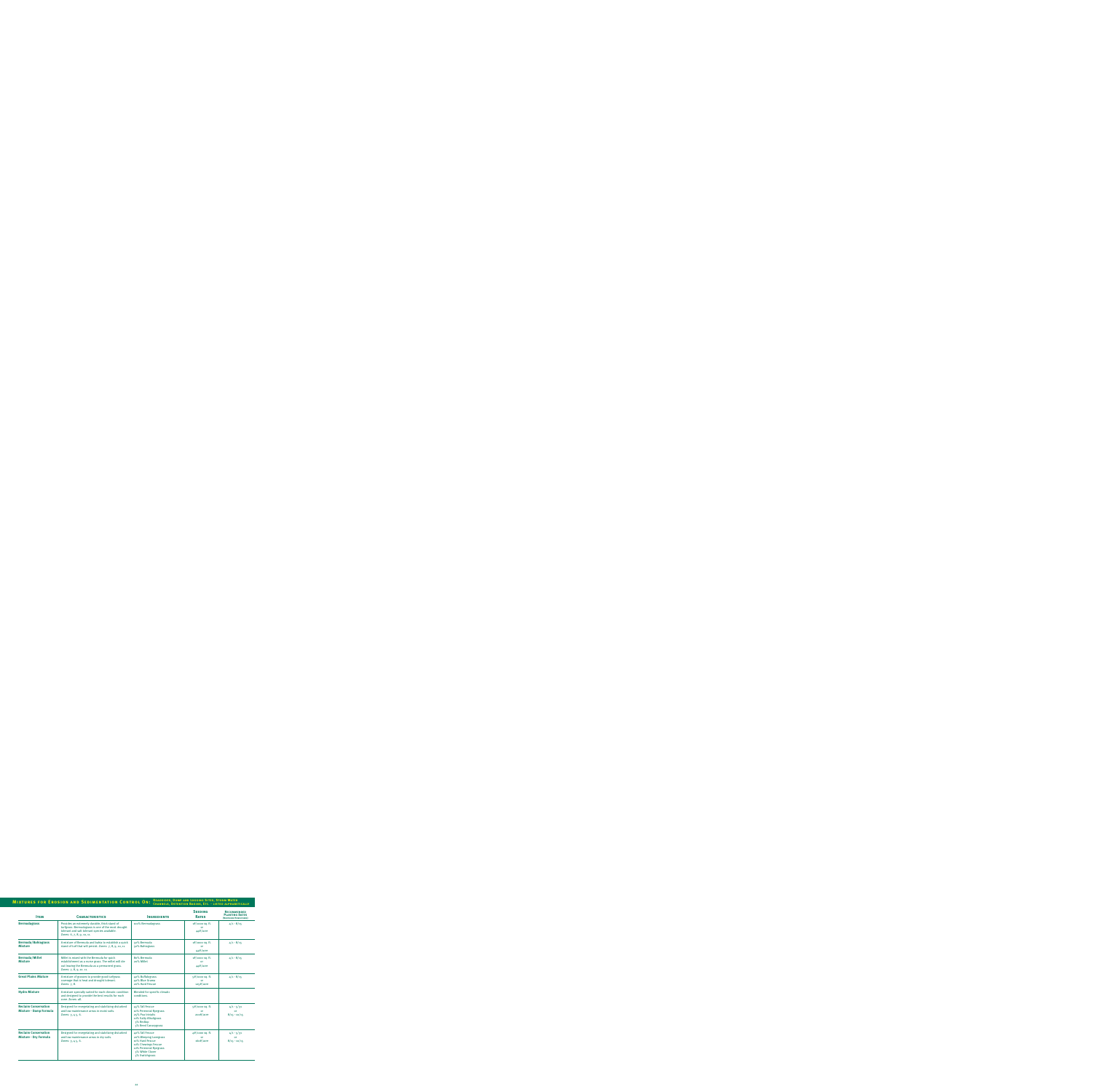#### **MIXTURES FOR EROSION AND SEDIMENTATION CONTROL ON: ROADSIDES, DUMP AND LOGGING SITES, STORM WATER**

| <b>ITEM</b>                                             | <b>CHARACTERISTICS</b>                                                                                                                               | <b>INGREDIENTS</b>                                                                                                           | <b>SEEDING</b><br><b>RATES</b> | <b>RECOMMENDED</b><br><b>PLANTING DATES</b><br>(NORTHERN HEMISPHERE) |
|---------------------------------------------------------|------------------------------------------------------------------------------------------------------------------------------------------------------|------------------------------------------------------------------------------------------------------------------------------|--------------------------------|----------------------------------------------------------------------|
| <b>Reclaim Native Grass</b><br><b>Mixture</b>           | Broadly adapted native mixture, slow to establish,<br>tolerates poor soil conditions. Reaches a mature<br>height of $3-5$ feet.<br>Zones: 3, 4 5, 6. | 30% Little Bluestem<br>20% Indiangrass<br>20% Azure Blue Fescue<br>15% Side Oats Grama<br>10% Big Bluestem<br>5% Switchgrass | $40-60\frac{H}{2}$ acre        | $4/1 - 6/15$                                                         |
| <b>Reclaim Southeast Native</b><br><b>Grass Mixture</b> | Specially formulated mixture for southeastern<br><b>United States conditions.</b><br>Zones: 7, 8.                                                    | 35% Indiangrass<br>20% Little Bluestem<br>20% Switchgrass<br>15% Big Bluestem<br>10% Lovegrass                               | $40-60\frac{H}{2}$ acre        | $3/1 - 8/31$                                                         |
| <b>Runway and Roadside</b><br><b>Mixture</b>            | Specially developed for areas of high salt or alkaline<br>soil types.<br>Zones: 3, 4 5, 6, 7, 8.                                                     | 60% Turf Type Tall Fescue<br>30% Alkaligrass<br>10% Hard Fescue                                                              | $200\frac{H}{2}$ acre          | $4/1 - 5/31$<br>or<br>$8/15 - 11/15$                                 |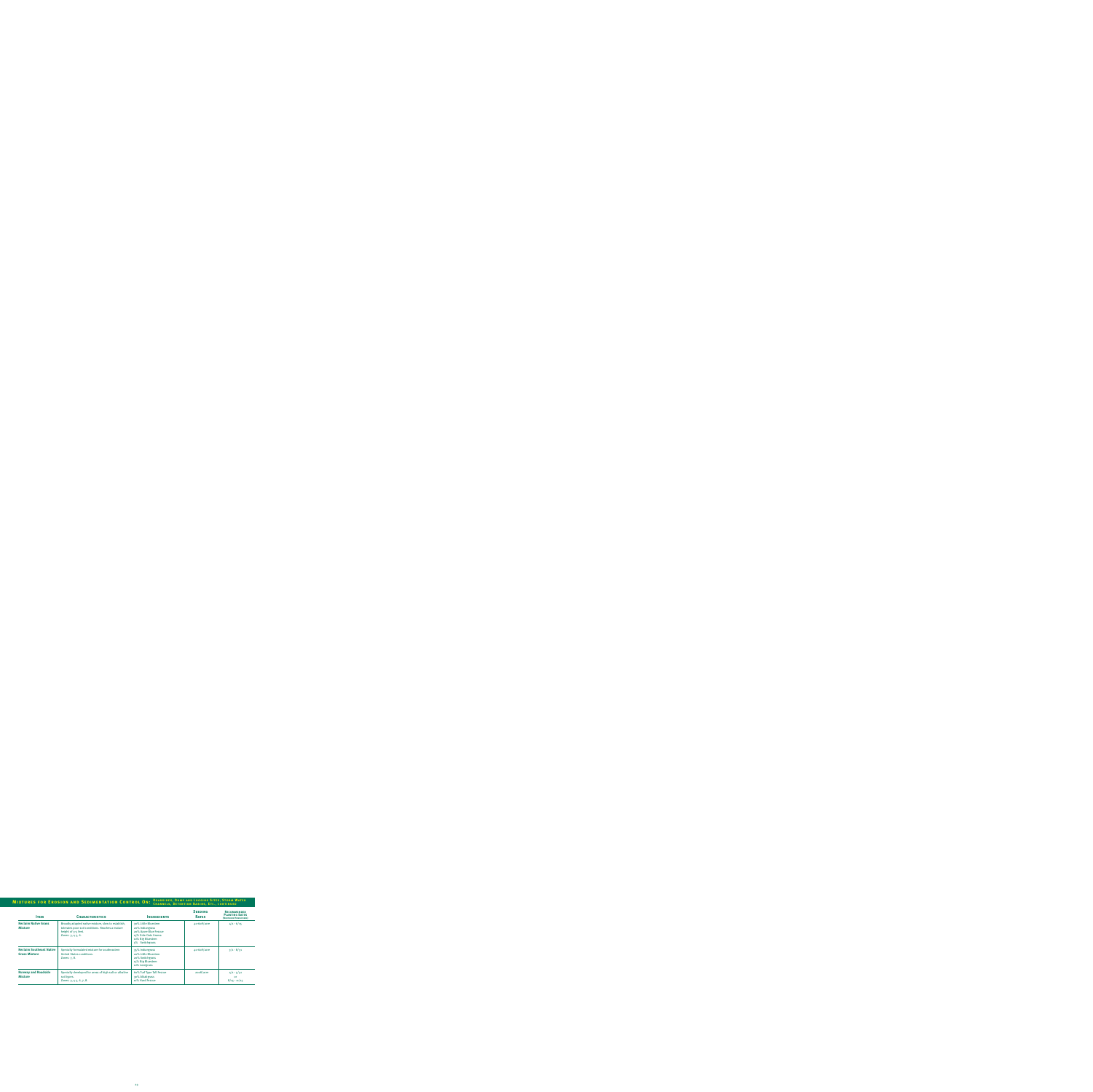#### **Seed for Sod Production - listed alphabetically**

| <b>ITEM</b>                                         | <b>CHARACTERISTICS</b>                                                                                                                                                                                                          | <b>INGREDIENTS</b>                                                  | <b>SEEDING</b><br><b>RATES</b>                        | <b>RECOMMENDED</b><br><b>PLANTING DATES</b><br>(NORTHERN HEMISPHERE) |
|-----------------------------------------------------|---------------------------------------------------------------------------------------------------------------------------------------------------------------------------------------------------------------------------------|---------------------------------------------------------------------|-------------------------------------------------------|----------------------------------------------------------------------|
| <b>Bentgrass</b>                                    | Fine turf applications, i.e. golf course greens, tees,<br>and fairways and high quality athletic turf.<br>Zones: 2, 3, 4, 5, 6, 7.                                                                                              | 100% Bentgrass                                                      | 2#/1000 sq. ft.<br><b>or</b><br>90#/acre              | $4/1 - 5/31$<br>or $8/15 - 10/15$                                    |
| <b>Centipedegrass</b>                               | Moderately coarse leaves provide a medium quality<br>turf, with poor wear tolerance. Persists in light<br>shade, grows best on acid soils with minimal<br>maintenance. Zones: 8, 9.                                             | 100% Centipedegrass                                                 | $1/2$ #/1000 sq. ft.<br>or<br>20#/acre                | $4/1 - 7/31$                                                         |
| <b>Prestige Sod Bluegrass</b><br><b>Blend</b>       | Use on home lawns, industrial and commercial turf<br>areas, sports fields and race tracks. Best results are<br>attained in full sun. Zones: 3, 4, 5, 6, 7.                                                                      | A blend of 4 elite proprietary<br>Kentucky Bluegrasses.             | #3/1000 sq. ft.<br><b>or</b><br>$130\frac{H}{2}$ acre | $4/1 - 9/30$                                                         |
| Princess-77                                         | Provides an extremely durable, thick stand of<br>turfgrass. Bermudagrass is one of the most drought<br>tolerant and salt tolerant species available.<br>Zones: 7, 8, 9, 10, 11.                                                 | 100% Bermudagrass                                                   | 1#/1000 sq. ft.<br>or<br>44#/acre                     | $4/1 - 8/15$                                                         |
| <b>Signature Series</b><br><b>Tall Fescue Blend</b> | Use where heat and drought tolerance are a consi-<br>deration. Provides an attractive durable turf in sun or<br>shade. Especially useful for moderate to dense shade<br>where Bermudagrass will not persist. Zones: 5, 6, 7, 8. | A blend of 3 elite certified proprietary<br>Turf Type Tall Fescues. | 8#/1000 sq. ft.<br>or<br>$350\frac{H}{2}$ acre        | $4/1 \cdot 10/30$                                                    |
| <b>Summer Stress Mixture</b>                        | Use where heat and drought tolerance are a consi-<br>deration. Provides an attractive durable turf in sun or<br>shade. Especially useful for moderate to dense shade<br>where Bermudagrass will not persist. Zones: 5, 6, 7, 8. | 90% Turf Type Tall Fescue (3 varieties)<br>10% Kentucky Bluegrass   | 5#/1000 sq. ft.<br>or<br>$220\frac{H}{}$ acre         | $4/1 \cdot 10/30$                                                    |
| <b>Zenith Zoysia Grass</b>                          | Provides a tight knitted turf that is drought and heat<br>tolerant. Density of turf will outcompete most weeds.<br>Zones: 6, 7, 8, 9, 10, 11.                                                                                   | 100% Zoysia Grass                                                   | $1#/1000$ sq. ft.<br>or<br>44#/acre                   | $4/1 - 8/15$                                                         |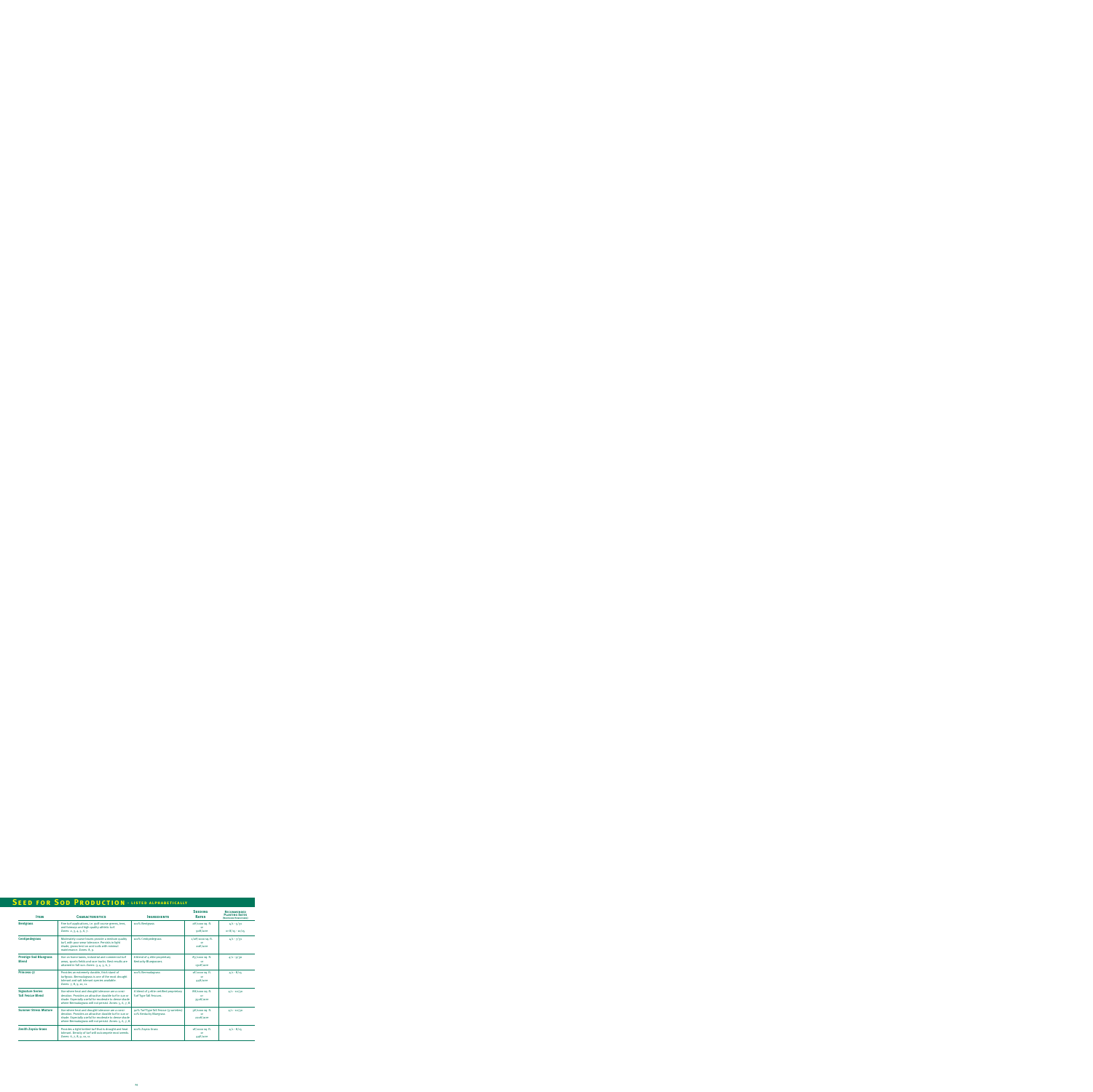### **Seeds for Special Use Situations - listed alphabetically**

| <b>SPECIES</b>               | <b>SCIENTIFIC</b><br><b>NAME</b>   | <b>ZONES FOR</b><br><b>ADAPTATION</b>                     | <b>SEEDING RATE</b><br>PER ACRE <sup>1</sup> | <b>MIN. %</b><br><b>PURITY/GERM.</b> | <b>SPECIES</b><br><b>AVAILABILITY</b> <sup>2</sup> | <b>RECOMMENDED</b><br><b>PLANTING DATES</b><br>(NORTHERN HEMISPHERE) |
|------------------------------|------------------------------------|-----------------------------------------------------------|----------------------------------------------|--------------------------------------|----------------------------------------------------|----------------------------------------------------------------------|
|                              | <b>DROUGHT TOLERANT BUNCHGRASS</b> |                                                           |                                              |                                      |                                                    |                                                                      |
| Bluegrass, Big*              | Poa ampla                          | arid and semi-arid regions<br>of 4, 5, 6, 7, 8            | $20\#$                                       | $81 - 49$                            |                                                    | $4/1 - 5/31$ or $8/16 - 10/15$                                       |
| Buffalograss*                | <b>Buchloe dactyloides</b>         | arid and semi-arid regions<br>of 4, 5, 6, 7, 8, 9, 10, 11 | 88# (burrs)                                  | $85 - 80$                            | A                                                  | $4/1 - 8/15$                                                         |
| Fescue, Hard                 | Festuca longifolia                 | 3, 4, 5, 6, 7                                             | 160#                                         | $96 - 85$                            | A                                                  | $4/1 - 5/31$ or $8/16 - 10/15$                                       |
| Fescue, Sheep                | <b>Festuca ovina</b>               | 3, 4, 5, 6, 7                                             | 160#                                         | $96 - 85$                            | A                                                  | $4/1 - 5/31$ or $8/16 - 10/15$                                       |
| Fescue, Tall                 | Festuca arundinacea                | 3, 4, 5, 6, 7                                             | 200#                                         | $97 - 90$                            | A                                                  | $4/1 - 5/31$ or $8/16 - 10/15$                                       |
| Grama, Blue                  | <b>Bouteloua gracilis</b>          | 4, 5, 6, 7                                                | 15#                                          | $45 - 75$                            | A                                                  | $4/1 - 5/31$ or $8/16 - 10/15$                                       |
| Grama, Side Oats             | Bouteloua curtipendula             | 4, 5, 6, 7                                                | 15#                                          | $60 - 60$                            |                                                    | $4/1 - 5/31$ or $8/16 - 10/15$                                       |
| Indiangrass*                 | Sorghastrum nutans                 | 3, 4, 5, 6, 7, eastern 8                                  | 15#                                          | $60 - 60$                            | A                                                  | $4/1 - 5/31$ or $8/16 - 10/15$                                       |
| Lovegrass, Weeping           | Eragrostis curvula                 | 4, 5, 6, 7                                                | 15#                                          | $95 - 87$                            | A                                                  | $4/1 - 8/15$                                                         |
| <b>Needle and Thread</b>     | Stipa comata                       | arid and semi-arid regions<br>of 4, 5, 6, 7, 8            | 25#                                          | $29 - 13$                            |                                                    | $4/1 - 5/31$ or $8/16 - 10/15$                                       |
| Ricegrass, Indian*           | Oryzopsis hymenoides               | arid and semi-arid regions<br>of $4, 5, 6, 7, 8$          | 20 <sup>#</sup>                              | $94 - 11$                            | $\mathbf{L}$                                       | $4/1 - 5/31$ or $8/16 - 10/15$                                       |
| <b>Sand Dropseed</b>         | Sporobolus cryptandrus             | 3, 4, 5, 6, 7                                             | 10#                                          | $93 - 80$                            |                                                    | $4/1 - 5/31$                                                         |
| <b>Wheatgrass, Beardless</b> | Agropyron inerme                   | arid and semi-arid regions<br>of $4, 5, 6, 7, 8$          | 25#                                          |                                      | A                                                  | $4/1 - 5/31$ or $8/16 - 10/15$                                       |
| Wheatgrass, Bluebunch        | Agropyron spicatum                 | arid and semi-arid regions<br>of 4, 5, 6, 7, 8            | 25#                                          |                                      | L                                                  | $4/1 - 5/31$ or $8/16 - 10/15$                                       |
| <b>Wheatgrass, Siberian</b>  | Agropyron sibiricum                | arid and semi-arid regions<br>of 4, 5, 6, 7, 8            | 25#                                          | $76 - 89$                            | A                                                  | $4/1 - 5/31$ or $8/16 - 10/15$                                       |
| <b>Wheatgrass, Slender</b>   | Agropyron trachycaulum             | 3, 4, 5, 6, 7                                             | 25#                                          | $95 - 85$                            | $\mathsf{A}$                                       | $4/1 - 5/31$ or $8/16 - 10/15$                                       |
| Wildrye, Russian             | Elymus junceus                     | arid and semi-arid regions<br>of 4, 5, 6, 7, 8            | 20#                                          | $91 - 85$                            | A                                                  | $4/1 - 5/31$ or $8/16 - 10/15$                                       |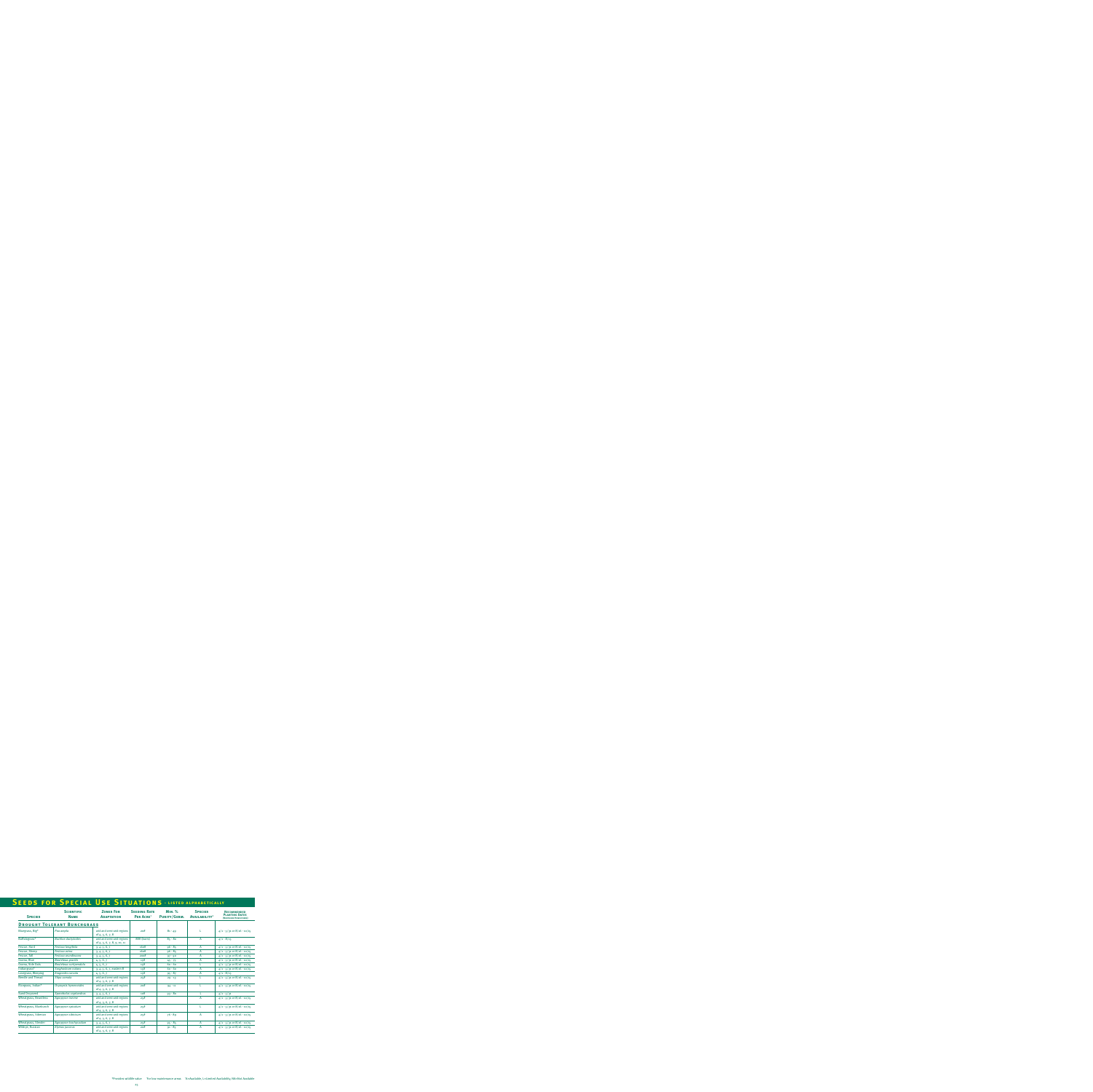| <b>SPECIES</b>                 | <b>SCIENTIFIC</b><br><b>NAME</b>            | <b>ZONES FOR</b><br><b>ADAPTATION</b>          | <b>SEEDING RATE</b><br>PER ACRE <sup>1</sup> | <b>MIN. %</b><br><b>PURITY/GERM.</b> | <b>SPECIES</b><br><b>AVAILABILITY</b> <sup>2</sup> | <b>RECOMMENDED</b><br><b>PLANTING DATES</b><br>(NORTHERN HEMISPHERE) |
|--------------------------------|---------------------------------------------|------------------------------------------------|----------------------------------------------|--------------------------------------|----------------------------------------------------|----------------------------------------------------------------------|
|                                | <b>DROUGHT TOLERANT SOD FORMING GRASSES</b> |                                                |                                              |                                      |                                                    |                                                                      |
| <b>Bermudagrass</b>            | Cynodon dactylon                            | 6, 7, 8, 9, 10, 11                             | 45#                                          | $87 - 85$                            | A                                                  | $4/1 - 8/15$                                                         |
| <b>Bluegrass, Canada</b>       | Poa compressa                               | 3, 4, 5, 6, 7                                  | 8o#                                          | $80 - 80$                            | A                                                  | $4/1 - 5/31$ or $8/16 - 10/15$                                       |
| <b>Bluegrass, Kentucky</b>     | Poa pratensis                               | 3, 4, 5, 6, 7                                  | 80#                                          | $85 - 80$                            | A                                                  | $4/1 - 4/30$ or $8/16 - 10/15$                                       |
| Bluestem, Big*                 | Andropogon gerardi                          | 3, 4, 5, 6, 7, eastern 8                       | 15#                                          |                                      | A                                                  | $4/1 - 5/31$ or $8/16 - 10/15$                                       |
| Bluestem, Little*              | Andropogon scoparius                        | 3, 4, 5, 6, 7, eastern 8                       | 15#                                          | $55 - 60$                            | A                                                  | $4/1 - 5/31$ or $8/16 - 10/15$                                       |
| <b>Creeping Red Fescue</b>     | Festuca rubra                               | 3, 4, 5, 6, 7                                  | 120#                                         | $97 - 80$                            | A                                                  | $4/1 - 5/31$ or $8/16 - 10/15$                                       |
| Timothy*                       | <b>Phleum pratense</b>                      | 3, 4, 5, 6, 7                                  | 8o#                                          | $99 - 90$                            | A                                                  | $4/1 - 5/31$ or $8/16 - 10/15$                                       |
| Wheatgrass, Intermediate       | Agropyron intermedium                       | arid and semi-arid regions<br>of 4, 5, 6, 7, 8 | 25#                                          | $89 - 91$                            | A                                                  | $4/1 - 5/31$ or $8/16 - 10/15$                                       |
| <b>Wheatgrass, Pubescent</b>   | Agropyron trichophorum                      | arid and semi-arid regions<br>of 4, 5, 6, 7, 8 | 25#                                          | $93 - 85$                            | T.                                                 | $4/1 - 5/31$ or $8/16 - 10/15$                                       |
| <b>Wheatgrass, Streambank</b>  | <b>Agropyron riparium</b>                   | arid and semi-arid regions<br>of 4, 5, 6, 7, 8 | 25#                                          |                                      | A                                                  | $4/1 - 5/31$ or $8/16 - 10/15$                                       |
| Wheatgrass, Thickspike         | Agropyron dasystachyum                      | arid and semi-arid regions<br>of 4, 5, 6, 7, 8 | 25#                                          |                                      | L                                                  | $4/1 - 5/31$ or $8/16 - 10/15$                                       |
| Wheatgrass, Western*           | Agropyron smithii                           | 3, 4, 5, 6, 7, 8                               | 30#<br>$80 - 80$                             |                                      | A                                                  | $4/1 - 5/31$ or $8/16 - 10/15$                                       |
| <b>SAND STABILIZING PLANTS</b> |                                             |                                                |                                              |                                      |                                                    |                                                                      |
| <b>Beachgrass</b>              | Ammophila spp.                              | 4,5                                            | Vegetative                                   |                                      | L                                                  | $4/1 - 5/31$ or $8/16 - 10/15$                                       |
| <b>Blowout Grass</b>           | Redfieldia flexuosa                         | arid and semi-arid regions<br>of 4, 5, 6, 7    | Vegetative                                   |                                      | L                                                  | $4/1 - 5/31$ or $8/16 - 10/15$                                       |
| <b>Bluestem, Sand</b>          | Andropogon hallii                           | arid and semi-arid regions<br>of 4, 5, 6, 7    | 40#                                          | $40 - 60$                            | L                                                  | $4/1 - 5/31$ or $8/16 - 10/15$                                       |
| Lovegrass, Sand                | Eragrostis trichodes                        | 4, 5, 6                                        | 5#                                           | $92 - 69$                            | L                                                  | $4/1 - 5/31$ or $8/16 - 10/15$                                       |
| <b>Needle and Thread</b>       | Stipa comata                                | arid and semi-arid regions<br>of 4, 5, 6, 7    | 25#                                          | $29 - 13$                            | $\mathbf{L}$                                       | $4/1 - 5/31$ or $8/16 - 10/15$                                       |
| <b>Prarie Sandreed</b>         | Calamovilifa longifolia                     | arid and semi-arid regions<br>of 4, 5, 6, 7    | 25#                                          | $85 - 75$                            | L                                                  | $4/1 - 5/31$ or $8/16 - 10/15$                                       |
| Ricegrass, Indian*             | Oryzopsis hymenoides                        | arid and semi-arid regions<br>of 4, 5, 6, 7    | 20#                                          | $94 - 11$                            | L                                                  | $4/1 - 5/31$ or $8/16 - 10/15$                                       |
| <b>Sandhill Muhly</b>          | Muhlenbergia pungens                        | arid and semi-arid regions<br>of 4, 5, 6, 7    |                                              |                                      |                                                    | $4/1 - 5/31$                                                         |
| Switchgrass*                   | Panicum virgatum                            | 9, 10, 11                                      | 15#                                          | $95 - 75$                            | A                                                  | $4/1 - 5/31$ or $8/16 - 10/15$                                       |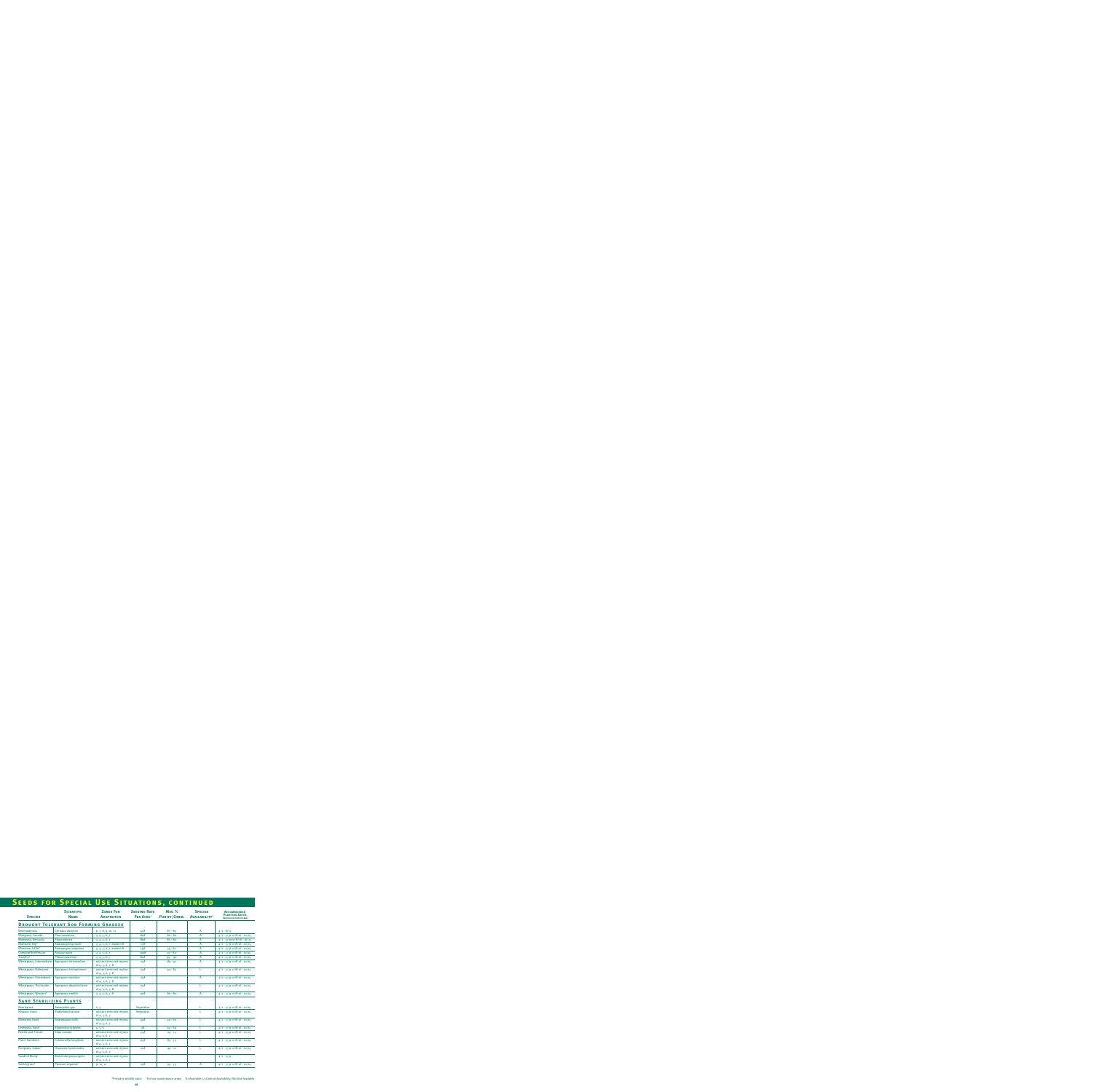| <b>SPECIES</b>                | <b>SCIENTIFIC</b><br><b>NAME</b>                       | <b>ZONES FOR</b><br><b>ADAPTATION</b>       | <b>SEEDING RATE</b><br>PER ACRE <sup>1</sup> | <b>MIN. %</b><br><b>PURITY/GERM.</b> | <b>SPECIES</b><br><b>AVAILABILITY</b> <sup>2</sup> | <b>RECOMMENDED</b><br><b>PLANTING DATES</b><br>(NORTHERN HEMISPHERE) |
|-------------------------------|--------------------------------------------------------|---------------------------------------------|----------------------------------------------|--------------------------------------|----------------------------------------------------|----------------------------------------------------------------------|
| <b>ACID TOLERANT GRASSES</b>  |                                                        |                                             |                                              |                                      |                                                    |                                                                      |
| Bentgrass, Colonial           | <b>Agrostis tenuis</b>                                 | 2, 3, 4, 5, 6, 7                            | 50#                                          | $95 - 90$                            | A                                                  | $4/1 - 5/31$ or $8/16 - 10/15$                                       |
| <b>Bentgrass, Creeping</b>    | <b>Agrostis palustris</b>                              | 2, 3, 4, 5, 6, 7                            | 50#                                          | $95 - 90$                            | $\overline{A}$                                     | $4/1 - 5/31$ or $8/16 - 10/15$                                       |
| <b>Bermudagrass</b>           | Cynodon dactylon                                       | 6, 7, 8, 9, 10, 11                          | 45#                                          | $87 - 85$                            | $\overline{A}$                                     | $4/1 - 8/15$                                                         |
| <b>Bluegrass, Canada</b>      | Poa compressa                                          | 3, 4, 5, 6, 7                               | 8o#                                          | $80 - 80$                            | A                                                  | $4/1 - 5/31$ or $8/16 - 10/15$                                       |
| Deer Tongue Grass*            | Panicum clandestinum                                   | humid 5, 6, 7, 8                            |                                              |                                      |                                                    | $4/1 - 5/31$ or $8/16 - 10/15$                                       |
| Fescue, Chewings              | Festuca rubra, var. commutata                          | 3, 4, 5, 6, 7                               | 120#                                         | $97 - 80$                            | $\overline{A}$                                     | $4/1 - 5/31$ or $8/16 - 10/15$                                       |
| Fescue, Hard                  | Festuca longifolia                                     | 3, 4, 5, 6, 7                               | 160#                                         | $96 - 85$                            | $\overline{A}$                                     | $4/1 - 5/31$ or $8/16 - 10/15$                                       |
| <b>Foxtail, Creeping</b>      | Alopecurus arundinaceus                                | 3, 4, 5, 6                                  | 50#                                          | $90 - 80$                            | L                                                  | $4/1 - 5/31$ or $8/16 - 10/15$                                       |
| <b>Foxtail, Meadow</b>        | Alopercurus pratensis                                  | 3, 4, 5, 6                                  | 50#                                          | $90 - 80$                            | A                                                  | $4/1 - 5/31$ or $8/16 - 10/15$                                       |
| Fescue, Red                   | Festuca rubra                                          | 3, 4, 5, 6, 7                               | 120#                                         | $97 - 80$                            | A                                                  | $4/1 - 5/31$ or $8/16 - 10/15$                                       |
| Lovegrass, Weeping            | Eragrostis curvula                                     | 4, 5, 6, 7, 8                               | 15#                                          | $95 - 87$                            | A                                                  | $4/1 - 8/15$                                                         |
| Redtop*                       | Agrostis alba                                          | 3, 4, 5, 6, 7                               | 8o#                                          | $92 - 90$                            | A                                                  | $4/1 - 5/31$ or $8/16 - 10/15$                                       |
| Ryegrass, Perennial           | Lolium perenne                                         | 2, 3, 4, 5, 6, 7                            | 240#                                         | $98 - 90$                            | $\overline{A}$                                     | $4/1 - 5/31$ or $8/16 - 10/15$                                       |
| Switchgrass*                  | Panicum virgatum                                       | 3, 4, 5, 6, 7, 8, 9, 10                     | 15#                                          | $95 - 75$                            | $\overline{A}$                                     | $4/1 - 5/31$                                                         |
| <b>Alkali Cordgrass</b>       | <b>ALKALINE TOLERANT GRASSES</b><br>Spartina gracillis | arid and semi-arid regions                  |                                              |                                      | <b>NA</b>                                          |                                                                      |
|                               |                                                        | of $4, 5, 6, 7$                             |                                              |                                      |                                                    |                                                                      |
| <b>Alkali Grass</b>           | Puccinellia lemmoni                                    | arid and semi-arid regions<br>of 4, 5, 6, 7 | 20#                                          | $98 - 85$                            | A                                                  | $4/1 - 5/31$ or $8/16 - 10/15$                                       |
| <b>Alkaki Sacaton</b>         | Sporobolus airoides                                    | arid and semi-arid regions<br>of 4, 5, 6, 7 | 10#                                          | $85 - 80$                            | L                                                  | $4/1 - 5/31$ or $8/16 - 10/15$                                       |
| Barley, Foxtail*              | Hordeum jubatum                                        | 3, 4, 5, 6, 7, 8                            | 55#                                          |                                      | A                                                  | $4/1 - 5/31$ or $8/16 - 10/15$                                       |
| <b>Bermudagrass</b>           | Cynodon dactylon                                       | 6, 7, 8, 9, 10, 11                          | 45#                                          | $87 - 85$                            | $\overline{A}$                                     | $4/1 - 8/15$                                                         |
| Ryegrass, Perennial           | Lolium perenne                                         | 2, 3, 4, 5, 6, 7, 8, 9, 10, 11              | 240#                                         | $98 - 90$                            | $\overline{A}$                                     | $4/1 - 5/31$ or $8/16 - 10/15$                                       |
| <b>Saltgrass</b>              | Distichlis stricta                                     | arid and semi-arid regions                  |                                              |                                      | <b>NA</b>                                          |                                                                      |
| Wheatgrass, Crested*          | Agropyron desertorum                                   | arid and semi-arid regions<br>of 4, 5, 6, 7 | 25#                                          | $95 - 85$                            | A                                                  | $4/1 - 5/31$ or $8/16 - 10/15$                                       |
| <b>Wheatgrass, Slender</b>    | Agropyron trachycaulum                                 | 3, 4, 5, 6, 7                               | 25#                                          | $95 - 85$                            | A                                                  | $4/1 - 5/31$ or $8/16 - 10/15$                                       |
| <b>Wheatgrass, Streambank</b> | Agropyron riparium                                     | arid and semi-arid regions<br>of 4, 5, 6, 7 | 25#                                          |                                      | A                                                  | $4/1 - 5/31$ or $8/16 - 10/15$                                       |
| <b>Wheatgrass, Tall</b>       | Agropyron elongatum                                    | 3, 4, 5, 6, 7                               | 240#                                         | $98 - 90$                            | A                                                  | $4/1 - 5/31$ or $8/16 - 10/15$                                       |
| Wheatgrass, Western*          | Agropyron smithii                                      | 3, 4, 5, 6, 7, 8                            | 30#                                          | $80 - 80$                            | $\overline{A}$                                     | $4/1 - 5/31$ or $8/16 - 10/15$                                       |

\*Provides wildlife value 1 For low maintenance areas 2 A=Available, L=Limited Availability, NA=Not Available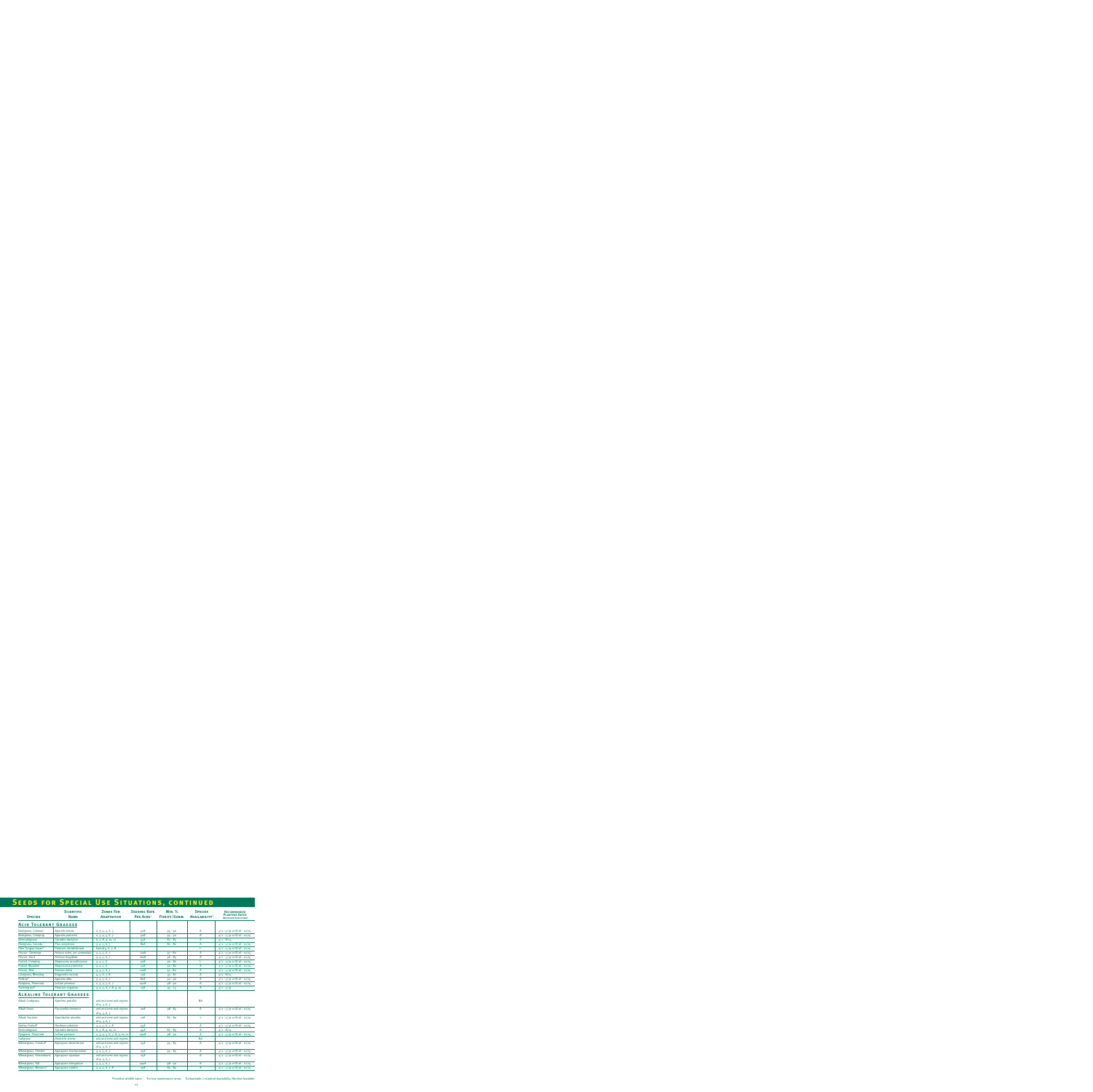| <b>SPECIES</b>             | <b>SCIENTIFIC</b><br><b>NAME</b>                   | <b>ZONES FOR</b><br><b>ADAPTATION</b>       | <b>SEEDING RATE</b><br>PER ACRE <sup>1</sup> | <b>MIN. %</b><br><b>PURITY/GERM.</b> | <b>SPECIES</b><br><b>AVAILABILITY</b> <sup>2</sup> | <b>RECOMMENDED</b><br><b>PLANTING DATES</b><br>(NORTHERN HEMISPHERE) |
|----------------------------|----------------------------------------------------|---------------------------------------------|----------------------------------------------|--------------------------------------|----------------------------------------------------|----------------------------------------------------------------------|
|                            | <b>ALKALINE TOLERANT GRASSES, CONTINUED</b>        |                                             |                                              |                                      |                                                    |                                                                      |
| Wildrye, Basin             | <b>Elymus cinereus</b>                             | arid and semi-arid regions<br>of 4, 5, 6, 7 | 30#                                          |                                      | <b>NA</b>                                          |                                                                      |
| Wildrye, Canada            | Elymus canadensis                                  | 3, 4, 5, 6                                  | 30#                                          | $85 - 85$                            | L                                                  | $4/1 - 5/31$ or $8/16 - 10/15$                                       |
| Wildrye, Russian           | Elymus junceus                                     | arid and semi-arid regions<br>of 4, 5, 6, 7 | $20\#$                                       | $91 - 85$                            | A                                                  | $4/1 - 5/31$ or $8/16 - 10/15$                                       |
|                            | <b>GRASSES AND LEGUMES TOLERANT OF MOIST SOILS</b> |                                             |                                              |                                      |                                                    |                                                                      |
| <b>Alkali Cordgrass</b>    | Spartina gracillis                                 | arid and semi-arid regions<br>of 4, 5, 6, 7 |                                              |                                      | A                                                  | $4/1 - 5/31$ or $8/16 - 10/15$                                       |
| Bentgrass, Colonial        | <b>Agrostis tenuis</b>                             | 2, 3, 4, 5, 6, 7                            | 50#                                          | $95 - 90$                            | A                                                  | $4/1 - 5/31$ or $8/16 - 10/15$                                       |
| <b>Bentgrass, Creeping</b> | <b>Agrostis palustris</b>                          | 2, 3, 4, 5, 6, 7                            | 50#                                          | $95 - 90$                            | A                                                  | $4/1 - 5/31$ or $8/16 - 10/15$                                       |
| Canarygrass, Reed*         | Phalaris arundinacea                               | 3, 4, 5, 6, 7                               | $20\#$                                       | $96 - 80$                            | A                                                  | $4/1.5/31$ or $8/16.10/15$                                           |
| Clover, Alsike*            | <b>Trifolium hybridum</b>                          | 3, 4, 5, 6, 7, 8                            | 15#                                          | $97 - 90$                            | A                                                  | $4/1 - 5/31$ or $8/16 - 10/15$                                       |
| Fescue, Meadow*            | <b>Festuca elatior</b>                             | 3, 4, 5, 6                                  | 160#                                         | $97 - 90$                            | A                                                  | $4/1 - 5/31$ or $8/16 - 10/15$                                       |
| Foxtail, Creeping*         | Alopecurus arundinaceus                            | 3, 4, 5, 6                                  | 50#                                          | $90 - 80$                            | L                                                  | $4/1 - 5/31$ or $8/16 - 10/15$                                       |
| Foxtail, Meadow*           | Alopercurus pratensis                              | 3, 4, 5, 6                                  | 50#                                          | $90 - 80$                            | A                                                  | $4/1 - 5/31$ or $8/16 - 10/15$                                       |
| Poa trivialis              | Poa trivialis                                      | 2, 3, 4, 5, 6, 7                            | 50#                                          | $85 - 80$                            | A                                                  | $4/1 - 5/31$ or $8/16 - 10/15$                                       |
| Redtop*                    | Agrostis alba                                      | 2, 3, 4, 5, 6                               | <b>80#</b>                                   | $92 - 90$                            |                                                    | $4/1 - 5/31$ or $8/16 - 10/15$                                       |
| Ryegrass, Perennial        | Lolium perenne                                     | 2, 3, 4, 5, 6                               | 240#                                         | $98 - 90$                            | A                                                  | $4/1 - 5/31$ or $8/16 - 10/15$                                       |
|                            | <b>GRASSES PROVIDING TEMPORARY COVER</b>           |                                             |                                              |                                      |                                                    |                                                                      |
| <b>Barley</b>              | Hordeum vulgare                                    | all zones                                   | 200#                                         | $99 - 90$                            | A                                                  | $4/1 - 10/15$                                                        |
| <b>Brome, Field</b>        | <b>Bromus arvensis</b>                             | all zones                                   | <b>60#</b>                                   | $98 - 91$                            | A                                                  | $4/1 - 10/15$                                                        |
| Oatgrass, Tall             | Arrhenatherum elatius                              | all zones                                   | 200#                                         | $85 - 90$                            | L                                                  | $4/1 - 10/15$                                                        |
| <b>Oats</b>                | Avena sativa                                       | all zones                                   | 200#                                         | $98 - 90$                            | A                                                  | $4/1 - 10/15$                                                        |
| Rye, Winter                | Secale cereale                                     | all zones                                   | 200#                                         | $97 - 85$                            | A                                                  | $8/15 \cdot 10/15$                                                   |
| Ryegrass, Annual           | Lolium multiflorum                                 | all zones                                   | 160#                                         | $98 - 90$                            | A                                                  | $4/1 - 10/15$                                                        |
| Ryegrass, Perennial        | Lolium perenne                                     | all zones                                   | 240#                                         | $98 - 90$                            | A                                                  | $4/1 - 10/15$                                                        |
| <b>Sudangrass</b>          | Sorghum vulgare var. sudanese                      | 4, 5, 6, 7                                  | 25#                                          | $98 - 80$                            | A                                                  | $4/1 - 7/31$                                                         |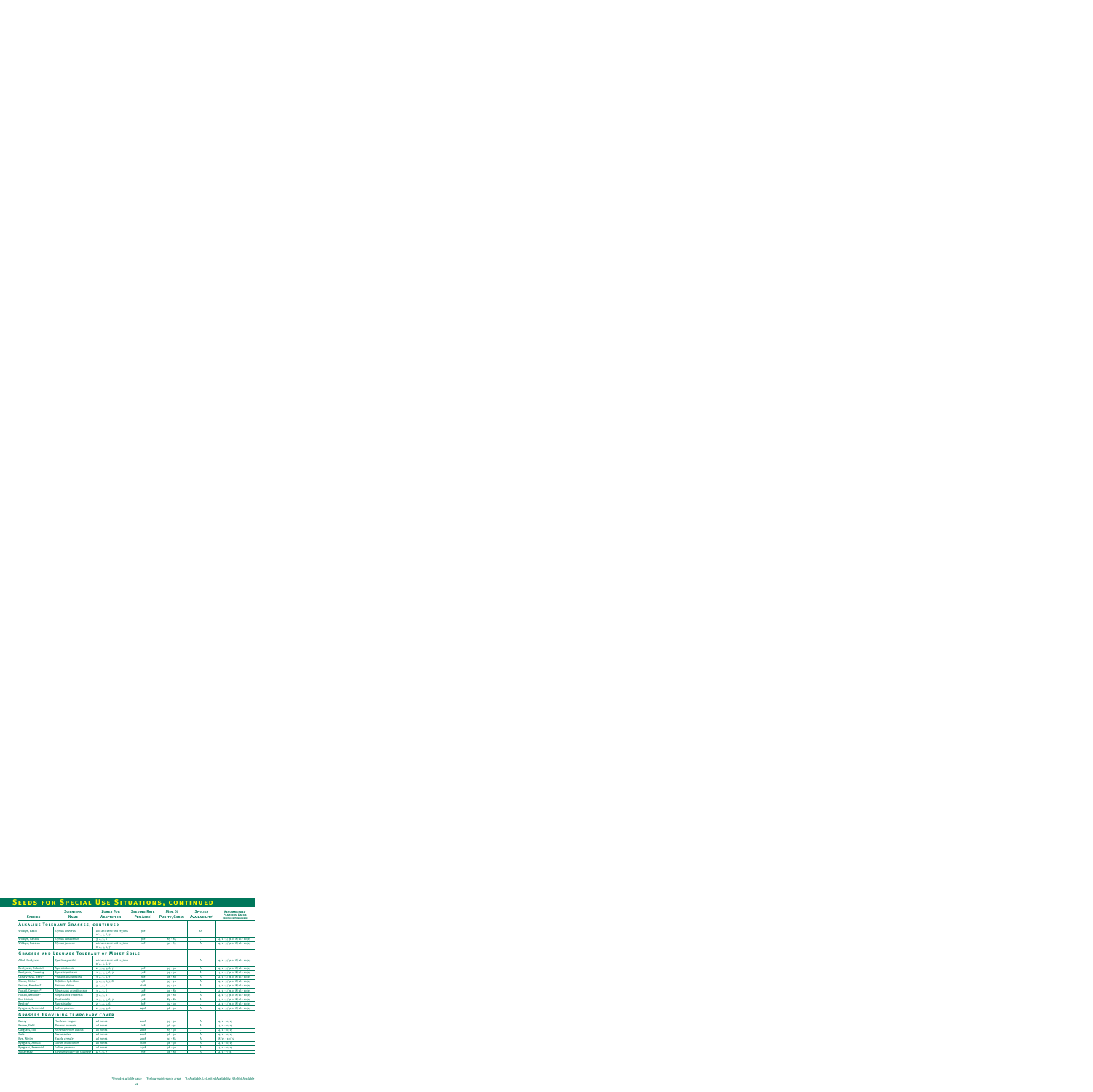| <b>SPECIES</b>                         | <b>SCIENTIFIC</b><br><b>NAME</b>        | <b>ZONES FOR</b><br><b>ADAPTATION</b>            | <b>SEEDING RATE</b><br><b>PER ACRE</b> <sup>1</sup> | <b>MIN. %</b><br><b>PURITY/GERM.</b> | <b>SPECIES</b><br><b>AVAILABILITY</b> <sup>2</sup> | <b>RECOMMENDED</b><br><b>PLANTING DATES</b><br>(NORTHERN HEMISPHERE) |
|----------------------------------------|-----------------------------------------|--------------------------------------------------|-----------------------------------------------------|--------------------------------------|----------------------------------------------------|----------------------------------------------------------------------|
|                                        | <b>GRASSES PROVIDING SALT TOLERANCE</b> |                                                  |                                                     |                                      |                                                    |                                                                      |
| <b>VERY GOOD</b><br><b>Alkaligrass</b> | Puccinellia spp.                        | 3, 4, 5                                          | 20#                                                 |                                      | A                                                  | $4/1 - 5/31$ or $8/16 - 10/15$                                       |
| Paspalum                               | Paspalum vaginatum                      | 7, 8, 9, 10, 11                                  | sod only                                            |                                      | A                                                  | $4/1 - 9/15$                                                         |
| <b>GOOD</b>                            |                                         |                                                  |                                                     |                                      |                                                    |                                                                      |
| Barley, Foxtail*                       | Hordeum jubatum                         | 3, 4, 5, 6, 7, 8                                 | 130#                                                |                                      | A                                                  | $4/1 - 5/31$ or $8/16 - 10/15$                                       |
| <b>Bentgrass, Creeping</b>             | <b>Agrostis palustris</b>               | 2, 3, 4, 5, 6, 7                                 | 50#                                                 | $95 - 90$                            | A                                                  | $4/1 - 5/31$ or $8/16 - 10/15$                                       |
| <b>Bermudagrass</b>                    | Cynodon dactylon                        | 6, 7, 8, 9, 10, 11                               | 45# (common only)                                   | $97 - 85$                            | A                                                  | $4/1 - 8/15$                                                         |
| Wheatgrass, Western*                   | Agropyron smithii                       | 2, 3, 4, 5, 6, 7, 8                              | 30#                                                 | $80 - 80$                            | A                                                  | $4/1 - 5/31$ or $8/16 - 10/15$                                       |
| <b>Wheatgrass, Tall</b>                | Agropyron elongatum                     | 2, 3, 4, 5, 6                                    | 25#                                                 | $94 - 90$                            | A                                                  | $4/1 - 5/31$ or $8/16 - 10/15$                                       |
| Wildrye, Russian                       | Elymus junceus                          | arid and semi-arid regions<br>of $4, 5, 6, 7, 8$ | 120#                                                | $91 - 85$                            | A                                                  | $4/1 - 5/31$ or $8/16 - 10/15$                                       |
| Zoysia                                 | Zoysia spp.                             | 6, 7, 8, 9, 10, 11                               | vegetative only                                     |                                      | A                                                  | $4/1 - 10/15$                                                        |
| <b>MODERATE</b>                        |                                         |                                                  |                                                     |                                      |                                                    |                                                                      |
| Fescue, Tall                           | Festuca arundinacea                     | 5, 6, 7, 8                                       | 200#                                                | $97 - 90$                            | A                                                  | $4/1 - 5/31$ or $8/16 - 10/15$                                       |
| <b>Wheatgrass, Slender</b>             | Agropyron trachycaulum                  | 3, 4, 5, 6, 7                                    | 25#                                                 | $95 - 85$                            | A                                                  | $4/1 - 5/31$ or $8/16 - 10/15$                                       |
| Wheatgrass, Streambank                 | Agropyron riparium                      | arid and semi-arid regions<br>of 4, 5, 6, 7, 8   | 25#                                                 |                                      | A                                                  | $4/1 - 5/31$ or $8/16 - 10/15$                                       |
|                                        | <b>GRASSES PROVIDING COLD TOLERANCE</b> |                                                  |                                                     |                                      |                                                    |                                                                      |
| <b>Bluegrass, Kentucky</b>             | Poa pratensis                           | 3, 4, 5, 6, 7                                    | <b>80#</b>                                          | $85 - 80$                            | A                                                  |                                                                      |
| <b>Fescue, Chewings</b>                | Festuca rubra var. commutata            | 3, 4, 5, 6, 7                                    | 120#                                                | $97 - 80$                            | A                                                  | $4/1 - 5/31$ or $8/16 - 10/15$                                       |
| <b>Fescue, Creeping Red</b>            | Festuca rubra var. rubra                | 3, 4, 5, 6, 7                                    | 120#                                                | $97 - 80$                            | A                                                  | $4/1 - 5/31$ or $8/16 - 10/15$                                       |
| Fescue, Hard                           | Festuca longifolia                      | 3, 4, 5, 6, 7                                    | 160#                                                | $96 - 85$                            | A                                                  | $4/1 - 5/31$ or $8/16 - 10/15$                                       |
| <b>Fescue, Meadow</b>                  | <b>Festuca elatior</b>                  | 3, 4, 5, 6                                       | 160#                                                | $97 - 90$                            | A                                                  | $4/1 - 5/31$ or $8/16 - 10/15$                                       |
| Fescue, Sheep                          | <b>Festuca ovina</b>                    | 3, 4, 5, 6, 7                                    | 160#                                                | $97 - 80$                            | A                                                  | $4/1 - 5/31$ or $8/16 - 10/15$                                       |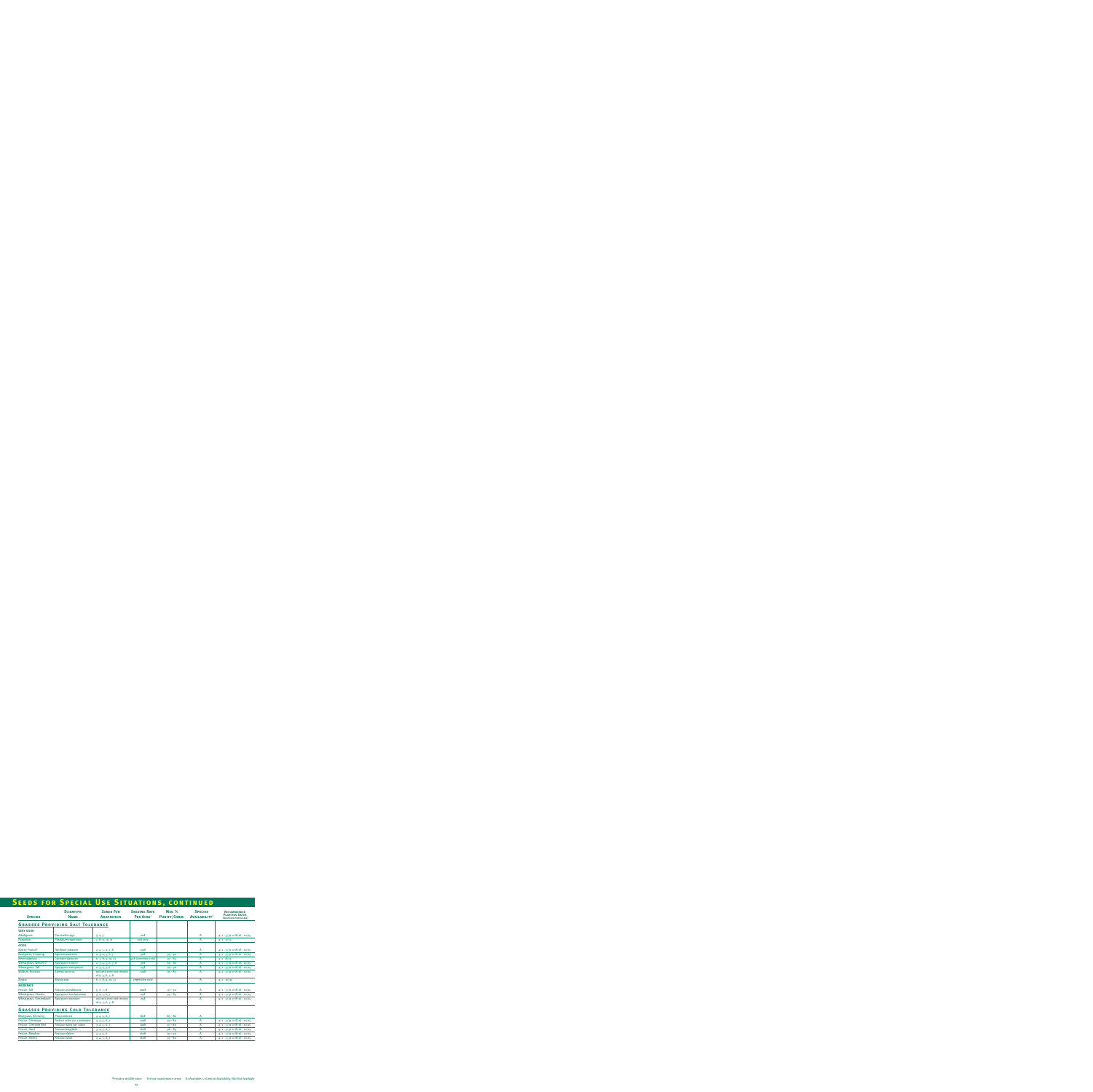| <b>SCIENTIFIC</b><br><b>SPECIES</b><br><b>NAME</b> |                                  | <b>ZONES FOR</b><br><b>ADAPTATION</b>            |                          | Min. %<br><b>PURITY/GERM.</b> | <b>SPECIES</b><br><b>AVAILABILITY</b> <sup>2</sup> | <b>RECOMMENDED</b><br><b>PLANTING DATES</b><br>(NORTHERN HEMISPHERE) |
|----------------------------------------------------|----------------------------------|--------------------------------------------------|--------------------------|-------------------------------|----------------------------------------------------|----------------------------------------------------------------------|
| <b>LEGUMES</b>                                     |                                  |                                                  |                          |                               |                                                    |                                                                      |
| Clover, Alsike*                                    | Trifolium hybridum               | 3, 4, 5, 6, 7, 8                                 | 15#                      | $97 - 90$                     | $\mathsf{A}$                                       | $4/1 - 5/31$ or $8/16 - 10/15$                                       |
| Clover, Crimson*                                   | Trifolium incarnatum             | 6, 7, 8                                          | 25#                      |                               | A                                                  | $4/1 - 8/16$                                                         |
| Clover, Red*                                       | Trifolium pratense               | 3, 4, 5, 6, 7                                    | 10#                      |                               | A                                                  | $4/1 - 8/16$                                                         |
| Clover, White*                                     | <b>Trifolium repens</b>          | 3, 4, 5, 6, 7, 8                                 | 5#                       | $96 - 90$                     | A                                                  | $4/1 - 5/31$ or $8/16 - 10/15$                                       |
| <b>Flatpea</b>                                     | Lathyrus sylvestris              | 2, 3                                             | $40\#$                   |                               | A                                                  | $4/1 - 5/31$ or $8/16 - 10/15$                                       |
| Legume, O'Conner's                                 | Trifolium fragiferum             | arid and semi-arid regions<br>of $4, 5, 6, 7, 8$ | 6#                       |                               | A                                                  | $4/1 - 8/16$                                                         |
| Lespedeza, Korean*                                 | Lespedeza stipulacea             | 7, 8, 9                                          | 30#                      | $97 - 90$                     | A                                                  | $4/1 - 5/31$                                                         |
| Lespedeza, Sericea*                                | Lespedeza cuneata                | 7, 8, 9                                          | 30#                      | $98 - 90$                     | A                                                  | $4/1 \cdot 5/31$                                                     |
| Trefoil, Birdsfoot*                                | Lotus corniculatus var. arvensis | 3, 4, 5, 6                                       | 15#                      | $96 - 90$                     | A                                                  | $4/1 - 5/31$                                                         |
| Vetch, Crown*                                      | Coronilla varia                  | 3, 4, 5, 6                                       | $20\#$                   | $98 - 90$                     | A                                                  | $4/1 - 5/31$                                                         |
| Vetch, Hairy                                       | Vicia villosa                    | 3, 4, 5, 6                                       | 40#                      |                               | A                                                  | $4/1 - 5/31$                                                         |
| <b>GROUND COVER</b>                                |                                  |                                                  |                          |                               |                                                    |                                                                      |
| <b>Dichondra</b>                                   | Dichondra repens                 | arid and semi-arid 8                             | $1\frac{4}{500}$ sq. ft. | $98 - 90$                     | A                                                  | $4/1 - 8/15$                                                         |